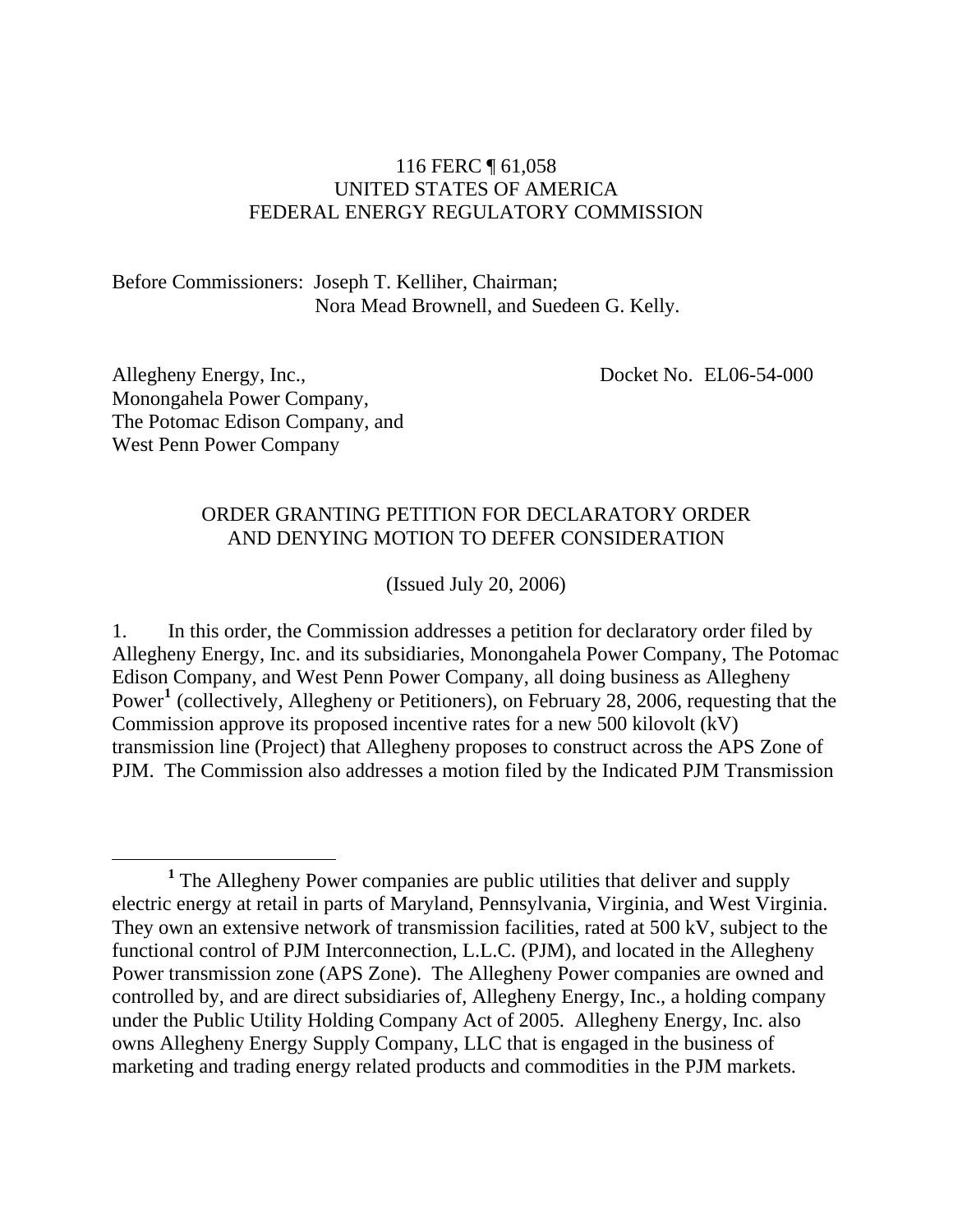#### Docket No. EL06-54-000 - 2 -

 $\overline{a}$ 

Owners (Indicated Owners)<sup>[2](#page-1-0)</sup> to defer consideration of the petition<sup>[3](#page-1-1)</sup> until the proposed Project is included in PJM's Regional Transmission Expansion Plan (RTEP).<sup>[4](#page-1-2)</sup> The proposed incentive rates sought by Allegheny are: (1) that the return on equity (ROE) be set at the high end of the zone of reasonableness or, in the alternative, the Commission approve a 200 basis point adder; (2) that the Commission permit Allegheny to recover construction work in progress (CWIP) prior to the in-service date of the proposed Project; (3) that the Commission offer Allegheny the option to expense and recover on a current basis the costs that the companies incur during the pre-construction/pre-operating period;<sup>[5](#page-1-3)</sup> and (4) that the Commission allow Allegheny to recover all development and construction costs if the proposed Project is abandoned as a result of factors beyond its control. Allegheny also seeks certain accounting authority for the deferral for future recovery of such costs not yet being recovered plus related carrying costs. Allegheny also seeks to reserve the right to request additional incentive rate treatments either authorized by a final rule resulting from the rulemaking on Promoting Transmission Investment through Pricing Reform in Docket No. RM06-4-000 or that may be approved by future Commission orders.

<span id="page-1-0"></span><sup>&</sup>lt;sup>2</sup> For the purposes of their filing, the Indicated Owners include: Monongahela Power Company, The Potomac Edison Company, and West Penn Power Company (three of the four Petitioners), and Potomac Electric Power Company, Atlantic City Electric Company, and Delmarva Power & Light Company (subsidiaries of Pepco Holdings, Inc.).

<span id="page-1-1"></span><sup>&</sup>lt;sup>3</sup> The Indicated Owners also request that the Commission defer consideration of the petition for declaratory order for incentive rate treatment filed by American Electric Power Service Corporation (AEP) in Docket No. EL06-50-000 for its proposed 765 kV transmission project. An order in that proceeding is being issued contemporaneously with this order. *American Electric Power Service Corporation*, 116 FERC ¶ 61,059 (2006).

<span id="page-1-2"></span><sup>&</sup>lt;sup>4</sup> Under the RTEP process, PJM coordinates the planning of facilities with regional impact on system operations and, where warranted, allocates the costs of those facilities to the PJM zones that benefit from those facilities. *See infra* note 13.

<span id="page-1-3"></span><sup>&</sup>lt;sup>5</sup> In the Final Rule, these costs are defined as "pre-commercial" costs, and therefore, this term is referenced as such in this proceeding, consistent with the Final Rule. *Promoting Transmission Investment through Pricing Reform*, 116 FERC ¶ 61,057, at P 105, 115, and 122 (2006) (Final Rule).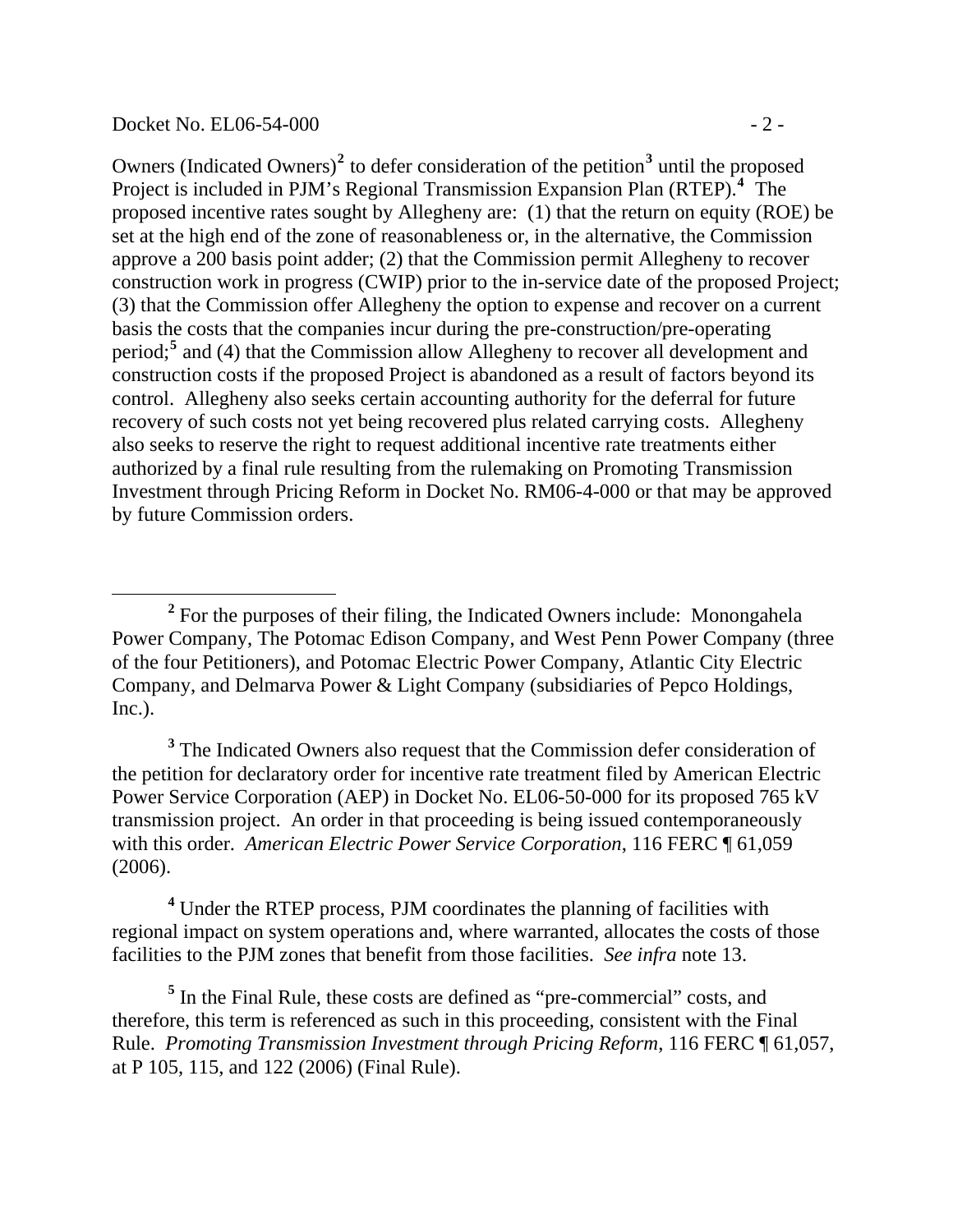#### Docket No. EL06-54-000 - 3 -

2. The Commission has exercised its existing authority under section 205 of the Federal Power Act (FPA),<sup>[6](#page-2-0)</sup> on a case-by-case basis, to encourage investment in infrastructure through the application of incentive pricing. We find that FPA section 219, which was established by section 1241 of the Energy Policy Act of 2005 (EPAct 2005),<sup>[7](#page-2-1)</sup> is a directive to the Commission to use its existing authority to allow incentive-based rates and, further, provides some of the parameters of the incentives to be allowed in the particular rulemaking ordered under section 219. Congress determined that there is a need for rate incentives to encourage investment in transmission infrastructure and directed the Commission to establish incentive-based rate treatments for transmission projects that will help ensure the reliability of the bulk power transmission system in the United States or reduce the cost of delivered power to customers by reducing transmission congestion. Pursuant to Congress' directive, the Commission issued a notice of proposed rulemaking on November 18, 2005.**[8](#page-2-2)** A final rule is being issued contemporaneously with this order.**[9](#page-2-3)**

3. We grant the petition for declaratory order approving the incentive rates proposed by Allegheny for the proposed Project pursuant to our existing authority under FPA section 205, and consistent with Congress' direction in new FPA section 219. We also find that Allegheny has shown a nexus between each of its proposed incentive rates and the proposed Project, thus establishing that the particular proposed incentive rates are appropriate for the particular investments being made.

4. A modified version of Allegheny's proposed Project has been approved through the PJM RTEP process. Accordingly, we will deny the Indicated Owners' motion to defer consideration of Allegheny's petition subject to the outcome of PJM's RTEP. Our

**6** 16 U.S.C. § 824d (2000).

<span id="page-2-0"></span> $\overline{a}$ 

<span id="page-2-1"></span>**7** Pub. L. No. 109-58, § 1241, 119 Stat. 594, 961-62 (2005) (to be codified at section 219 of the FPA,16 U.S.C. § 824s).

<span id="page-2-2"></span>**<sup>8</sup>** *Promoting Transmission Investment through Pricing Reform*, Notice of Proposed Rulemaking, 70 Fed. Reg. 71,409 (Nov. 29, 2005), FERC Stats. & Regs. ¶ 32,593 (2005) (NOPR).

<span id="page-2-3"></span>**<sup>9</sup>** *See supra* note 5. Although Allegheny's proposed Project does not have to comply with the Commission's Final Rule, which will not become effective until 60 days after publication in the Federal Register, the Commission herein has reviewed Allegheny's proposed incentives for general consistency with the Final Rule and Congress' direction in section 219.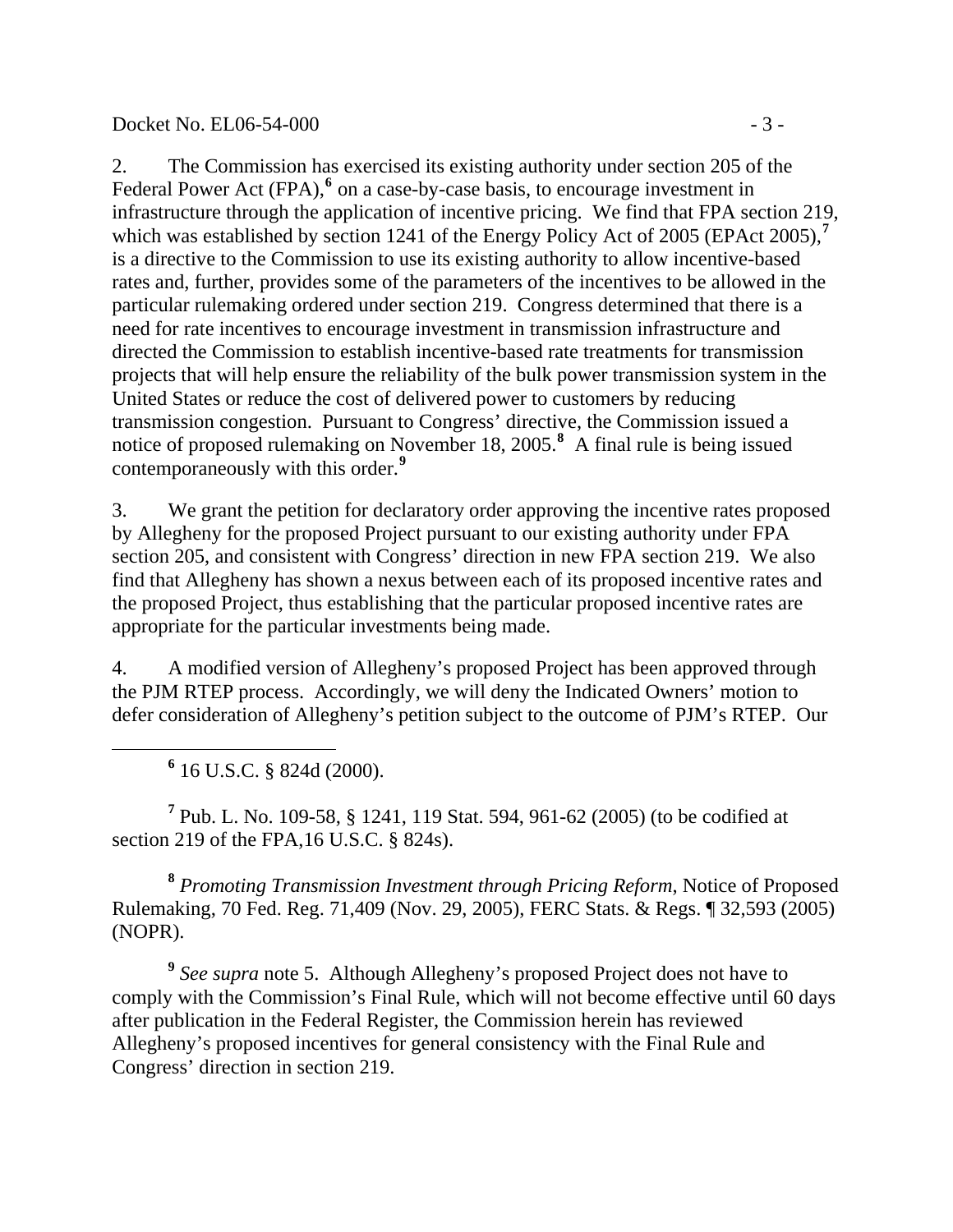### Docket No. EL06-54-000 - 4 -

approval of Allegheny's proposed rate incentives is predicated on the fact that the proposed Project was included in the RTEP because Allegheny relies on the RTEP process for resolving issues regarding the reliability and congestion-related effects of the proposed Project, any potential alternative/complementary projects, the proper voltage, potential impact on third-party systems, rights of incumbent transmission owners, and other infrastructure improvements or additions that may be needed to support the proposed Project. Allegheny chose independently to rely on the RTEP to demonstrate the policy benefits of the proposed Project and to address concerns raised by intervenors regarding the costs and benefits of the Project, and we accept the use of RTEP for this purpose.**[10](#page-3-0)**

5. Finally, our approval of the rate incentives is subject to Allegheny making a subsequent filing with the Commission pursuant to section 205 of the FPA. In addition to furthering the Commission's goal to encourage the development of transmission infrastructure through incentive rate treatment, our approval of Allegheny's proposed incentives is also intended to allow Allegheny to move forward with financing and preliminary matters and does not constitute final Commission review of jurisdictional rates, terms, and conditions associated with the proposed Project.

# **I. Background**

6. On February 28, 2006, Allegheny filed a petition for declaratory order seeking assurances as to specific incentive rate treatments for a new 500 kV transmission line that Allegheny is proposing to construct or cause to be constructed within the APS Zone of PJM. Allegheny proposed to connect Allegheny Power's existing Wylie Ridge Substation in West Virginia to the proposed Kemptown Substation to be constructed in Frederick County, Maryland. The proposed Project would have required construction of approximately 330 miles of new 500 kV transmission lines. Allegheny asserts that the proposed Project would increase the west-to-east total transfer capability by 3800 MW

<span id="page-3-0"></span> $\overline{a}$ **<sup>10</sup>** Although the Final Rule establishes a rebuttable presumption that a project is eligible for incentives when it results from a fair and open regional planning process, the Final Rule will not become effective until 60 days after publication in the Federal Register and we do not rely on the rebuttable presumption in granting the instant declaratory order. *See* Final Rule at P 34, 57-58. As noted above, we are granting the declaratory order pursuant to our existing authority under section 205, and consistent with Congress' direction in section 219.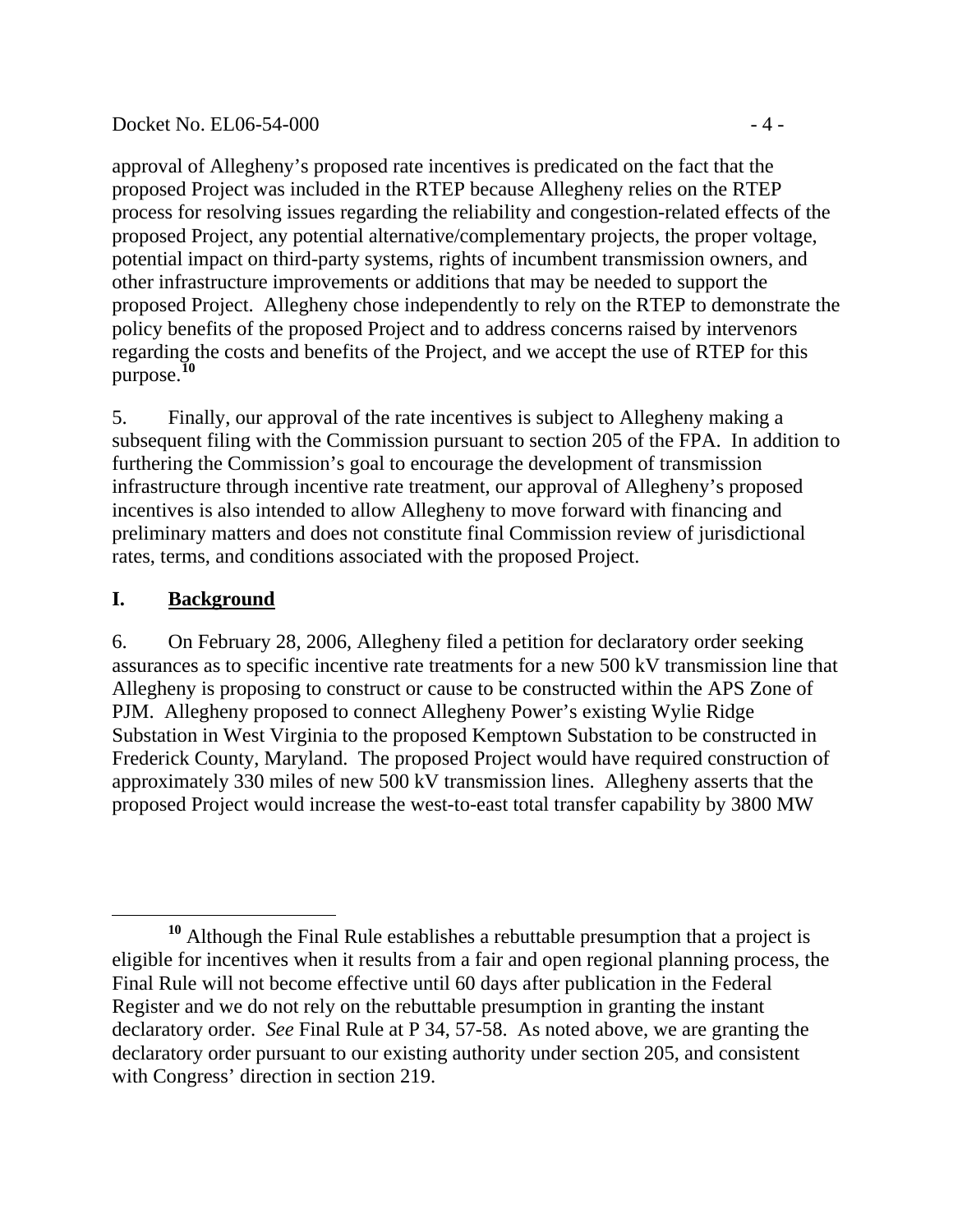### Docket No. EL06-54-000 - 5 -

 $\overline{a}$ 

over base case levels.**[11](#page-4-0)** The petition states that the proposed Project will be constructed by one or more of the three Allegheny Power companies, a subsidiary of one or more of the Allegheny Power companies, or a subsidiary of Allegheny Energy, Inc.**[12](#page-4-1)**

7. Allegheny Power submitted to PJM a request to include the proposed Project in the PJM RTEP process as a potential solution to anticipated reliability criteria violations in PJM's 15-year plan.**[13](#page-4-2)** As a result of RTEP review, released by PJM in June, the revised project includes construction of approximately 240 miles of 500 kV transmission lines within Allegheny's service territory. Specifically, the plan calls for construction of a new 500 kV line extending from southwestern Pennsylvania to West Virginia to northern Virginia. The project has a targeted completion date of 2011. Preliminary cost estimates for Allegheny's portion of the project and other upgrades are approximately \$820 million.

8. In response to the United States Department of Energy's (DOE) recent Notice of Inquiry regarding Considerations for Transmission Congestion Study and Designation of National Interest Electric Transmission Corridors (NIETCs),**[14](#page-4-3)** Allegheny notes that it intends to propose the route of the proposed Project to the DOE for early designation as a NIETC.

9. Allegheny maintains that its requested incentives are consistent with the policy proposed in the NOPR. Allegheny also maintains that its requested incentives are identical to those incentives sought by AEP for its subsidiary, AEP Transmission Company LLC in Docket No. EL06-50-000, with one additional incentive contemplated by the NOPR. The proposed incentive rate treatments are discussed in greater detail below.

<span id="page-4-1"></span><sup>12</sup> Petitioners indicate that the entity(ies) that construct, own, and operate the proposed Project will be referred to as the Project Owner.

<span id="page-4-3"></span><span id="page-4-2"></span>**<sup>13</sup>** We note that PJM has approved a modified version of Allegheny's proposal. Press Release, PJM Interconnection, L.L.C., PJM Authorizes Construction of \$1.3 Billion in Transmission Upgrades (June 23, 2006) *available at*  http://www.pjm.com/contributions/news-releases/2006/20060623-rtep-june-2006.pdf.

**<sup>14</sup>** 71 Fed. Reg. 5,660 (Feb. 2, 2006).

<span id="page-4-0"></span>**<sup>11</sup>** Allegheny states that this calculation is based on load flow analyses employing PJM's 2010 Summer RTEP (50/50) load flow model. Petition at 8 and Attachment A at 3.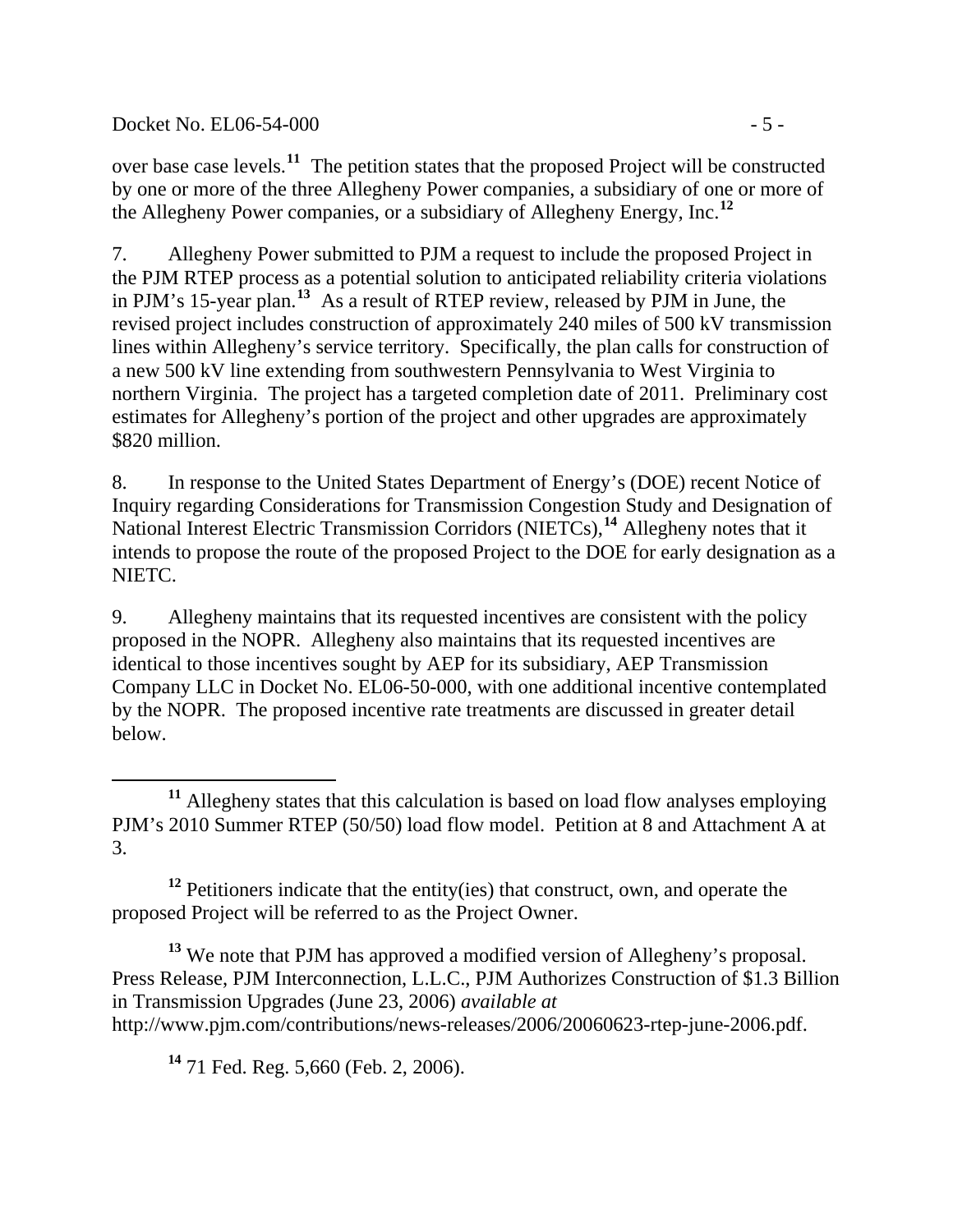<span id="page-5-0"></span> $\overline{a}$ 

# **II. Notice of Filing and Responsive Pleadings**

10. Notice of the Allegheny's filing was published in the *Federal Register*, 71 Fed. Reg. 13,589-90 (2006), with interventions, comments, and protests due on or before March 29, 2006. Notices of intervention, motions to intervene, motions for late intervention, comments and protests were filed by the entities listed in Attachment A to this order.**[15](#page-5-0)**

11. On April 13, 2006, Allegheny filed an answer to comments and protests.

12. On April 7, 2006, the Indicated Owners filed a joint motion to defer consideration of the petition (as well as AEP's petition in Docket No. EL06-50-000) until PJM has completed its review of the proposed Project in the RTEP process. The PPL Parties, Old Dominion, and PJM filed timely answers in support of the April 13 motion to defer. AEP filed an answer opposing the motion to defer.

13. In its motion to defer consideration, the Indicated Owners ask that the Commission defer consideration of both AEP's and Allegheny's petitions until PJM approves an RTEP that includes all or any portion of either or both proposed projects or modified versions thereof, for the following reasons: (1) there will be more detailed information about the final plans for expansion (including upgrades), the proposed cost allocation among users of the PJM transmission grid, and other matters pertinent to the petitions for incentive rate treatments, after RTEP is complete; (2) RTEP may result in modifications to, or rejection of, the proposed projects; and (3) affected parties will be able to provide more informed comments on the petitions once the RTEP process is complete.

14. The PPL Parties, Old Dominion and PJM filed in support of the Indicated Owners' motion to defer consideration. The PPL Parties agree that the facts relevant to considering the pending declaratory order petitions will be clearer after the PJM RTEP process is complete. Old Dominion supports the motion to defer consideration, conditioned on a more collaborative RTEP process, as well as the additional opportunity to comment on the petitions at the conclusion of the RTEP process, as they may be modified. PJM supports the request to defer ruling on issues that arise under PJM's Tariff and Operating Agreement, as Commission interpretation of these documents would

**<sup>15</sup>** Abbreviations for those entities are listed in Attachment A as well.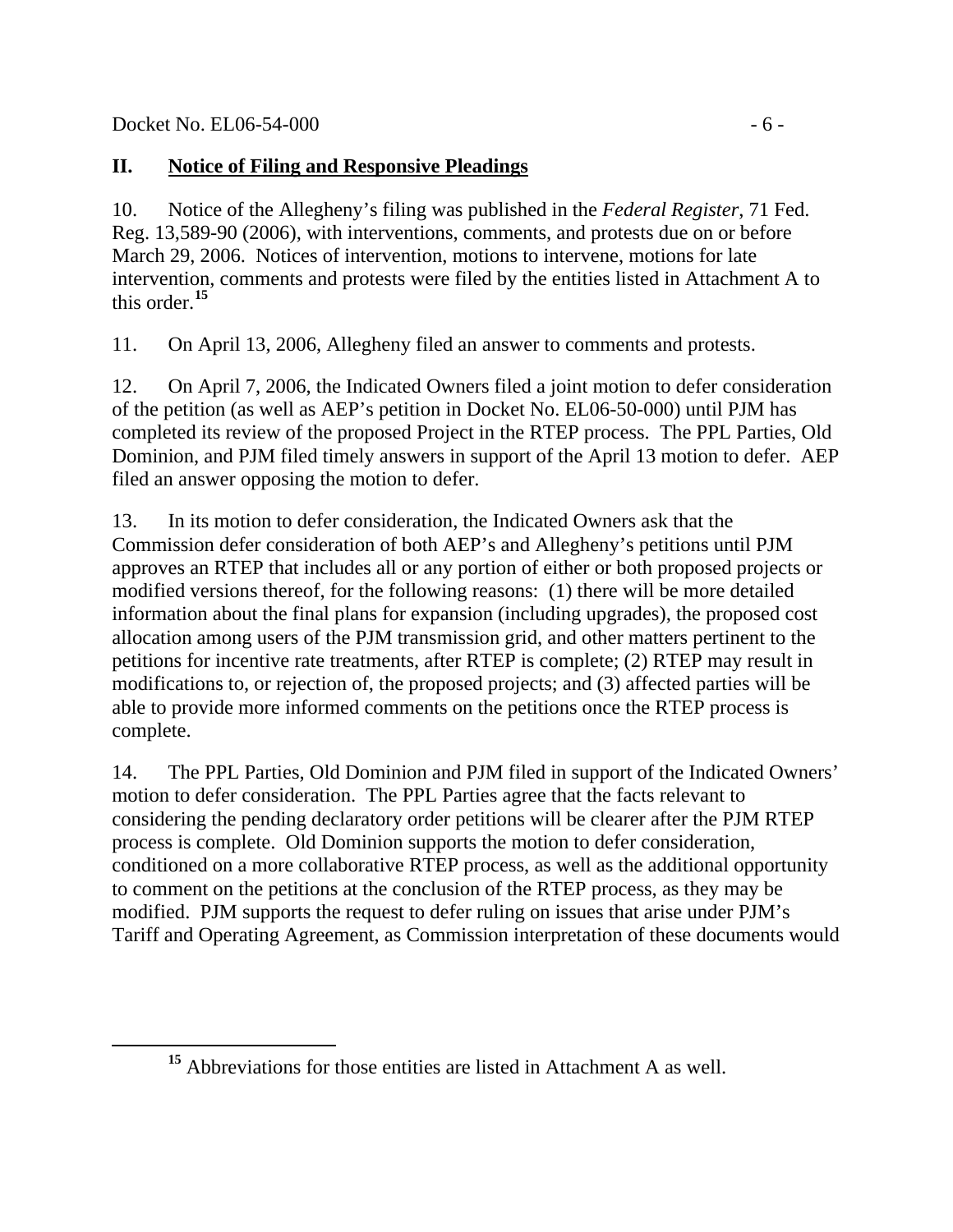# Docket No. EL06-54-000 - 7 -

be premature**[16](#page-6-0)** because these issues may become moot due to potential discussions among the parties or decisions made by PJM about the projects. However, PJM does point out that there will be no need for the Commission to interpret Schedule 6 of the Operating Agreement (Regional Transmission Expansion Planning Protocol) in order to grant a declaratory order granting the incentive rates if the projects are constructed.

15. AEP filed an answer, in this docket as well as Docket No. EL06-50-000, opposing the motion to defer consideration of the AEP petition,**[17](#page-6-1)** stating that it has no intention of bypassing the RTEP process.

16. On May 26, 2006, Allegheny filed a motion requesting the Commission find the motion to defer consideration moot as to the Allegheny petition and to take prompt action on its petition. Allegheny notes that the PJM Board has approved a modified version of the Allegheny project.<sup>[18](#page-6-2)</sup> On July 11, 2006, the Dominion Companies filed an answer supporting Allegheny's May 26, 2006 motion. The Dominion Companies urge the Commission to ensure that approved incentives are available to any PJM Transmission Owner for any RTEP project, upon application to the Commission, provided that cost allocation process maintains the "beneficiary pays" approach.

# **III. Discussion**

 $\overline{a}$ 

# **A. Procedural Matters**

17. Pursuant to Rule 214 of the Commission's Rules of Practice and Procedure, 18 C.F.R. § 385.214 (2005), the notices of intervention and timely, unopposed motions to intervene serve to make the entities that filed them parties to this proceeding. We will grant the motions for late intervention of the CEG Companies, National Grid, and Williams, given the early stage of this proceeding, and the absence of any undue delay, prejudice or burden to the parties.

**<sup>18</sup>** *See supra* note 13.

<span id="page-6-0"></span>**<sup>16</sup>** Specifically, PJM states that it would be premature for the Commission to interpret Schedule 6 of the PJM Operating Agreement (Regional Transmission Expansion Planning Protocol) (Schedule 6).

<span id="page-6-2"></span><span id="page-6-1"></span><sup>&</sup>lt;sup>17</sup> In its answer to the motion to defer, AEP takes no position on the motion to defer the Allegheny filing.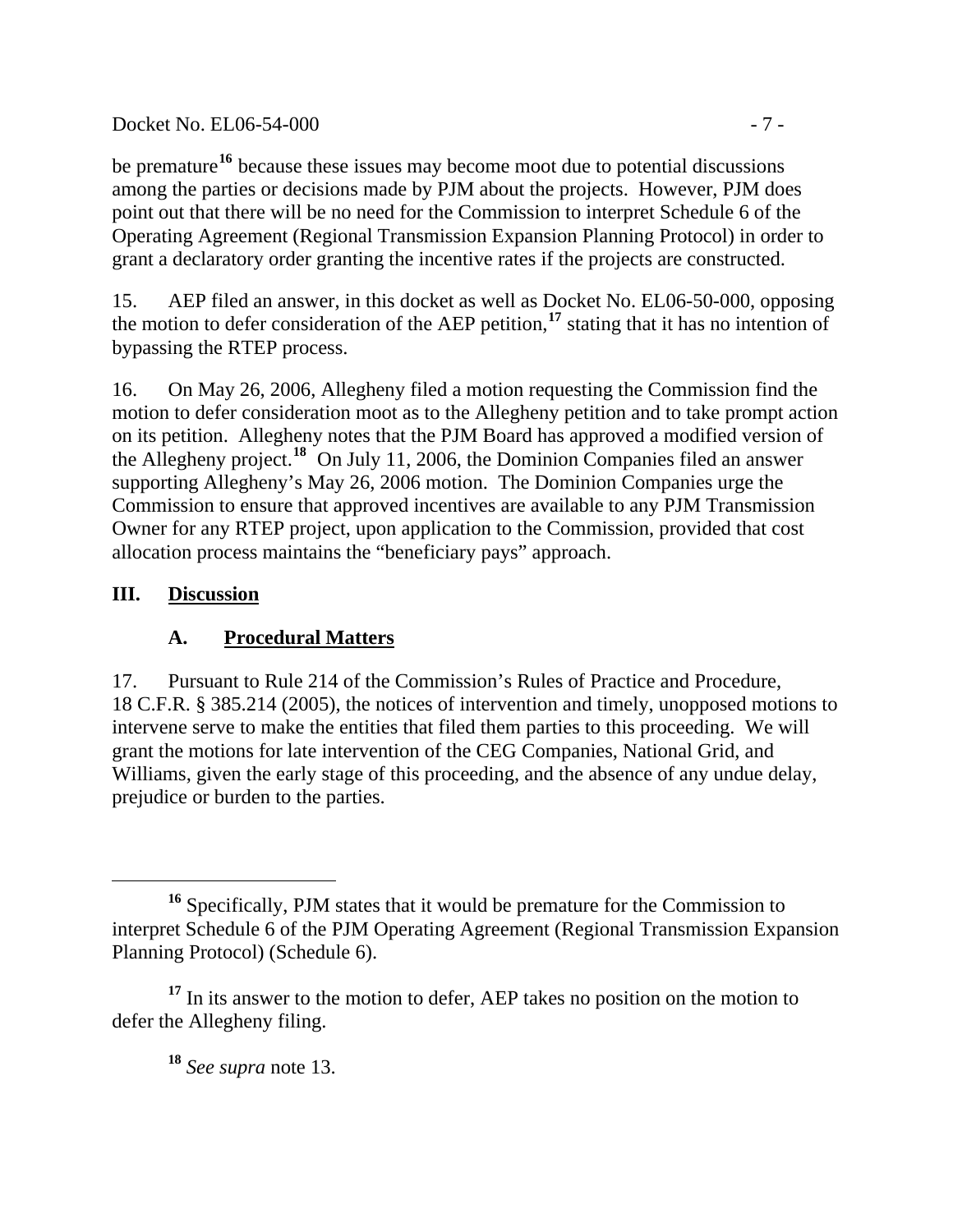Docket No. EL06-54-000 - 8 -

18. Rule 213(a)(2) of the Commission's Rules of Practice and Procedure, 18 C.F.R. § 385.213(a)(2) (2005), prohibits an answer to a protest or another answer unless otherwise ordered by the decisional authority. We will accept the filed answers because they have provided information that assisted us in our decision-making process.

# **B. Authority to Address the Petition**

19. The Commission has exercised its existing authority under section 205, on a caseby-case basis, to encourage investment in infrastructure through the application of incentive pricing.<sup>[19](#page-7-0)</sup> We find that section 219 is a directive to the Commission to use its existing authority to allow incentive-based rates and, further, provides some of the parameters of the incentives to be allowed in the particular rulemaking ordered under section 219.

The Commission's actions to encourage investment in infrastructure through the application of incentive pricing have been upheld by the courts. *See, e.g.*, *Maine Pub. Utils. Comm'n v. FERC*, No. 05-1001, 2006 U.S. App. LEXIS 16445 (D.C. Cir. June 30, 2006) (affirming the Commission's decision to permit a 50 basis point incentive adder for regional service as part of its approval for a Regional Transmission Organization (RTO) in New England); *Pub. Utils. Comm'n of the State of California v. FERC*, 367 F.3d at 929 (affirming the Commission's decision to permit incentive rates for the Path 15 upgrade).

<span id="page-7-0"></span> **<sup>19</sup>** *See, e.g.*, *Western Area Power Administration*, 99 FERC ¶ 61,306, *reh'g denied*, 100 FERC ¶ 61,331 (2002) (*Western Area Power Administration*), *aff'd sub nom. Pub. Utils. Comm'n of the State of California v. FERC*, 367 F.3d 925 (D.C. Cir. 2004); *Michigan Electric Transmission Co., LLC*, 105 FERC ¶ 61,214 (2003); *American Transmission Company, L.L.C.*, 105 FERC ¶ 61,388 (2003), *order approving settlement*, 107 FERC ¶ 61,117 (2004) (*American Transmission Company II*); *ITC Holdings Corp.*, 102 FERC ¶ 61,182, *reh'g denied*, 104 FERC ¶ 61,033 (2003); *Trans Bay Cable LLC*, 112 FERC ¶ 61,095 (2005) (*Trans Bay*), *order granting clarification*, 114 FERC ¶ 61,104 (2006). *See also Policy Statement on Matters Related to Bulk Power System Reliability*, 107 FERC ¶ 61,052 (*Bulk Power System Reliability Policy Statement*), *clarified by*, 108 FERC ¶ 61,288 (2004), *supplemented by*, 110 FERC ¶ 61,096 (2005); *ISO New England Inc.*, 106 FERC ¶ 61,280 (*ISO-NE*), *order on reh'g*, 109 FERC ¶ 61,147 (2004); *Regional Transmission Organizations*, Order No. 2000, 65 Fed. Reg. 809 (Jan. 6, 2000), FERC Stats. & Regs. ¶ 31,089 (1999), *order on reh'g*, Order No. 2000-A, 65 Fed. Reg. 12,088 (Mar. 8, 2000), FERC Stats. & Regs. ¶ 31,092 (2000), *aff'd sub nom. Pub. Util. Dist. No. 1 of Snohomish County, Washington v. FERC*, 272 F.3d 607 (D.C. Cir. 2001).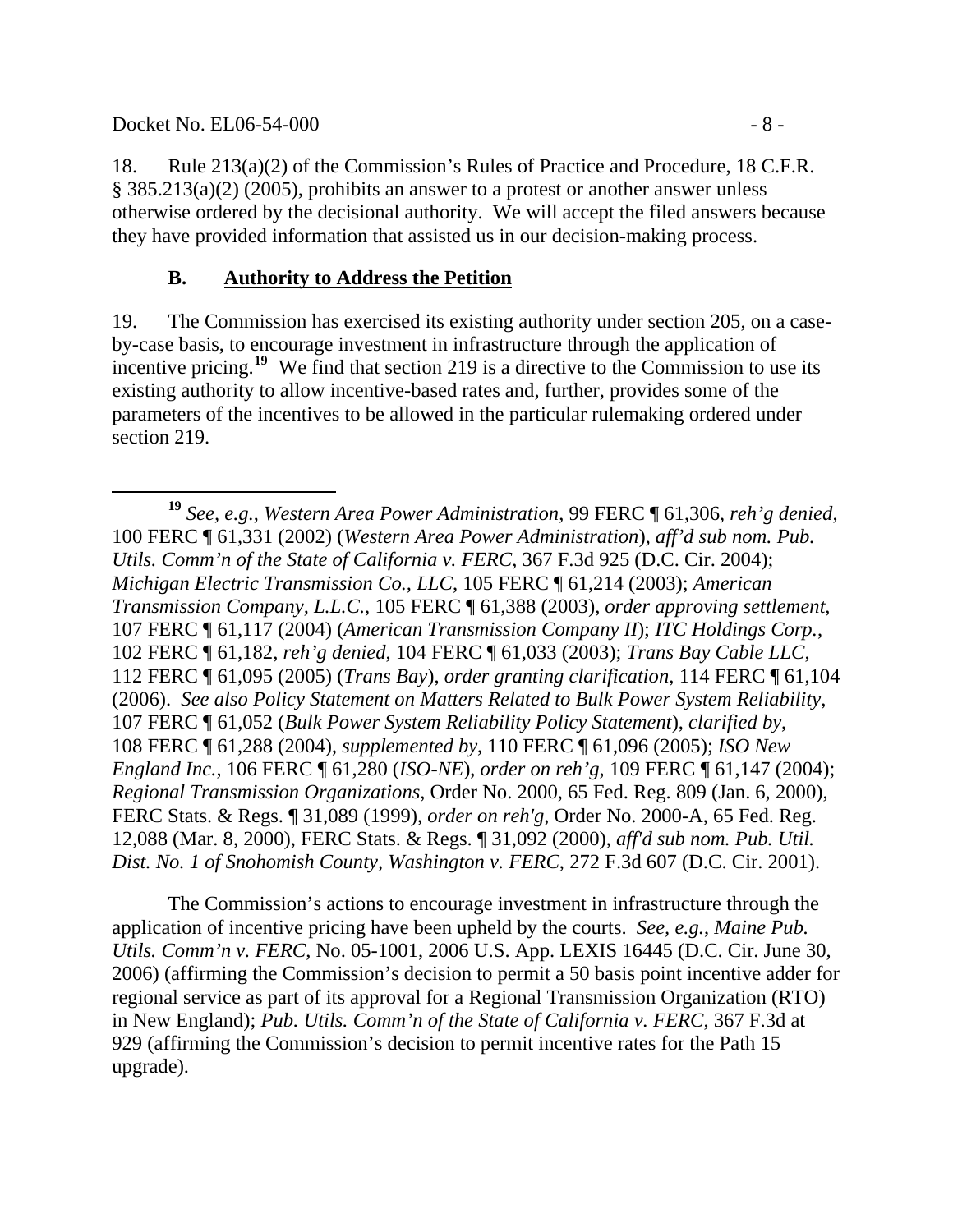### Docket No. EL06-54-000 - 9 -

20. In section 219, in recognition of the need for rate incentives to promote capital investment in the enlargement, improvement, maintenance, and operation of facilities for the transmission of electric energy in interstate commerce, Congress granted the Commission explicit authority to establish, by rule, such incentive-based rate treatments for the purpose of ensuring reliability or reducing the cost of delivered power by reducing congestion. The Commission initiated a rulemaking and is issuing a final rule contemporaneously with this order in Docket No. RM06-4-000, as discussed above.

21. Here, in granting Allegheny's petition for a declaratory order, we are taking action pursuant to our existing authority under section 205, and consistent with the provisions of section 219 and, generally, the regulations we are implementing pursuant to section 219. Moreover, our decision is consistent with Commission precedent encouraging investment in infrastructure through the application of incentive pricing.**[20](#page-8-0)**

22. Enactment of section 219 and the changed characteristics of the industry lead us to consider alternative ratemaking approaches, based on the urgent need for substantial transmission investment. We find that the proposed Project is the type of transmission investment project contemplated by Congress when it directed the Commission to develop rules for transmission rate incentives. We agree that the rate incentives proposed by Allegheny will play an important role in raising the large amounts of capital necessary for projects of this magnitude and geographic scope. We also find that Allegheny's proposed incentives will offer significant benefits to consumers by encouraging investment that can improve reliability or reduce congestion costs. The fact that the proposed Project will be tied to the regional planning efforts will help to ensure that these customer benefits are achieved and will otherwise help to streamline investment efforts, reduce redundancies, and ensure equitable cost allocation.

23. Finally, Allegheny's petition seeks rate incentives that are consistent with the Commission's findings in the Final Rule. We also find that Allegheny has shown, consistent with the Final Rule, a nexus between each of its proposed incentive rates and its proposed Project, thus establishing that the proposed incentive rates are appropriate for the investment being made. Consistent with Commission precedent and the Final Rule, this order confirms that Allegheny is eligible for the requested incentives. We do not address the justness and reasonableness of Allegheny's specific rates here; we reserve such a determination for a section 205 filing, which Allegheny has stated it will make in the future.**[21](#page-8-1)**

**<sup>20</sup>** *Id.*

<span id="page-8-1"></span><span id="page-8-0"></span>

**<sup>21</sup>** Final Rule at P 77-78.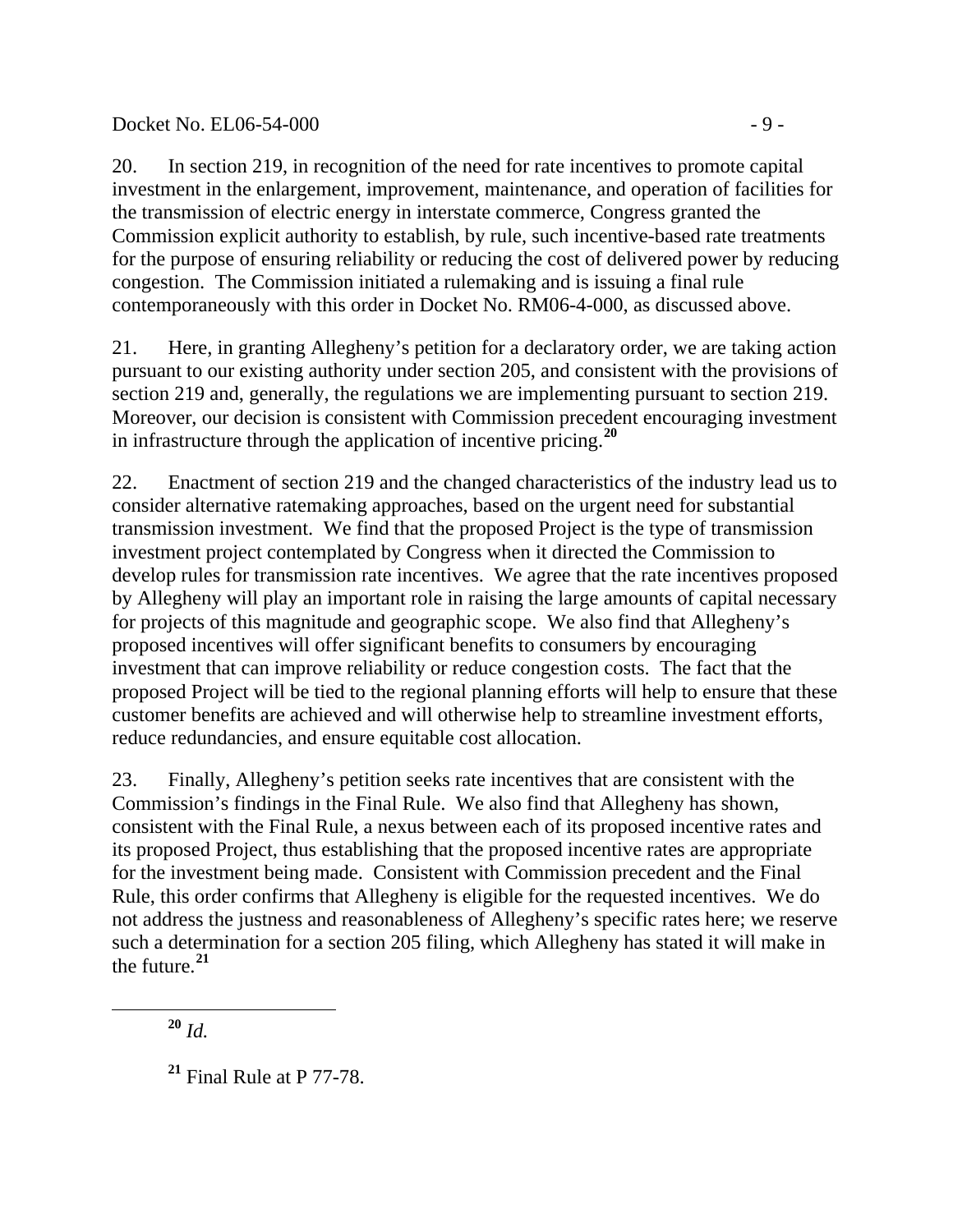$\overline{a}$ 

### **C. General Issues**

### **1. Standard of Review and Sufficiency of Evidence**

### **a. Comments and Protests**

24. Numerous protestors**[22](#page-9-0)** argue that the Commission must act on the petition pursuant to existing Commission policies and ratemaking principles governing incentive rate treatment. Several of these protestors argue that Allegheny fails to establish an adequate record under the Commission's current regulations for incentive rates to justify the requested incentives. These protestors note, among other things, Allegheny's failure to: include an economic analysis, discuss rate impacts in the petition, demonstrate the proposed incentive rate treatment is the lowest-cost means of funding the proposed Project, demonstrate that the proposed Project will relieve congestion, and address deficiencies in Allegheny's modeling methodology. These protestors argue that absent this information, the Commission cannot determine that the proposal meets the just and reasonable standard of FPA sections 205 and 206, or even the requirement in new section 219(a) that the proposed Project will actually reduce the cost of delivered power.

25. Several protestors**[23](#page-9-1)** specifically argue that Allegheny fails to demonstrate that the proposed rate incentives are needed to attract investors, as required by existing Commission policies and ratemaking principles governing incentive rate treatment. Protestors such as AECI, Blue Ridge, and the Joint Consumer Advocates maintain that, if the petition is considered at all, the outstanding questions of fact should be resolved through full evidentiary hearings, rather than unsubstantiated arguments of general policy.

26. The PSEG Companies argue that the petition is not clear on whether the requested preliminary relief would be binding on the Commission in the later rate proceeding. The PSEG Companies maintain that if the Commission does not have the right to reconsider the incentive treatment when it knows more about the proposed Project or after the proposed Project is modified through the RTEP process, the Commission would have to

<span id="page-9-0"></span>**<sup>22</sup>** Such protestors include: AECI, APPA, Blue Ridge, the CEG Companies, Chambersburg, DEMEC, FirstEnergy, the Joint Consumer Advocates, the Maryland Municipalities, Old Dominion, PJMICC, the PHI Companies, the PPL Parties, and the PSEG Companies.

<span id="page-9-1"></span>**<sup>23</sup>** Such protestors include: AECI, APPA, AMP-Ohio, Chambersburg, DEMEC, FirstEnergy, the Maryland Municipalities, Old Dominion, and PJMICC.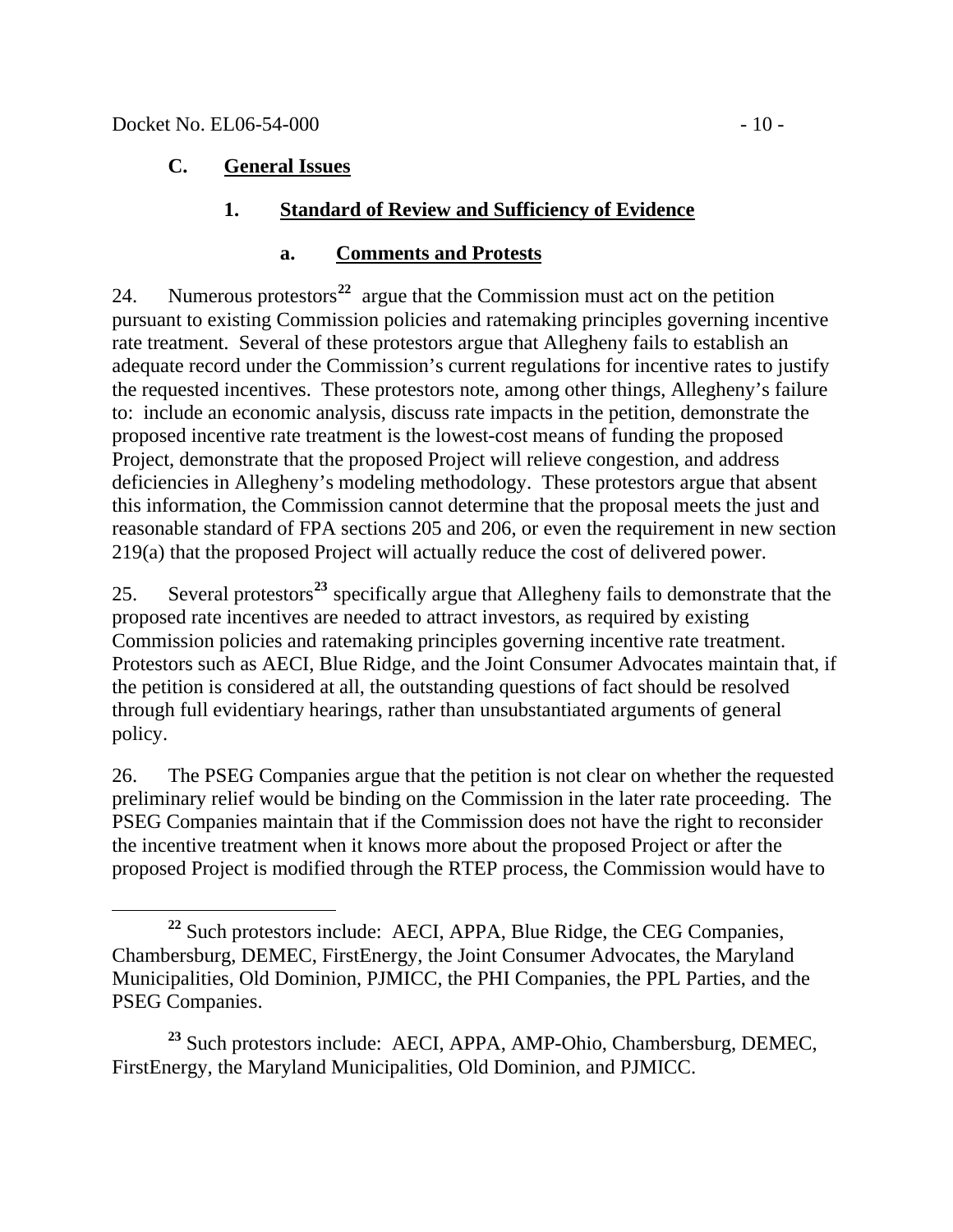Docket No. EL06-54-000 - 11 -

determine now that the proposed incentives meet the standards of FPA section 205 and any and all requirements for approval of incentive rates. Accordingly, the PSEG Companies request the Commission implement the higher standard that the Petitioners demonstrate that the incentive "is in fact needed, and is no more than is needed for the [stated] purpose."**[24](#page-10-0)**

27. The Maryland Municipalities also argue that the Commission should follow the guidance the Federal Trade Commission (FTC) provided to the DOE on the Designation of National Interest Electric Transmission Bottlenecks. These comments indicate that incentives should only be allowed: (a) when the benefits of alleviating congestion exceed the costs of the incentives and the Commission determines the incentives will create the necessary investment; and (b) when sensitivity analyses are conducted on the application of incentives to ensure that only robust transmission investment initiatives, not those that are highly susceptible to changes in market conditions, receive the incentives. The Maryland Municipalities argue that the stated impediments to transmission investments should be shown to be truly impeding investment prior to the award of incentives. The Maryland Municipalities note that the FTC advised DOE that rate incentives "could distort efficient investments rather than steer them toward the socially optimal level."**[25](#page-10-1)**

28. H-P maintains that there is a "potential for incentive rate treatments to encourage anti-competitive behavior by a transmission owner vis-à-vis merchant generation and merchant transmission" and ask the Commission ensure that rate incentives for transmission owner projects "not adversely affect the access of merchants to the transmission grid on fair and non-discriminatory terms."**[26](#page-10-2)**

# **b. Allegheny Answer**

29. In its answer, Allegheny maintains that it properly supported the request for rate incentives consistent with currently applicable standards and refutes protestors'

<span id="page-10-2"></span><span id="page-10-1"></span>**<sup>25</sup>** Maryland Municipalities Protest at 10 (citing Comments of the Federal Trade Commission on Department of Energy Notice of Inquiry on Designation of National Interest Electric Transmission Bottlenecks at 5-6 (Sept. 20, 2004) *available at* http://www.ftc.gov/os/2004/09/040924nietbcomment.pdf).

**<sup>26</sup>** H-P Comments at 3.

<span id="page-10-0"></span>**<sup>24</sup>** PSEG Companies Protest at 16 (citing *Farmers Union Cent. Exch., Inc. v. FERC*, 734 F.2d 1486, 1503 (D.C. Cir. 1984) and *City of Charlottesville v. FERC*, 589 F.2d 954, 950 (D.C. Cir. 1981)).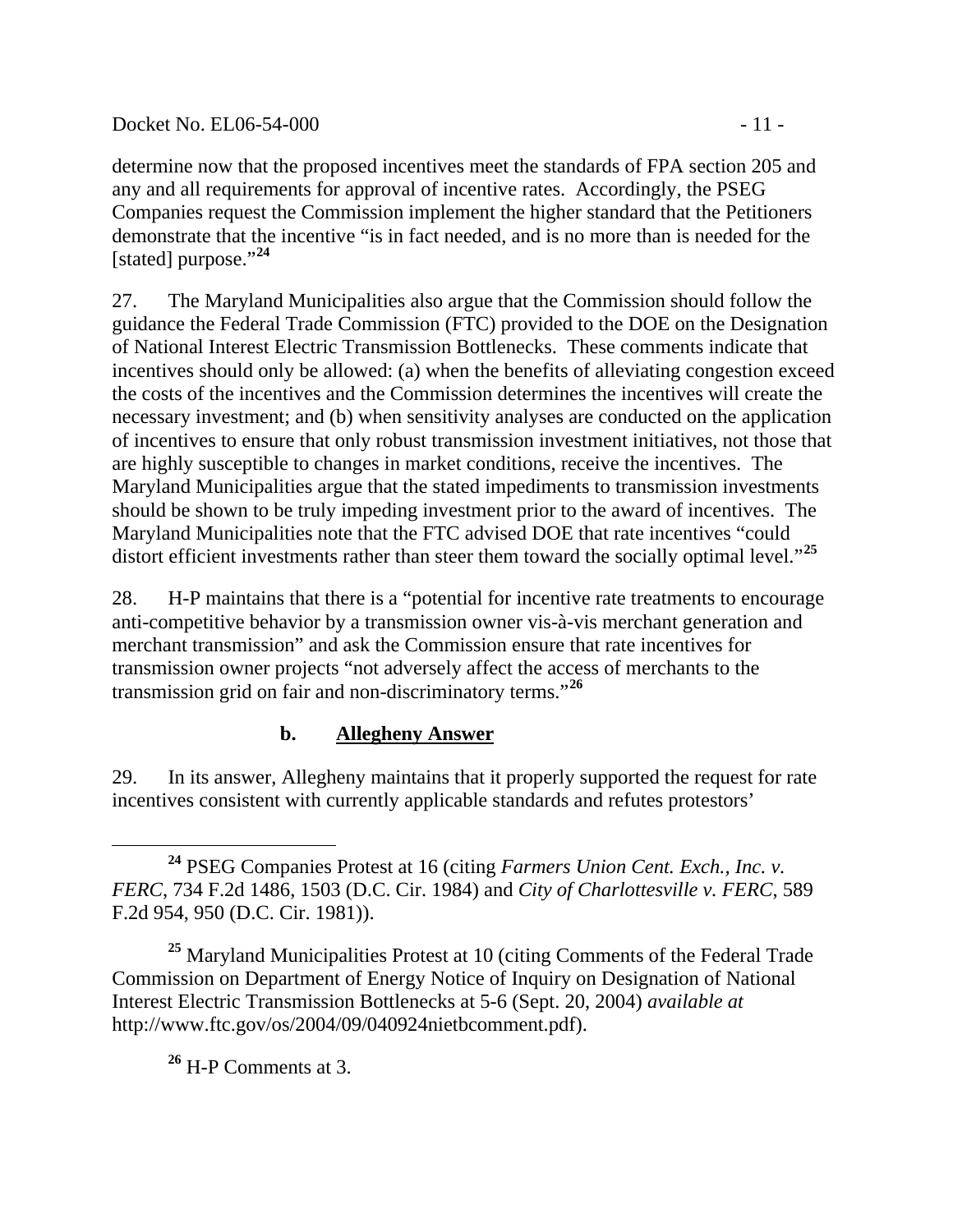#### Docket No. EL06-54-000 - 12 -

interpretation of relevant precedent. Allegheny notes that the *City of Detroit***[27](#page-11-0)** proceeding, cited by Chambersburg, provides that "the Commission cannot go [further] without additional authority from Congress," and that Congress has provided that additional authority in the directives of EPAct 2005. Allegheny further notes the Maryland Municipalities' "unsupported requirement of a cost/benefit analysis" and *New England Power Company***[28](#page-11-1)** ignores the fact that Congress has directed the Commission to develop incentives by rule, not by individual ratemaking cases. Allegheny also distinguishes the precedent cited by the Joint Consumer Advocates. Allegheny maintains that its petition demonstrates that the risk in these circumstances "is far from the typical utility-regulated rate model" based on its analysis of the size of the proposed Project relative to Allegheny's other planned capital expenditures and past cash flow.**[29](#page-11-2)** Allegheny further notes that the precedent cited by protestors all pre-date the passage of EPAct 2005.

30. Allegheny notes that the proposed Project has not been designed to benefit their generation, but rather "to increase transfer capability through the AP[S] Zone from generation sources to the west of the AP[S] Zone that are not controlled by the Allegheny Companies to loads east of the AP[S] Zone that are not served by the Allegheny Companies."**[30](#page-11-3)**

31. In its answer to protests regarding a showing of need, Allegheny maintains that the petition includes sufficient evidence regarding the effect of large capital projects on capital costs and shows that the proposed Project is a substantial financial commitment for Allegheny. Allegheny notes the petition lays out Commission precedent "accepting the fact that large capital projects adversely affect the costs of capital for regulated companies if specific rate incentives are not made available" and that the cash flow analysis demonstrates that the proposed Project requires "a commitment of resources that is a significant multiple of the Allegheny Companies' other planned capital expenditure projects and their historical cash flow."**[31](#page-11-4)**

**<sup>27</sup>** *City of Detroit v. FPC*, 230 F.2d 810, 817 (D.C. Cir. 1955) (*City of Detroit*).

<span id="page-11-3"></span><span id="page-11-2"></span><span id="page-11-1"></span>**<sup>28</sup>** Allegheny Answer at 8 (citing *New England Power Company*, 45 FERC ¶ 61,354, at 62,131 (1988)).

**<sup>29</sup>** *Id.* at 9. **<sup>30</sup>** *Id.* at 9-10.

<span id="page-11-0"></span> $\overline{a}$ 

<span id="page-11-4"></span> $31$  *Id.* at 4.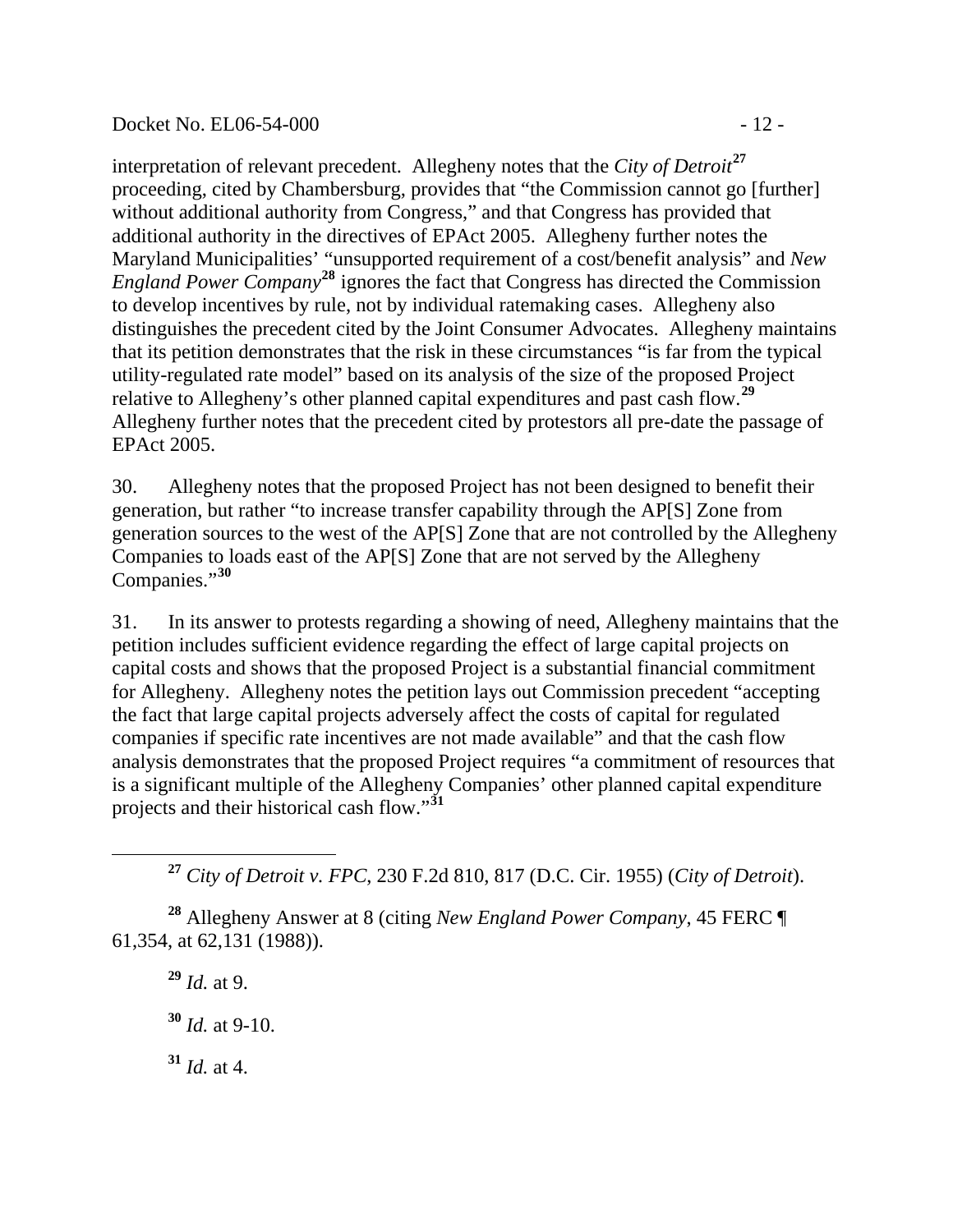32. In response to requests for a hearing, Allegheny argues that it has submitted sufficient support for the requested rate incentives without a need for an evidentiary hearing. Allegheny also notes that protestors' concerns about factual findings that must be made before the grant of the requested incentives will be considered through the RTEP process by PJM, and that Allegheny has moved to defer consideration of the petition until the RTEP process is complete.

33. In its answer to the Maryland Municipalities' arguments regarding the FTC proposal to the DOE, Allegheny notes that "it is clear that the RTEP process will guarantee that a close review of costs and benefits will proceed the inclusion of the . . . Project within the 2006 RTEP."**[32](#page-12-0)**

34. In its answer to H-P's discrimination concerns, Allegheny asserts that the Commission should dismiss H-P's allegations that the proposed Project will have a potentially adverse effect on merchant transmission as wholly unsupported.

# **c. Commission Determination**

35. As discussed above, our review of Allegheny's petition is pursuant to the Commission's authority under section 205 and the obligation given to the Commission under section 219 to establish incentive-based rate treatments for transmission infrastructure investment, and such review is consistent with the intent of EPAct 2005.

36. Our review is also consistent with the Final Rule, which requires a demonstration that the investment will ensure reliability or reduce the cost of delivered power by reducing transmission congestion. As discussed above, we accept Allegheny's use of the RTEP to demonstrate that the investment will ensure reliability or reduce the cost of delivered power by reducing transmission congestion. However, this does not mean that the regional planning process must be completed before an application for incentives is filed; rather, applicants may file petitions for declaratory orders seeking approval of their incentives prior to approval by their various regional planning processes.**[33](#page-12-1)** Our approach ensures that applicants can receive an early determination regarding the appropriate incentives for a particular project, thereby providing the regulatory certainty that is important in supporting large new investments.

**<sup>32</sup>** *Id.* at 8.

<span id="page-12-1"></span><span id="page-12-0"></span> $\overline{a}$ 

**<sup>33</sup>** *See* Final Rule at P 58, 76.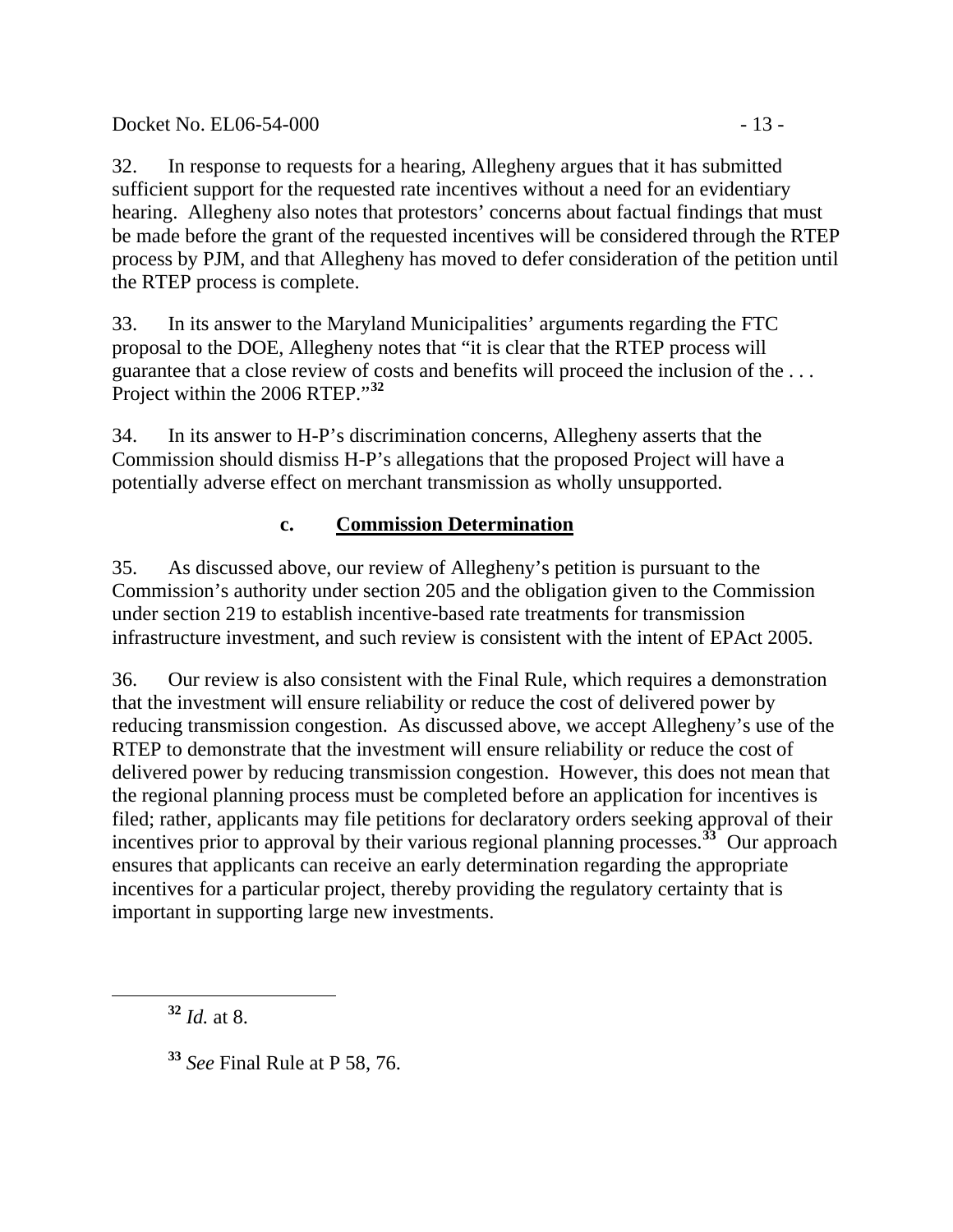## Docket No. EL06-54-000 - 14 -

37. We emphasize that we are not determining the justness and reasonableness of Allegheny's overall rates at this stage. As discussed further below, our approval is declaratory in nature; we are approving Allegheny's proposed incentives as satisfying the requirements of section 219 and our Final Rule, as well as existing precedent, to provide the regulatory certainty necessary for Allegheny to proceed with the proposed Project's financing and construction. Our decision, therefore, is confined to the particular incentives being approved in the instant proceeding and does not constitute approval of any particular rate; Allegheny must demonstrate the justness and reasonableness of its overall rates in a later section 205 filing, among other things.

38. We find that it is appropriate for the Commission to consider Allegheny's proposed incentive rates in a petition for a declaratory order. Any person who seeks a binding Commission determination concerning a proposed transaction, practice, situation, or other matter may file a petition for a declaratory order under Rule 207 of the Commission's regulations.**[34](#page-13-0)** Moreover, Allegheny's petition is consistent with the procedure proposed in the NOPR and adopted in the Final Rule. As we have noted, our approval here is limited to certain incentives and does not constitute final approval of any particular rate. As discussed further below, we find that Allegheny's proposed incentives are justified given our existing authority under section 205, our obligation under section 219, and existing precedent. Accordingly, we find that it is not necessary to set this proceeding for hearing at this time.

39. Finally, we agree with Allegheny that H-P's concerns regarding the discriminatory effect on merchant transmission are unsupported and speculative. After the justness and reasonableness of the proposed rate incentives is determined under the appropriate section 205 proceeding, an entity that believes that rate incentives for transmission owner projects adversely affect the access of merchants, or any other market participant, to the transmission grid, can raise such allegations in a complaint pursuant to section 206 of the FPA.

<span id="page-13-0"></span> $\overline{a}$ 

**<sup>34</sup>** 18 C.F.R. § 385.207 (2005).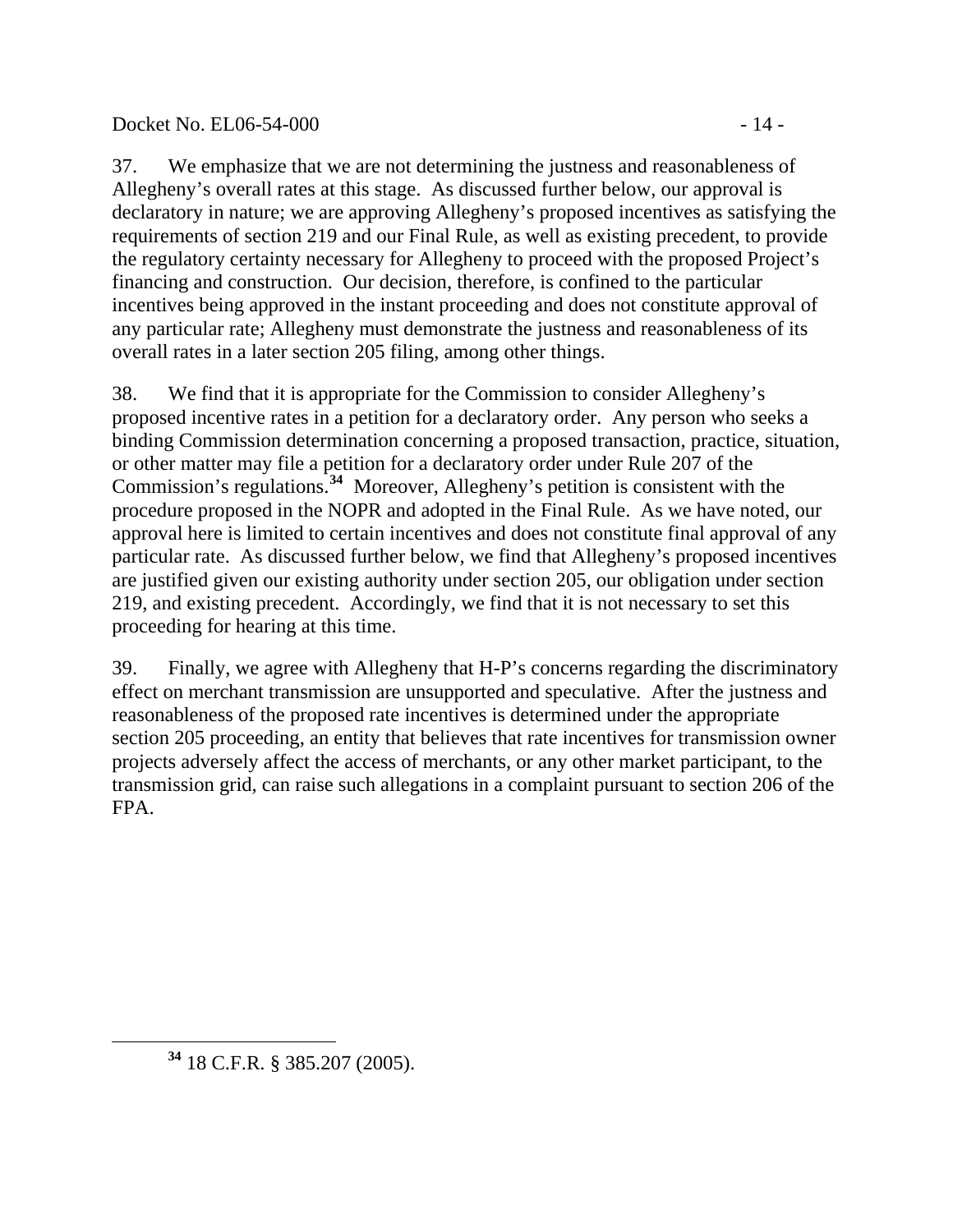# **2. Prematurity**

# **a. Comments and Protests**

40. Protestors**[35](#page-14-0)** argue that the petition is premature because Allegheny assumes it can request and is entitled to the forms of incentive ratemaking treatment identified in the NOPR and notes that the Commission has yet to resolve the significant issues raised regarding the proposals set forth in the NOPR. These protestors note that it would be improper for the Commission to approve any incentives that might be inconsistent with the Final Rule. These protestors assert that, to the extent the Commission is interested in providing guidance to the industry on transmission rate incentives prior to this process running its course, such guidance should be provided in the Final Rule, rather than this proceeding.

41. Protestors such as the Joint Consumer Advocates and the PHI Companies argue that the petition is premature because Allegheny assumes the existence of a national transmission corridor in this area, but such presumption is premature because the DOE has yet to establish NIETCs. These protestors argue that the NIETC proceeding may affect the siting and timing of construction of the proposed Project.

# **b. Allegheny Answer**

42. In response to these comments and protests, Allegheny notes that its petition supports each request for a rate incentive by citation to existing precedent, as well as reference to the NOPR.

## **c. Commission Determination**

43. We find intervenors' requests for deferred Commission action to be moot, since we are acting on Allegheny's petition consistent with the Final Rule, which is being issued contemporaneously with this order. The Final Rule represents a willingness to consider greater flexibility and timing with respect to rate recovery for needed transmission infrastructure. Under the Final Rule, transmission investment made after August 8, 2005 may be eligible for incentive rate treatment.**[36](#page-14-1)**

# **<sup>36</sup>** Final Rule at P 34.

<span id="page-14-1"></span><span id="page-14-0"></span> $\overline{a}$ **<sup>35</sup>** Such protestors include: AECI, AMP-Ohio, Blue Ridge, Chambersburg, FirstEnergy, the Joint Consumer Advocates, Old Dominion, PJMICC, and the PSEG Companies.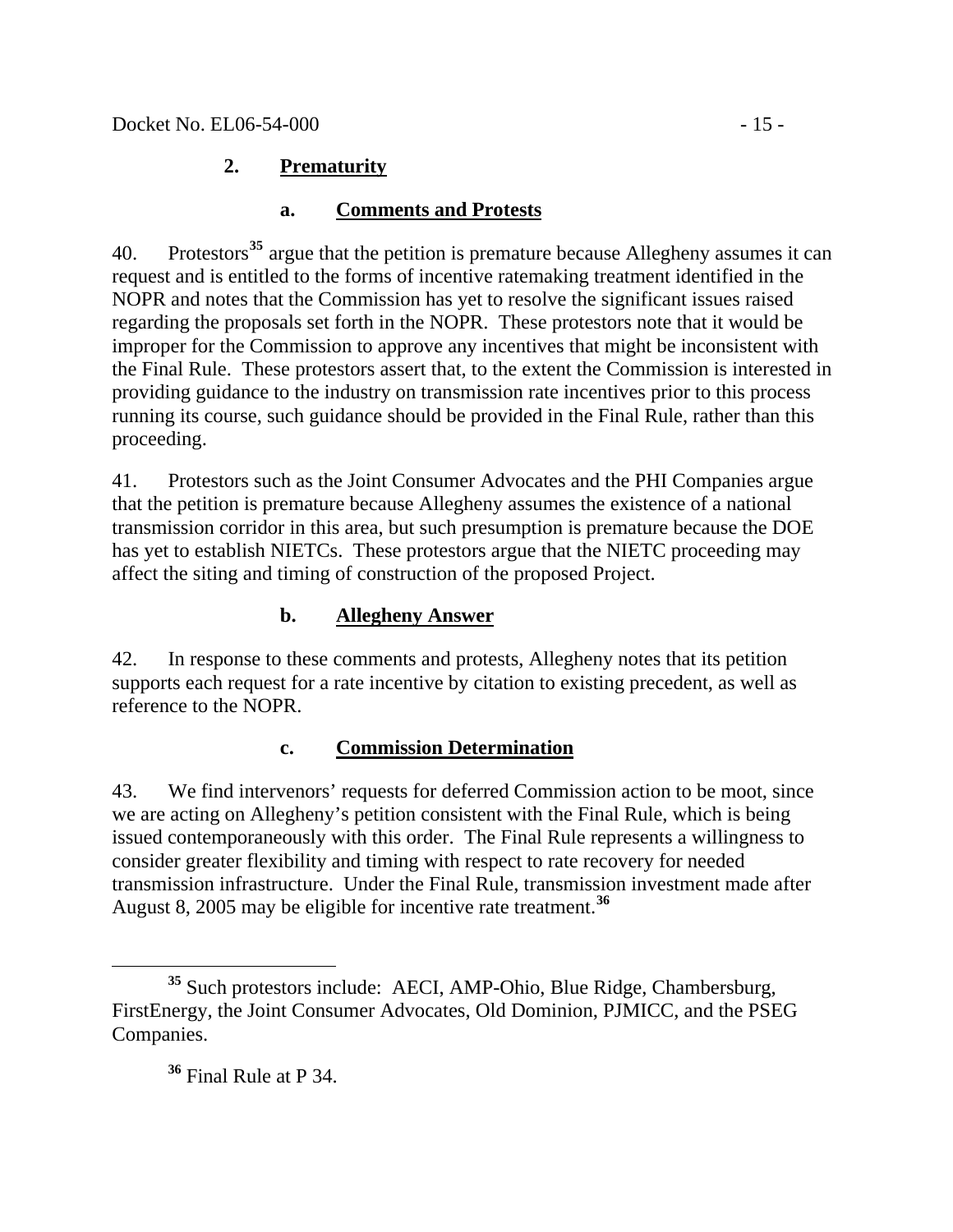44. We disagree with the Joint Consumer Advocates and the PHI Companies that Allegheny's petition assumes the existence of a national transmission corridor in this area. Nowhere in the petition does Allegheny state that NIETCs have been designated in the PJM control area. Rather, Allegheny states that it intends to propose the route of the project to the DOE for early designation as a NIETC in response to the recent Notice of Inquiry.

# **D. Allegheny's Proposed Rate Incentives**

# **1. Proposed ROE Rate Incentive**

45. Allegheny asks the Commission to declare that the ROE for the proposed Project's capital costs shall be set at the high end of the zone of reasonableness, which will be determined in a subsequent section 205 filing by or on behalf of the Project Owner to establish a rate for the proposed Project. Alternatively, Allegheny requests that the Commission approve a 200 basis point adder above the ROE established in future Schedule 12 (Transmission Enhancement Charges) submissions for the proposed Project, which it asserts is similar to authority granted in prior situations approved by the Commission.**[37](#page-15-0)**

46. Allegheny maintains that an enhanced ROE will enable it to increase its equity through new stock issuances or by employing other financial instruments that will provide investors greater earnings through an enhanced ROE. Allegheny asserts that its proposal for an enhanced ROE draws from the proposal in the NOPR.

# **a. Comments and Protests**

47. Old Dominion argues that the petition fails to demonstrate that the proposed ROE incentives are needed and are necessary to attract equity investment in the proposed Project.**[38](#page-15-1)**

48. Chambersburg, the Joint Consumer Advocates and Old Dominion assert that Allegheny fails to demonstrate that a ROE based on its cost of capital would not fairly compensate it for the risks associated with the proposed Project. Old Dominion submits

<span id="page-15-1"></span>**<sup>38</sup>** Old Dominion Protest at 10.

<span id="page-15-0"></span> $\overline{a}$ **<sup>37</sup>** *See* Petition at 18-19 (citing *Western Area Power Administration*, 99 FERC at 62,280; *Sierra Pacific Resources Operating Companies*, 105 FERC ¶ 61,178, at P 15 (2003), *order on reh'g*, 106 FERC ¶ 61,096 (2004) (*Sierra Pacific*); *Trans Bay*, 112 FERC ¶ 61,095 at P 23).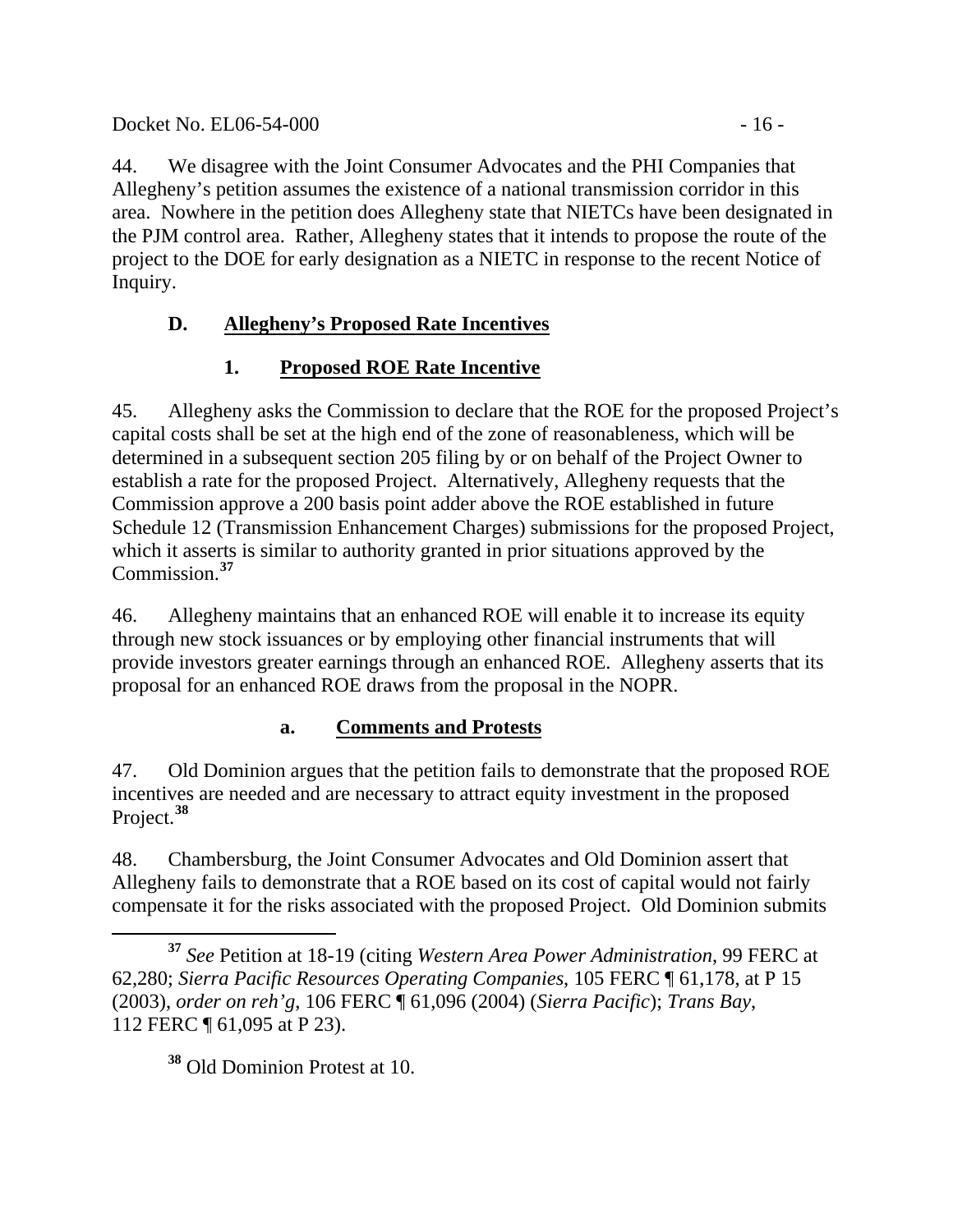### Docket No. EL06-54-000 - 17 -

that, based on the lack of justification, the ROE rate incentive proposal would be deficient even if evaluated under the regulations proposed in the NOPR. Chambersburg maintains that, "[u]nder established ratemaking principles, the Commission cannot raise rates to implement a policy goal without determining 'that the increase is in fact needed."<sup>[39](#page-16-0)</sup> Chambersburg argues that the established discounted cash flow (DCF) methodology will establish a ROE to match investors' expectations.

49. AMP-Ohio, APPA, Chambersburg, and Old Dominion argue that it is unclear whether an increased ROE, especially in conjunction with the other incentives, is necessary to attract capital to build the proposed Project. APPA, FirstEnergy, Chambersburg, and Old Dominion note that the Commission should carefully evaluate Allegheny's request for a high ROE to see if it is merited in light of its simultaneous requests for CWIP in rate base, current expensing of pre-commercial costs and recovery of costs of development in the case of abandonment.

50. The Joint Consumer Advocates argue that the petition fails to meet the standards articulated by Order No. 2000 for innovative rate treatments.**[40](#page-16-1)** The Joint Consumer Advocates state that the petition fails to demonstrate how it achieves efficient use of and investment in the RTO's transmission system or what reliability benefits will be provided to ratepayers, and fails to include a review reliability impacts.

51. The Joint Consumer Advocates and Old Dominion note that the precedent cited by Allegheny is distinguishable. These protestors maintain that *Trans Bay* involved a new and independent start-up assuming significant risk; *Western Area Power Administration* involved a situation where federal authorities specifically sought the proposed transmission to be built and the incentives were linked to specific activities that addressed market conditions in order to benefit consumers; and *Sierra Pacific* permitted incentives pursuant to the narrow criteria previously established by the Commission – circumstances that are not present under the instant petition.

52. Blue Ridge argues that the "key to strengthening PJM's backbone is region-wide cost allocation, not extra profits,"**[41](#page-16-2)** and objects to an ROE higher than a traditional rate of return. Blue Ridge assumes that Allegheny does not intend to seek to have Load-

<span id="page-16-1"></span><span id="page-16-0"></span> $\overline{a}$ **<sup>39</sup>** Chambersburg Protest at 10 (citing *City of Detroit v. FPC*, 230 F.2d 810, 817 (D.C. Cir. 1955)).

**<sup>40</sup>** Joint Consumer Advocates Protest at 15-16 (citing Order No. 2000 at P 31,171).

<span id="page-16-2"></span>**<sup>41</sup>** Blue Ridge Protest at 4.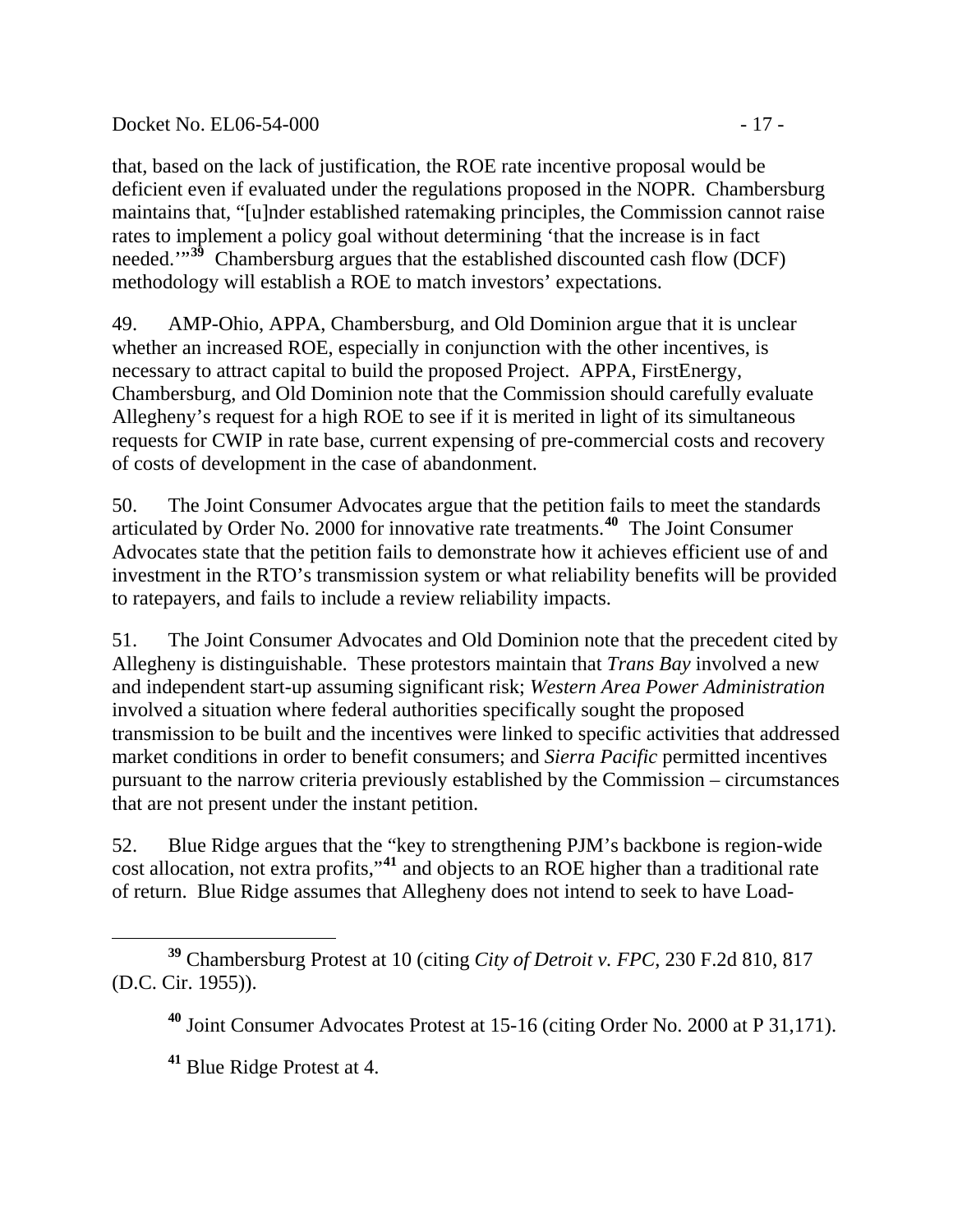Docket No. EL06-54-000 - 18 -

Serving Entities (LSEs) in the APS Zone bear more than their regional load-ratio share of the proposed Project's costs and endorses that result. Blue Ridge asserts the main pricing issue is who will pay for the cost-based portion of the proposed Project's revenue requirement.

53. Blue Ridge notes that PJM has authority to direct transmission construction by its transmission owners. Given this "obligation to build," Blue Ridge maintains that it is unclear why Allegheny should be rewarded for doing that which PJM can mandate. Moreover, Blue Ridge argues that Allegheny already has substantial profit incentives for this construction based on their generation market position as exporters seeking to deliver coal-based energy to PJM's eastern markets.

54. AMP-Ohio argues that Commission precedent establishes "that a utility's true cost of capital lies somewhere within the bounds of a 'range of reasonableness,' not … any point in that range is reasonable. … Unless the regulator decides that the high point of the range is that reasonable point ..., establishment of a return on equity at that high point is by definition unreasonable, and therefore unlawful."**[42](#page-17-0)**

55. Similarly, Old Dominion and Blue Ridge maintain that even when adjusting the ROE within the zone of reasonableness, the Commission must make a reasoned decision when deciding the appropriate ROE. Old Dominion maintains that "absent some reasoned basis for adjusting the ROE to some point within the range other than where the Commission ordinarily would set an electric utility return, it would be equally reasonable to set the ROE at the *bottom* of the range."**[43](#page-17-1)** Blue Ridge asserts that what the "high end of the zone of reasonableness" would turn out to be is presently unknown and there is no legitimate basis for the Commission to not consider future cost analyses. Blue Ridge also maintains that this request would not necessarily provide Allegheny with any greater assurances, given that the range itself has not been determined, but would merely shift litigation focus "away from the well-understood question of how to infer the cost of capital, and towards novel experiments in broadening the 'zone' of uncertainty."**[44](#page-17-2)**

56. As to the alternative proposal for the 200 basis point adder, AMP-Ohio maintains that proper determination of the cost of capital for the proposed Project will take into

<span id="page-17-2"></span><span id="page-17-1"></span><span id="page-17-0"></span> $\overline{a}$ 

**<sup>42</sup>** AMP-Ohio Protest at 7-8.

**<sup>43</sup>** Old Dominion Protest at 12 (emphasis in the original).

**<sup>44</sup>** Blue Ridge Protest at 17.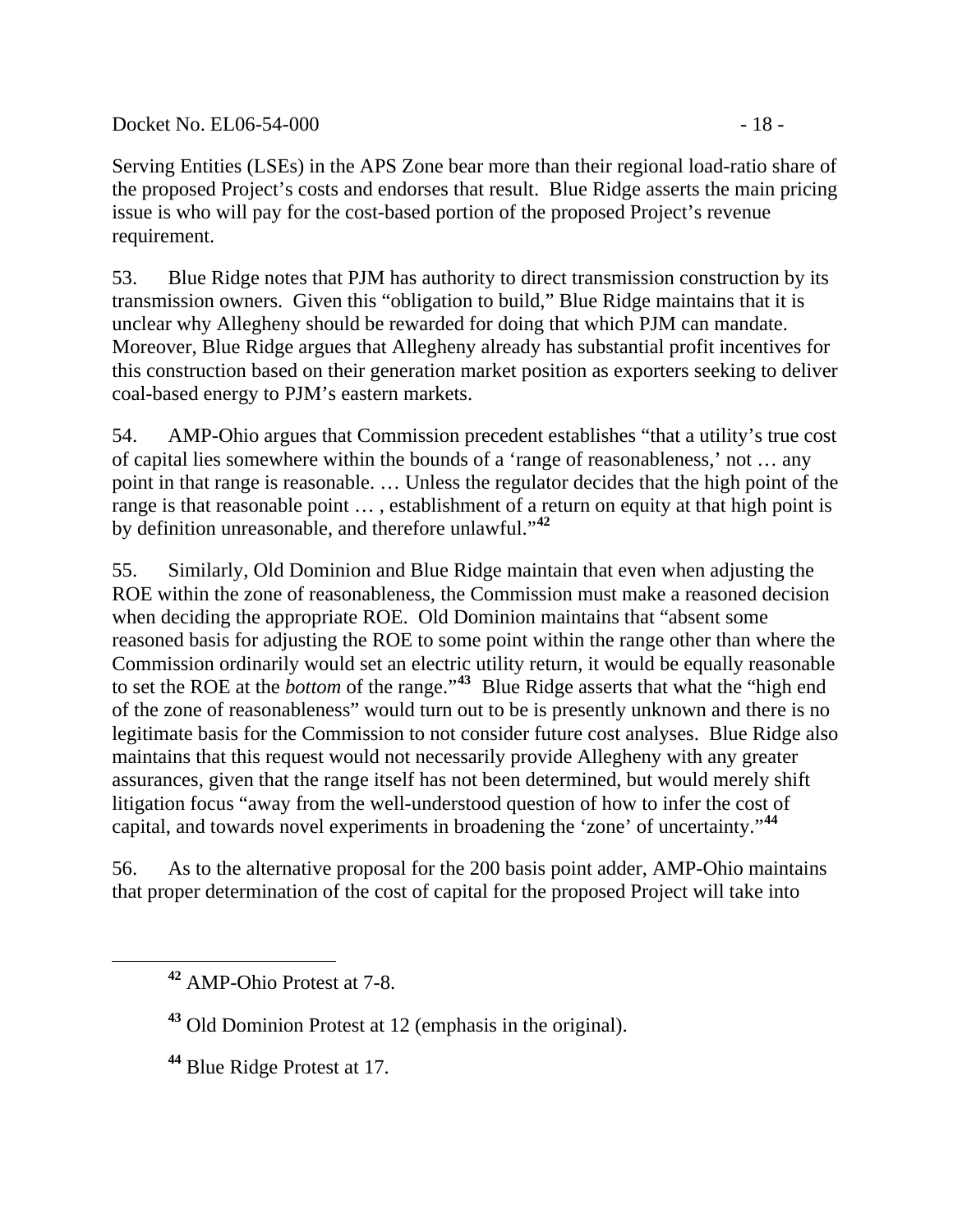Docket No. EL06-54-000 - 19 -

<span id="page-18-0"></span>

account the balance of risks and rewards and therefore, additional adders are inappropriate.

57. Several protestors**[45](#page-18-0)** express concern about the number of rate incentives sought by the Petitioners, arguing that Allegheny might not be entitled to all four of the proposed rate incentives at once. Chambersburg and Old Dominion note that the settlement approved in *American Transmission Company II*, **[46](#page-18-1)** American Transmission Company, LLC agreed to forgo ROE adders in exchange for incentive CWIP treatment which had the effect of reducing the company's risk.

58. Similarly, FirstEnergy argues that because Allegheny proposes to recover costs of development as they incur and recover costs of development in the case of abandonment, Allegheny is not incurring or assuming any risk in developing the proposed Project. FirstEnergy argues that this is competition with the request for an incentive ROE.

# **b. Allegheny Answer**

59. In its answer, Allegheny argues that, contrary to protestors' contentions, the Commission standard DCF analysis does not provide all the ROE necessary to encourage transmission expansion. Allegheny notes that this is recognized in Commission precedent and Congressional directives mandated by section 219 and assert that protestors' comments are a collateral attack on the Congressional directives set forth in EPAct 2005.

# **c. Commission Determination**

60. We approve Allegheny's proposed incentive for its ROE to be set at the high end of the zone of reasonableness, with the zone of reasonableness to be determined in a future proceeding.

61. Our finding in this proceeding today has foundation both in our precedent of providing incentives for infrastructure investment pursuant to section 205,**[47](#page-18-2)** and in our obligation under section 219 to establish incentive based rate treatments that specifically provide an ROE that attracts new investment in transmission facilities.

<span id="page-18-2"></span><span id="page-18-1"></span>**<sup>47</sup>** *See Bulk Power System Reliability Policy Statement*, 107 FERC ¶ 61,052, at P 28; *ISO-NE*, 106 FERC ¶ 61,280 at P 245-46; Order No. 2000 at 31,171-72.

**<sup>45</sup>** Such protestors include: APPA, Chambersburg, and Old Dominion.

**<sup>46</sup>** *American Transmission Company II*, 107 FERC ¶ 61,117 at P 5.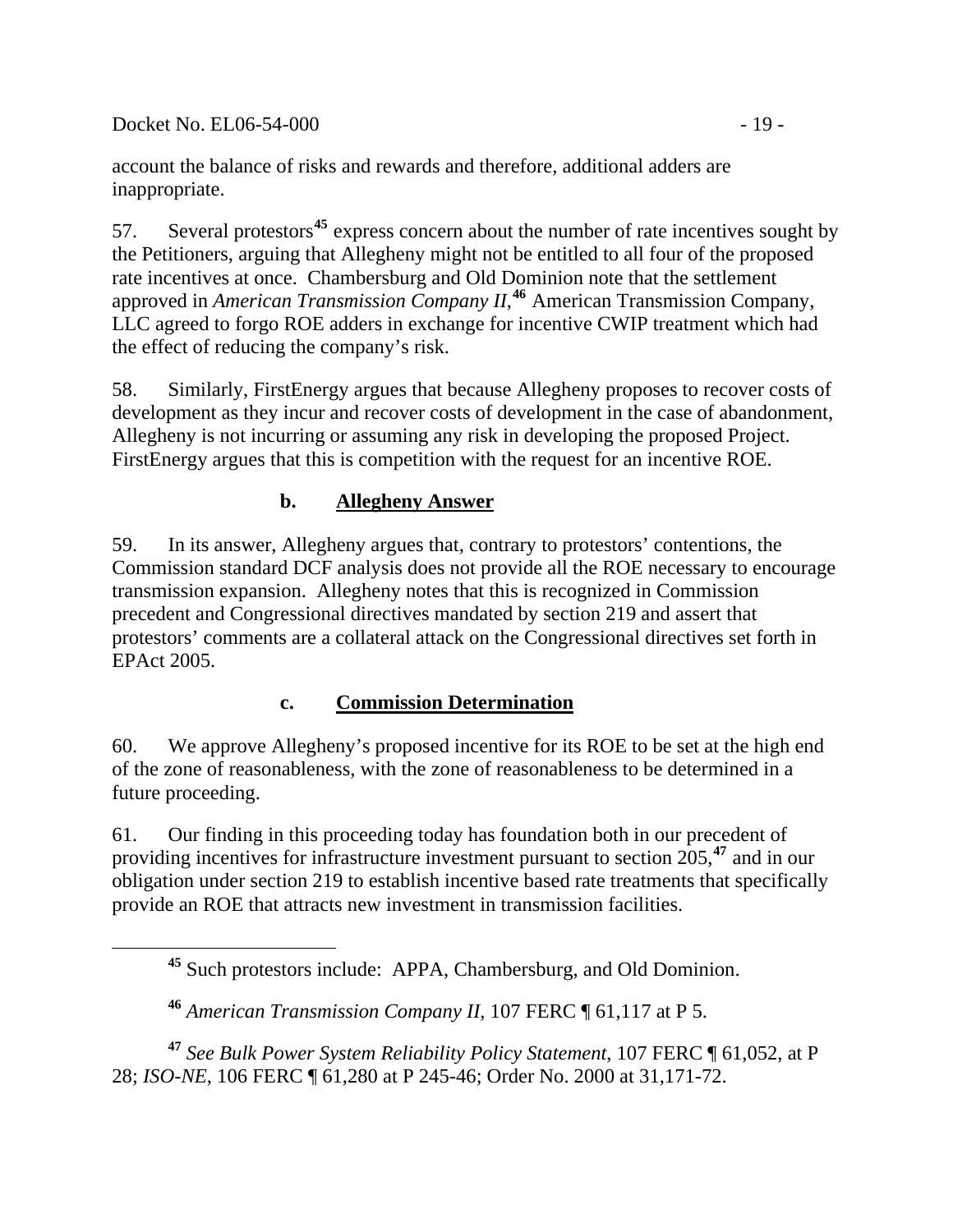#### Docket No. EL06-54-000 - 20 -

62. Contrary to intervenors' arguments, we are not abandoning the fundamental underpinnings of our transmission pricing policy in this order. Our finding today on Allegheny's ROE request adheres to the principle that transmission prices must reflect the cost of providing the service.**[48](#page-19-0)** This increased cost to consumers is intrinsically tied to a demonstrable improvement in the quantity and quality of transmission service and reliability. Furthermore, the ROE premium in this proceeding is not unbounded. We maintain that Allegheny's ROE must be within the "zone of reasonableness." The courts have repeatedly affirmed our authority to set any rate which is within the "zone of reasonableness," which we are strictly adhering to in this case.<sup>[49](#page-19-1)</sup> Therefore, we grant Allegheny's request, and our action on this ROE is based upon the historical precedent of permitting a higher ROE for the purposes of encouraging investment in transmission infrastructure pursuant to section 205, and further sustained through our obligation under section 219 to establish incentive-based rate treatments for transmission infrastructure investment.

63. Our approval of Allegheny's petition is also consistent with the Final Rule. The Final Rule permits an incentive-based ROE to all public utilities (i.e., traditional public utilities and transcos) that build new transmission facilities that benefit consumers by ensuring reliability or reducing the cost of delivered power by reducing transmission congestion.**[50](#page-19-2)** The certain measures and options established by the Final Rule for evaluating incentive-based ROE include: (1) any incentive-based ROE must fall within the range of reasonableness established by the Commission for the particular entity requesting the ROE for its investment in new transmission facilities;**[51](#page-19-3)** (2) while the incentive-based ROE will continue to fall within the traditional zone of reasonableness, it will be adjusted upward and will be higher than would otherwise have been granted absent the incentive;<sup>[52](#page-19-4)</sup> (3) no specific ROE adders are established;<sup>[53](#page-19-5)</sup> (4) the Commission

<span id="page-19-1"></span><span id="page-19-0"></span>**<sup>48</sup>** *See*, *e.g.*, *FPC v. Hope Natural Gas Co.*, 320 U.S. 591 (1944); *Bluefield Water Works & Improvement Co. v. Public Service Comm'n of West Virginia*, 262 U.S. 679 (1923).

**<sup>49</sup>** *Permian Basin Area Rate Cases*, 390 U.S. 747, 797 (1968).

**<sup>50</sup>** Final Rule at P 91-93.

<span id="page-19-2"></span>**<sup>51</sup>** *Id*.

<span id="page-19-3"></span>**<sup>52</sup>** *Id.*

<span id="page-19-5"></span><span id="page-19-4"></span>**<sup>53</sup>** *Id.*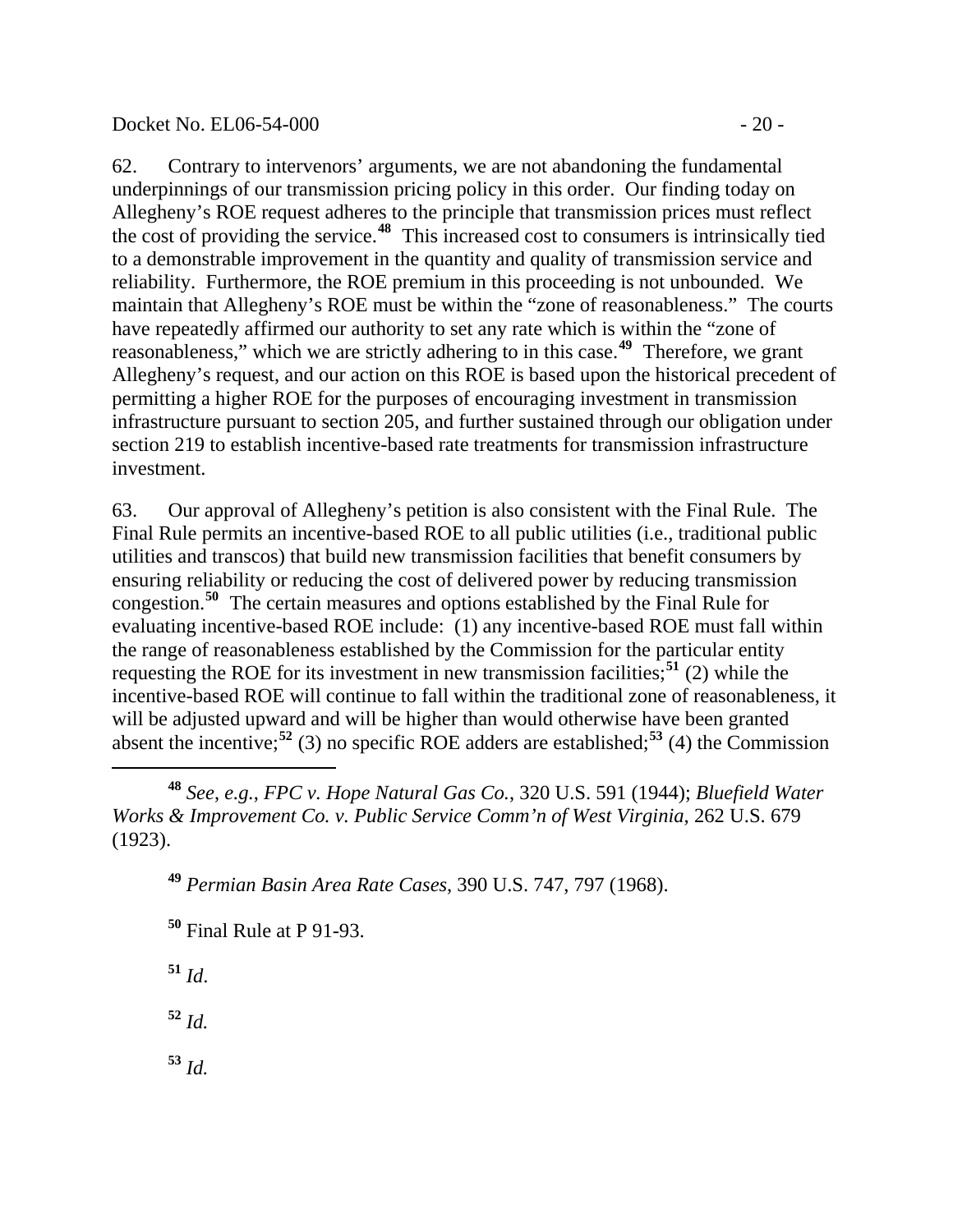#### Docket No. EL06-54-000 - 21 -

will determine the level of the incentive-based ROE on a case-by-case basis when an application for an incentive-based ROE is filed with the Commission;**[54](#page-20-0)** (5) to receive an incentive-based ROE, a public utility must support the ROE request by demonstrating how the new facilities will improve regional reliability and/or reduce transmission congestion.**[55](#page-20-1)**

64. We also find that Allegheny has shown, consistent with the Final Rule, a nexus between the proposed ROE incentive and its planned investment. The proposed Project is not the ordinary transmission investment, but rather presents special risks that merit an ROE at the high end of the zone of reasonableness. The length, scope, and multi-state nature of the proposed Project will present substantial risks and challenges in siting and obtaining the required permits. In *Maine Public Utilities Commission v. FERC*, the court observed that an ROE calculation may be based on a range of reasonable returns that takes into account "a number of factors that may be both cost-related and policy-related, including [but not limited to] business risk factors" and that "courts have recognized that there is a zone of reasonable ROEs and have held [the Commission] to an end-result test."**[56](#page-20-2)** Thus, in addition to the risk associated with this project, t proposed Project also will require an enormous investment, and thereby presents financing challenges not faced by the ordinary transmission investment. Allegheny argues that the proposed Project will require an investment of approximately \$1.4 billion, which is nearly a multiple of three times Allegheny's current net transmission plant in service. Further, unlike the ordinary transmission project, Allegheny is under no state obligation to construct the line. We think it is important to recognize that instead of investing capital in another venture, Allegheny has voluntarily chosen to invest a large amount of capital to build backbone high voltage transmission facilities that are valuable because this proposed Project will increase reliability and/or reduce the cost of delivered power to customers by reducing transmission congestion. This, coupled with the size of the proposed Project  $-3,800$ MW of increase in transfer capability – and the time for completion – seven years – all support the need for an ROE incentive set at the high end of the zone of reasonableness. Allegheny also argues that this incentive will assist it in obtaining financing for its capital expenditures, maintaining the corporate credit quality and reducing the amount of capitalized investment that must be recovered following the in-service date of the project. Under these circumstances, we believe that an incentive-based ROE is appropriate to

**<sup>54</sup>** *Id.* P 93.

**<sup>55</sup>** *Id*.

<span id="page-20-0"></span> $\overline{a}$ 

<span id="page-20-2"></span><span id="page-20-1"></span>**<sup>56</sup>** No. 05-1001, 2006 U.S. App. LEXIS 16445, at \*31-32 (D.C. Cir. June 30, 2006) (internal citations omitted).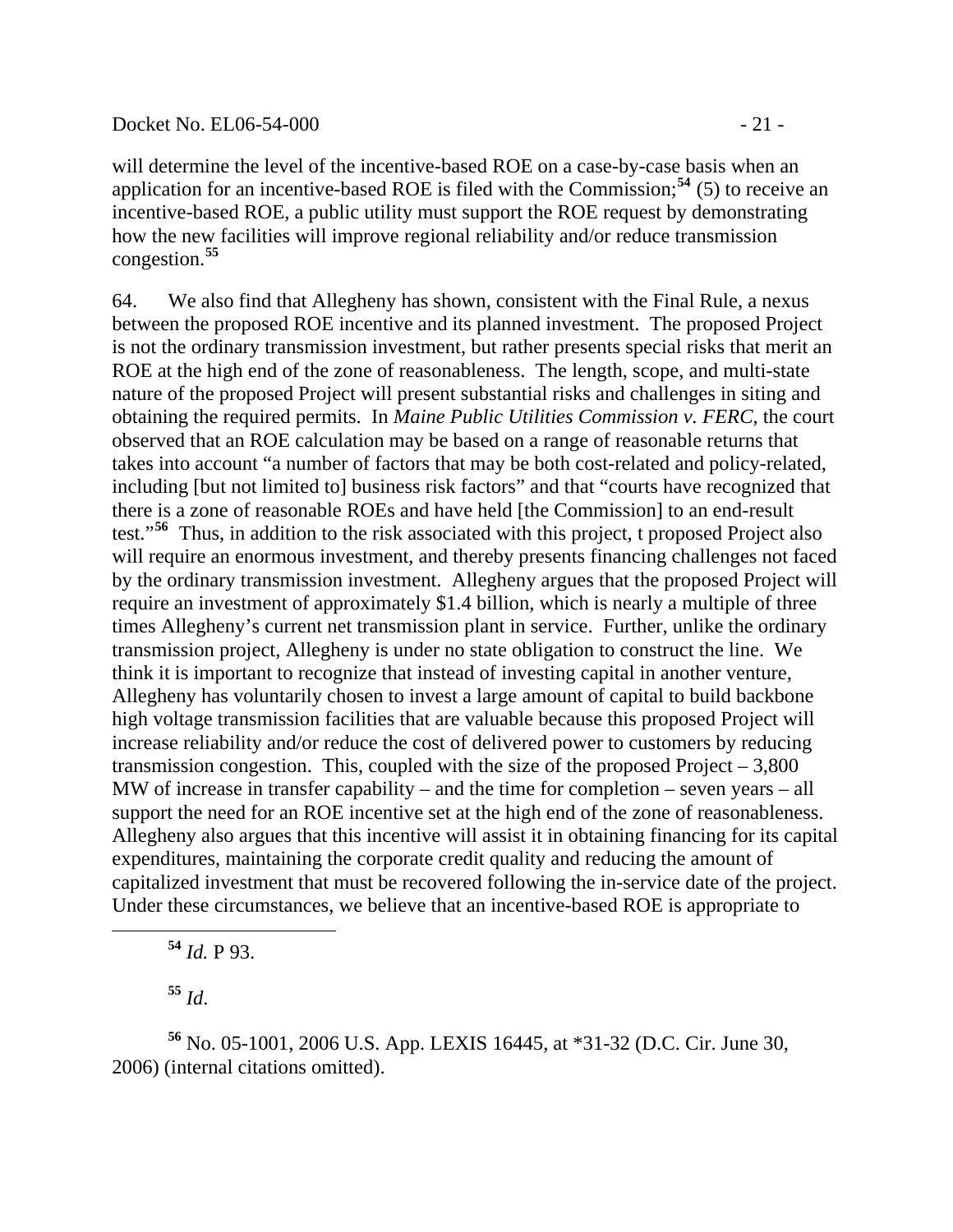Docket No. EL06-54-000 - 22 -

encourage this new investment and is fully consistent with the Final Rule, as well as the Congressional intent in enacting section 219.

65. We are not, however, determining any particular ROE in this docket. Rather, we agree that Allegheny must propose and support a particular ROE in its section 205 filing.**[57](#page-21-0)** We also point out that in the Final Rule, we decided to not consider alternatives to the DCF analysis.**[58](#page-21-1)** Allegheny will have to demonstrate the derivation of the ROE, using the DCF analysis, consistent with the Final Rule in its section 205 filing.

66. Contrary to intervenors' arguments, the incentives requested herein are not mutually exclusive. This finding is consistent with court precedent that has upheld use of multiple incentives**[59](#page-21-2)** and the Final Rule.**[60](#page-21-3)**

67. Also, contrary to Blue Ridge's suggestion that Allegheny can subsidize its transmission investments through generation revenues, Order No. 888**[61](#page-21-4)** required public utilities to "functionally unbundle" their wholesale generation and transmission services by stating separate rates for each service in a single tariff and offering transmission service under that tariff on an open-access, non-discriminatory basis. Therefore, any revenues associated with generation service are to remain separate and distinct from transmission service revenues.

**<sup>57</sup>** *Id.* P 20, 34, 77.

**<sup>58</sup>** *Id*.

<span id="page-21-0"></span> $\overline{a}$ 

<span id="page-21-2"></span><span id="page-21-1"></span>**<sup>59</sup>** *Boston Edison Co.*, 109 FERC ¶ 61,300 (2004) (*Boston Edison*), *order on reh'g*, 111 FERC ¶ 61,266 (2005).

**<sup>60</sup>** Final Rule at P 55.

<span id="page-21-4"></span><span id="page-21-3"></span>**<sup>61</sup>** *See Promoting Wholesale Competition Through Open Access Non-Discriminatory Transmission Services by Public Utilities; Recovery of Stranded Costs by Public Utilities and Transmitting Utilities*, Order No. 888, 61 Fed. Reg. 21,540 (1996), FERC Stats. & Regs. ¶ 31,036 (1996), *order on reh'g*, Order No. 888-A, 62 Fed. Reg. 12,274 (1997), FERC Stats. & Regs. ¶ 31,048 (1997), *order on reh'g*, Order No. 888-B, 81 FERC ¶ 61,248 (1997), *order on reh'g*, Order No. 888-C, 82 FERC ¶ 61,046 (1998), *aff'd in part sub nom. Transmission Access Policy Study Group v. FERC*, 225 F.3d 667 (D.C. Cir. 2000), *aff'd sub nom. New York v. FERC*, 535 U.S. 1 (2002).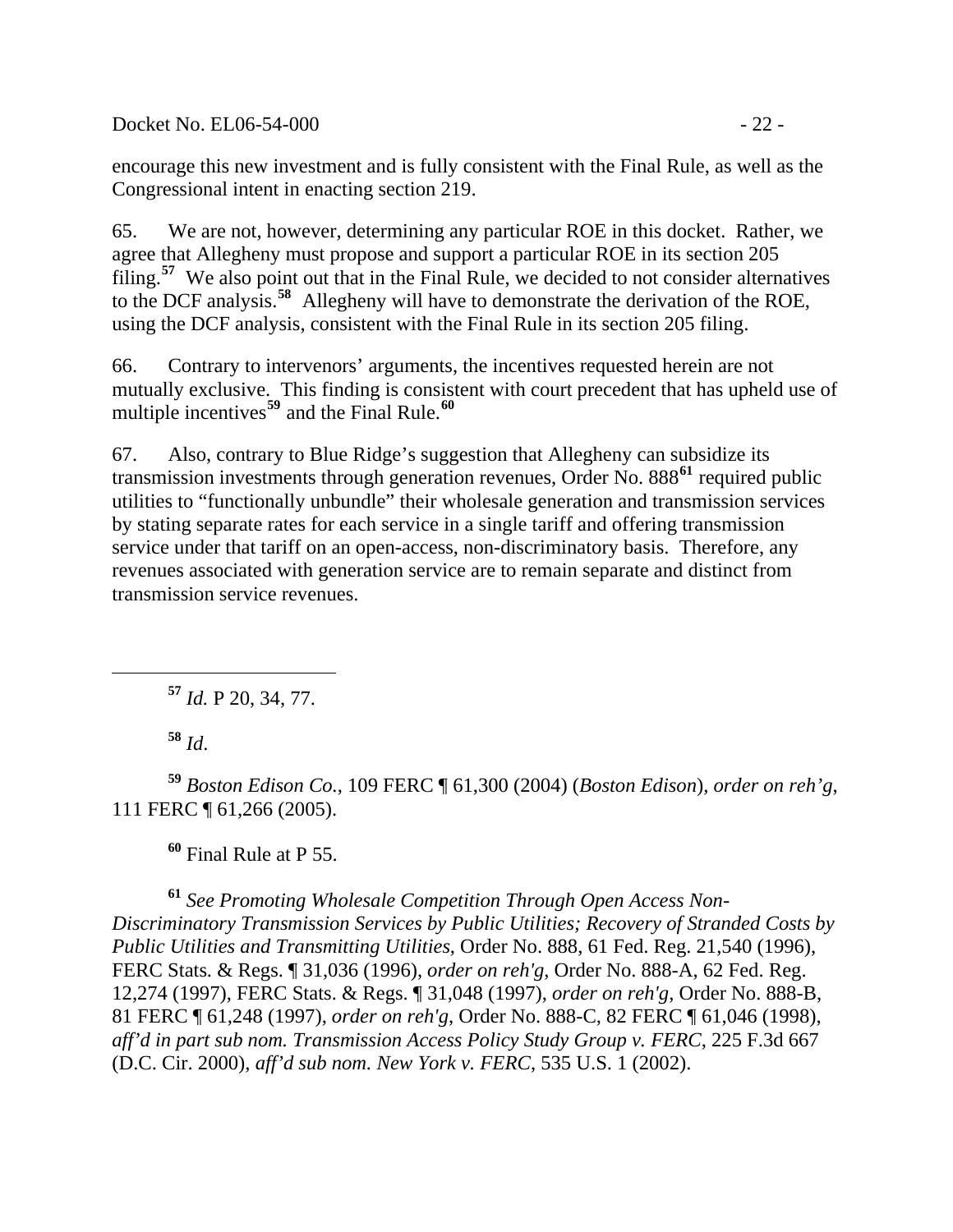Docket No. EL06-54-000 - 23 -

68. Our approval of Allegheny's proposed incentives here is subsequent to approval under PJM's RTEP process, and therefore, Joint Consumer Advocates' concerns regarding determination of a reliability need for this transmission line in order for Allegheny to receive any ROE incentives is moot. Blue Ridge's concerns regarding region-wide cost allocation issues will also be addressed in the further PJM stakeholder process, and will be further addressed in Allegheny's section 205 filing.

69. Since we are granting Allegheny's request that its ROE be set at the high end of the zone of reasonableness, we need not address its alternative request for a 200 basis point adder, but we note that the Final Rule states that the Commission will not create specific ROE adders.**[62](#page-22-0)**

# **2. Proposed CWIP Rate Incentive**

70. Allegheny seeks authorization to recover 100 percent of prudently incurred transmission-related CWIP prior to the in-service date of the proposed Project. Allegheny maintains that the availability of current cash flow through CWIP will also facilitate raising equity and debt capital from investors who would otherwise be discouraged by protracted delays in the recovery of such expenses. The petition notes that cash flow provided by CWIP can be committed to the land acquisition and construction tasks, and that in the absence of such incentives, these costs will have to be capitalized as Allowance for Funds Used During Construction (AFUDC), which will provide no cash flow through rates implemented at the in-service date. Allegheny asserts that this request is similar to authority granted in prior situations approved by the Commission.**[63](#page-22-1)**

# **a. Comments and Protests**

71. Chambersburg does not object to the CWIP rate treatment, subject to certain conditions. Chambersburg argues that CWIP recovery should be limited to prudently incurred costs approved through the RTEP process. Similarly, Old Dominion argues that the CWIP recovery proposal could be appropriate if the proposed Project was approved as part of the RTEP process. Old Dominion argues, however, that the Commission should impose reasonable reporting requirements as a condition of allowing CWIP recovery so that the Commission and other parties would be able to monitor the progress

 $\overline{a}$ 

<span id="page-22-1"></span><span id="page-22-0"></span>**<sup>63</sup>** *See* Petition at 19-21 (citing, *inter alia*, *American Transmission Company II*, 107 FERC ¶ 61,117 at P 3, 5, 10, 17).

**<sup>62</sup>** Final Rule at P 93.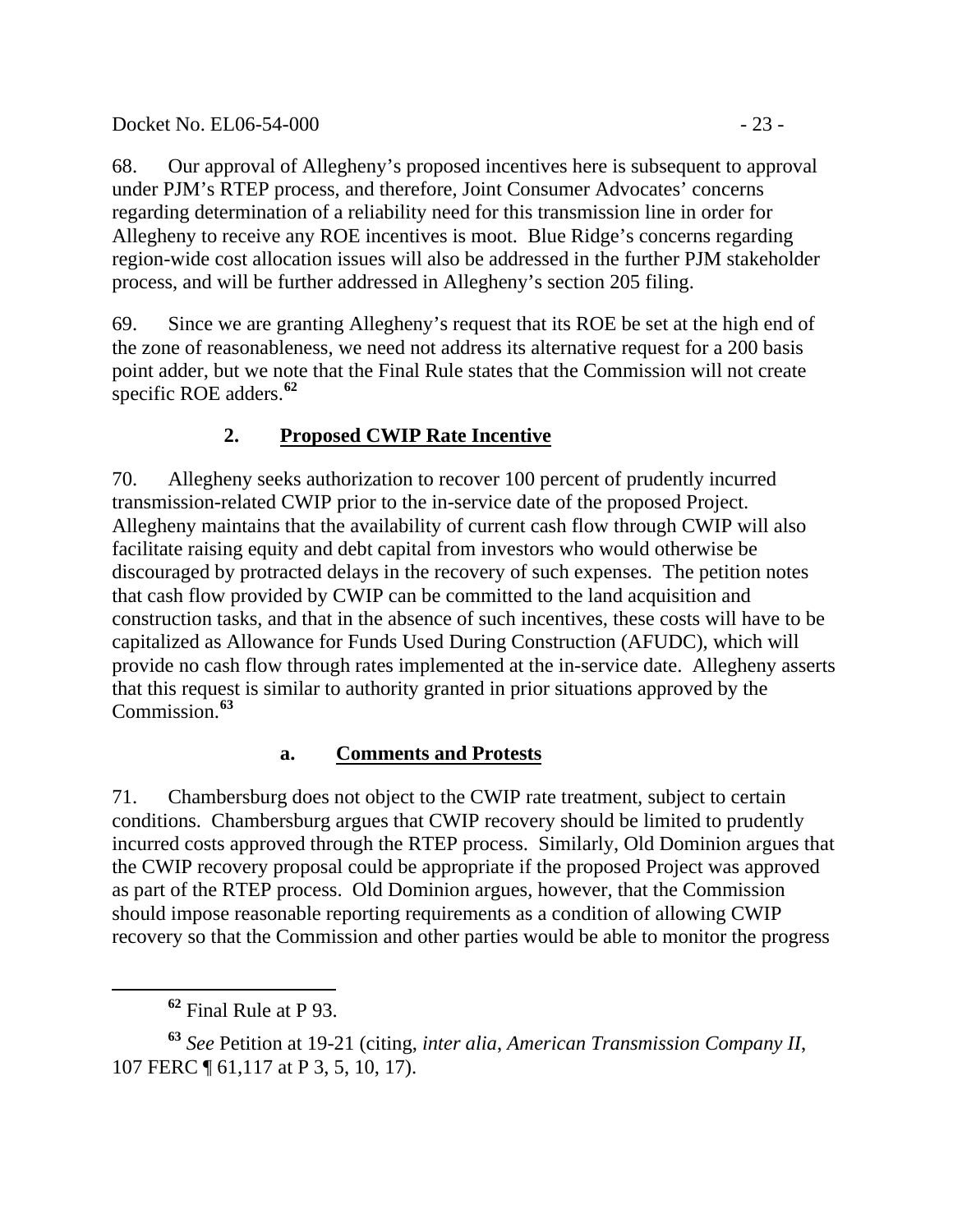Docket No. EL06-54-000 - 24 -

<span id="page-23-0"></span> $\overline{a}$ 

of the proposed Project. Blue Ridge argues that it is more supportive of the request for CWIP versus Allegheny's request for a higher ROE.

72. In contrast, the Joint Consumer Advocates argue that the extraordinary rate treatment sought for CWIP has no basis in existing Commission regulations and violates the used and useful doctrine. The Joint Consumer Advocates note that, under traditional ratemaking principles, utilities do not recover CWIP in rate base since the associated projects are not "used and useful" in service to the public. They further note that an exception for CWIP exists such that 50 percent of CWIP may be included in rate base, providing the utility had made certain evidentiary showing regarding reliability.

73. Similarly, PJMICC argues that Allegheny's CWIP incentive should be denied. PJMICC maintains that the Petitioners are asking the Commission to hold that authorization to recover capital costs through CWIP "creates the probability of future recovery that is the premise of a regulatory asset."**[64](#page-23-0)** PJMICC asserts that the determination with respect to the justness and reasonableness of costs can only be made at the time that a party makes a section 205 filing to recover such costs in their rates. .

# **b. Commission Determination**

74. We will accept Allegheny's proposal to include 100 percent CWIP in rate base, conditioned upon Allegheny fulfilling the Commission's requirements for CWIP inclusion for these transmission facilities under the Commission's regulations that are consistent with the Final Rule,**[65](#page-23-1)** in its future section 205 filing.**[66](#page-23-2)**

75. We are acting pursuant to our existing statutory authority under section 205 and the obligation given to the Commission under section 219 to establish incentive-based rate treatments for transmission infrastructure investment. In addition, we find that

**<sup>64</sup>** PJMICC Protest at 12 (citing Petition at 23).

<span id="page-23-1"></span>**<sup>65</sup>** For example, see Final Rule at P 36, recommending timing metrics that indicate progress.

<span id="page-23-2"></span>**<sup>66</sup>** *See Construction Work In Progress for Public Utilities; Inclusion of Costs in Rate Base*, Order No. 298, 48 Fed. Reg. 24,323 (June 1, 1983), FERC Stats. & Regs. ¶ 30,455 (1983), *order on reh'g*, Order No. 298-B, 48 Fed. Reg. 55,281 (Dec. 12, 1983), FERC Stats. & Regs. ¶ 30,524 (1983). *See also Boston Edison*, 109 FERC ¶ 61,300; *American Transmission Company II*, 107 FERC ¶ 61,117; *Northeast Utilities Service Company*, 114 FERC ¶ 61,089 (2006) (*Northeast Utilities*).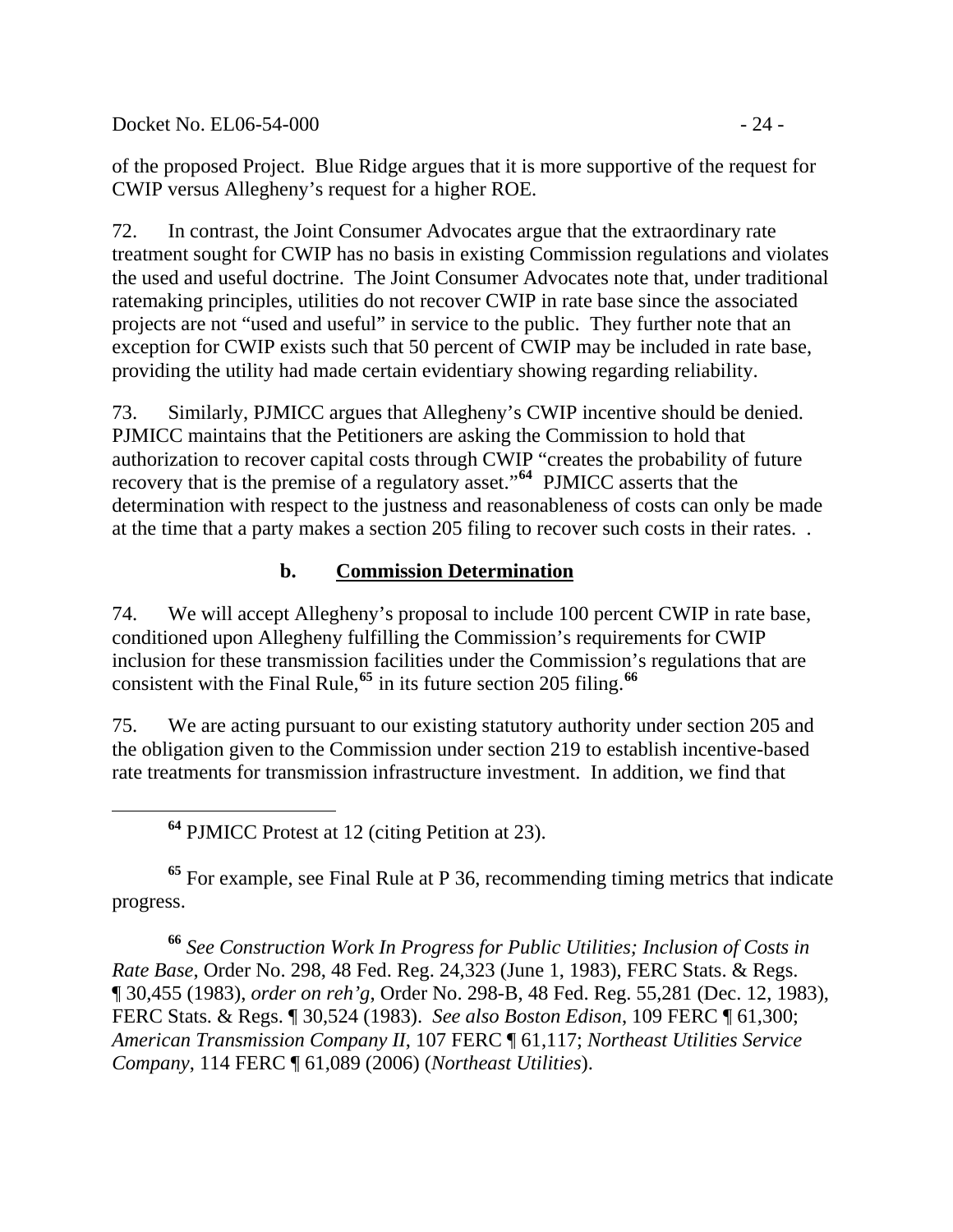Docket No. EL06-54-000 - 25 -

permitting this incentive will further the goals of section 219 by providing up-front regulatory certainty, rate stability and improving the cash flow of applicants, thereby, easing the pressures on their finances caused by transmission development programs.**[67](#page-24-0)** We recognize that our decision here goes beyond the status quo of allowing inclusion of 50 percent of prudently-incurred CWIP in the rate base. We do so to encourage or create an incentive to develop transmission infrastructure, in furtherance of our Congressional mandate.

76. Moreover, this finding is consistent with our determination in the Final Rule, allowing public utilities the option to include 100 percent of prudently incurred transmission-related CWIP in rate base.**[68](#page-24-1)**

77. We find that protestors' argument that CWIP treatment violates the used and useful doctrine is not supported by Commission and court precedent. As we found in Order No. 298, there are "widely recognized exceptions and departures from this [used and useful] rule, particularly when there are countervailing public interest considerations."**[69](#page-24-2)** The Commission also emphasized the importance of economic equities when we found that:

**<sup>67</sup>** Final Rule at P 105.

**<sup>68</sup>** *Id.*

<span id="page-24-1"></span><span id="page-24-0"></span> $\overline{a}$ 

<span id="page-24-2"></span>**<sup>69</sup>** In support of this proposition, Order No. 298 cites:

*See Tennessee Gas Pipeline Co. v. FERC*, 606 F.2d 1094, 1109 (D.C. Cir. 1979). *NEPCO Municipal Rate Committee v. FERC*, 668 F.2d 1327 (D.C. Cir. 1981). Departures from the "used and useful" principle are, in some cases, routine practice. For example, land held for future use has been regularly included in the rate base upon which the utility earns its return. Moreover, the use of a future test period allows inclusion in rate base of plant which will be in service during the test period but which may not be operable on the effective date of the new rates. Somewhat akin, are purchase gas adjustment clauses and fuel adjustment clauses which charge a projected cost to customers for service rendered.

Order No. 298 at 30,507, n.58.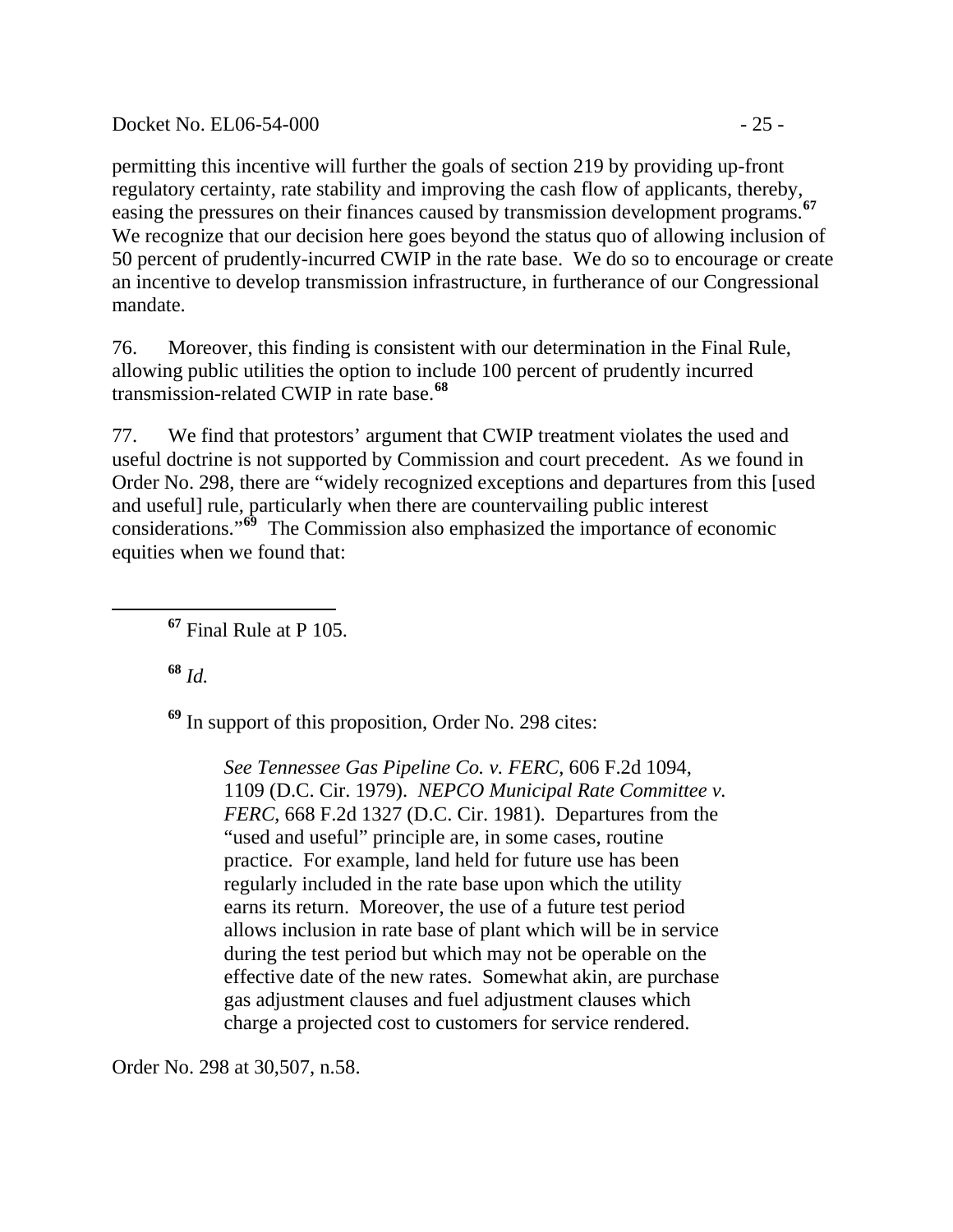In light of lengthening construction cycles, relatively high inflation, and the proportional significance of capital financing costs in relation to overall project costs, this Commission – as well as many state regulatory authorities – have reexamined the basis for the inclusion of CWIP from rate base and have often disregarded the "used and useful" concept when the reliability of future service is in doubt… it must be reemphasized that the "used and useful" concept, if administered inflexibly and without regard to other equitable and policy considerations may fail the interests of both the electric utility industry and its ratepayers.**[70](#page-25-0)**

78. Further, we had found in Order No. 298, that:

> Without any CWIP in rate base, a new plant has no direct effect on consumer prices until it begins to provide service. Then, when it does come on line, consumer's rates must be increased to give the company a cash return on both the direct cost of the plant and the capitalized AFUDC as well as a return of capital through depreciation. If the plant is large relative to the existing rate base, the result can be a rate increase that is both large and sudden, producing a so-called "rate shock." . . . In contrast, with all CWIP in rate base, the impact of new plant is spread over the entire construction period, and the rates when the plant begins to provide service are lower because they do not include a return on and of capitalized AFUDC.**[71](#page-25-1)**

79. Our finding here and in the Final Rule uphold our long-standing position, that because of the integrated nature of the transmission grid, all transmission improvements can be characterized as an attempt "to assure that an already used and useful plant could continue to remain used and useful."<sup>[72](#page-25-2)</sup> Thus, the departure from the "used and useful"

**<sup>70</sup>** *Id.* at 30,507.

<span id="page-25-0"></span> $\overline{a}$ 

**<sup>71</sup>** *Id.* at 30,499 (internal citation omitted).

<span id="page-25-2"></span><span id="page-25-1"></span>(continued) **<sup>72</sup>** *Yankee Atomic Electric Company*, 67 FERC ¶ 61,318, at 62,115, *reh'g denied*, 68 FERC ¶ 61,364 (1994). While CWIP treatment for generation facilities was permitted in this particular case, it is equally applicable in the instant proceeding because of the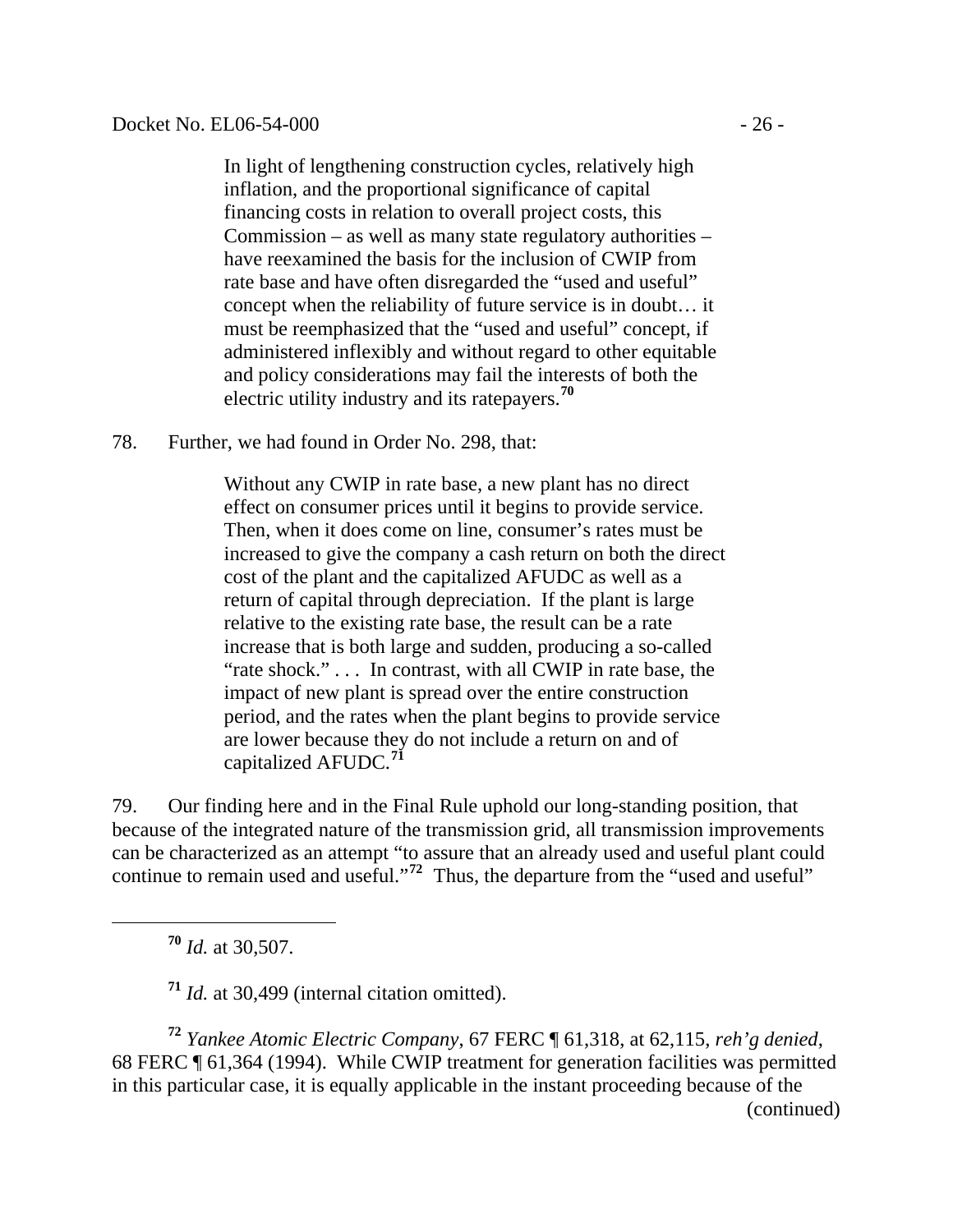Docket No. EL06-54-000 - 27 -

doctrine to stimulate transmission investment for grid reliability is appropriate and ultimately serves to sustain existing "used and useful" facilities.

80. Any additional reporting which may be required beyond the Commission's regulations and the Final Rule requirements will be considered at the time Allegheny makes its future section 205 filing, and based upon the level of data provided therein. Accordingly, the Commission requirements are sufficient to encourage expedited construction, least-cost approaches, and expedited local siting approvals.**[73](#page-26-0)**

81. We also find that Allegheny has shown, consistent with the Final Rule, a nexus between the proposed CWIP incentive and its planned investment. Allegheny argues that the availability of a current cash flow through CWIP will help it to raise equity and debt capital from investors who would otherwise be discouraged by protracted delays in the recovery of expenses. It states that current recovery of capital costs during construction provides the available cash flow to support corporate credit quality. Allegheny also argues that the cash flow provided by CWIP can be committed to the land acquisition and construction tasks. It states that, otherwise, these costs will have to be capitalized as AFUDC, which will provide no cash flow to fund the activities and will result in a higher level of costs that must be recovered through rates implemented at the in-service date. Under these circumstances, in light of the magnitude of the proposed Project, we find that authorization to recover 100 percent of prudently-incurred transmission-related CWIP prior to the in-service date of the proposed Project is appropriate to encourage this new investment and is fully consistent with the Final Rule, as well as the Congressional intent in enacting section 219.

82. Allegheny may seek waiver of the prior notice requirement pursuant to section 35.11 of the Commission's regulations**[74](#page-26-1)** when Allegheny submits its section 205 filing, consistent with this order's approval of the proposed CWIP rate incentive.

integrated nature of the transmission grid and the need for investment to maintain grid reliability.

<span id="page-26-0"></span>**<sup>73</sup>** *See* 18 C.F.R. § 35.13(h)(38) (2005) (requiring a 10 year assessment of costs, and an analysis and explanation for why the program adopted is prudent and consistent with a least-cost energy supply program); 18 C.F.R. § 35.25 (2005) (requiring applicants to provide the necessary information that pertains to CWIP-induced price squeeze). Allegheny must demonstrate that it is in compliance with these regulations in its section 205 filing.

<span id="page-26-1"></span>**<sup>74</sup>** 18 C.F.R. § 35.11 (2005).

 $\overline{a}$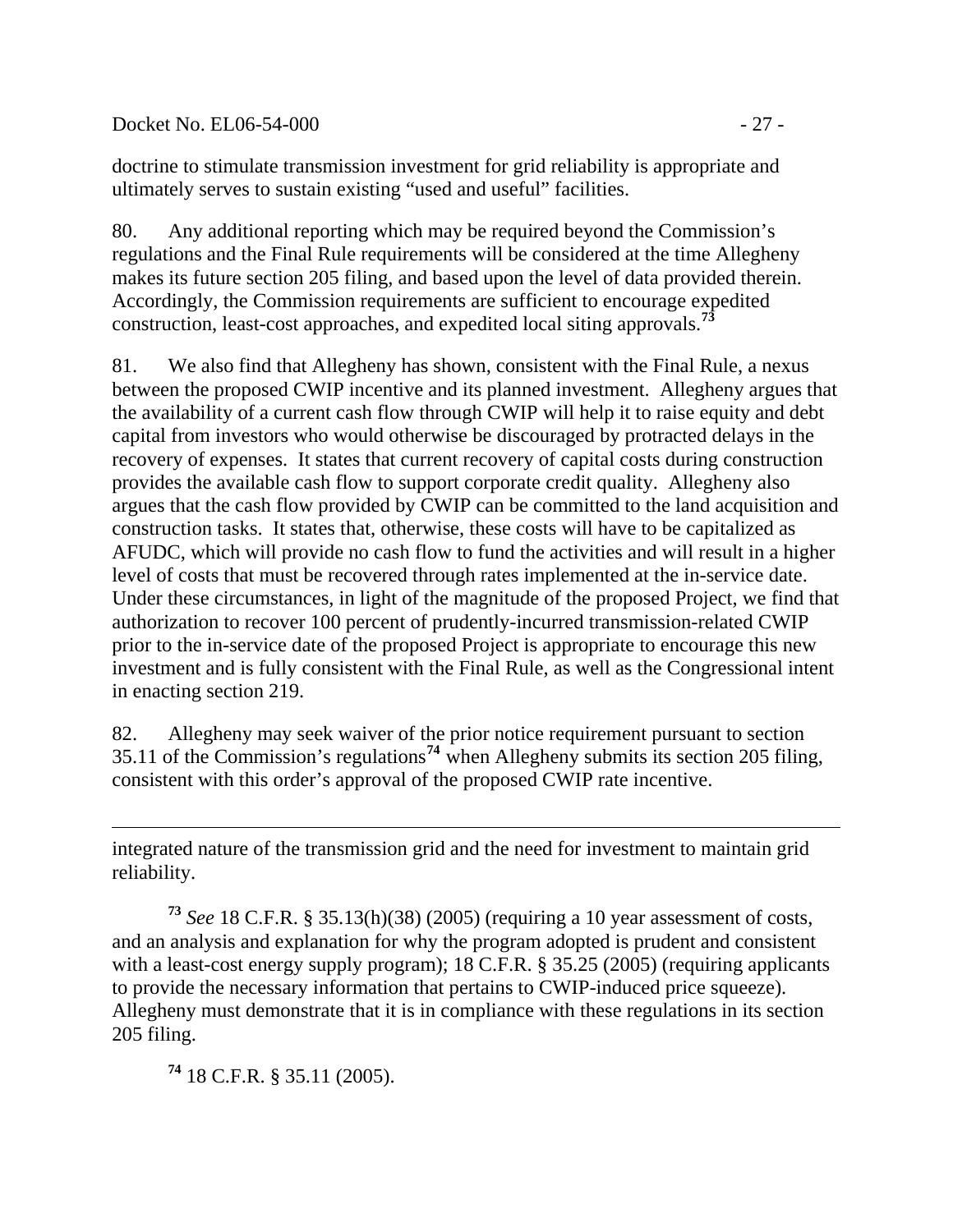## **3. Option to Expense Pre-Commercial Costs Rate Incentive and Accounting Approval to Defer and Collect Pre-Commercial Expenses**

83. Allegheny seeks authorization to expense and recover on a current basis all prudently incurred planning, regulatory, and related approval costs incurred during the pre-commercial period, rather than having to capitalize such costs as investment in plant. Allegheny maintains that current recovery of capital costs during construction provides cash flow to support debt service and corporate credit quality and addresses any perceived need by investors to levy a discount on booked revenues based on concerns about the recoverability of AFUDC.

84. Allegheny maintains that the availability of current cash flow through the expensing and current recovery of pre-commercial development and permitting costs will also facilitate raising equity and debt capital from investors who would otherwise be discouraged by protracted delays in the recovery of such expenses. Allegheny proposes that the Project Owner start collecting incurred expenses at the time the Commission accepts for filing the Project Owner's Schedule 12 submission. According to the petition, "[t]hese previously incurred costs will be recovered over the projected period for right-ofway acquisition and construction. As additional planning and permitting expenses are incurred subsequent to the Schedule 12 filing but prior to the in-service, these costs would be recovered on a current basis as a Schedule 12 expense from those Market Participants allocated cost responsibility for the Project by PJM."**[75](#page-27-0)**

85. Allegheny argues that the Commission's authorization for the Project Owner to defer current expensing of pre-commercial expenses that the proposed Project will incur prior to the acceptance of a section 205 rate schedule providing for current recovery of pre-commercial expenses, including carrying costs, supports the Commission's providing accounting authority to recognize the deferral and probably future recovery of precommercial expenses. Allegheny asserts that this request is similar to authority granted in prior situations approved by the Commission.**[76](#page-27-1)**

<span id="page-27-0"></span> $\overline{a}$ 

**<sup>75</sup>** Petition at 21.

<span id="page-27-1"></span>**<sup>76</sup>** *Id.* at 23-24 (citing *Trans-Elect, Inc.*, 98 FERC ¶ 61,142, at 61,424-25 (*Trans-Elect*), *reh'g denied*, 98 FERC ¶ 61,368 (2002), *appeal dismissed*, *Transmission Agency of Northern California v. FERC*, No. 05-1400 (D.C. Cir., Mar. 13, 2006) (unpublished) and *American Transmission Company II*, 107 FERC ¶ 61,117 at P 15, 17).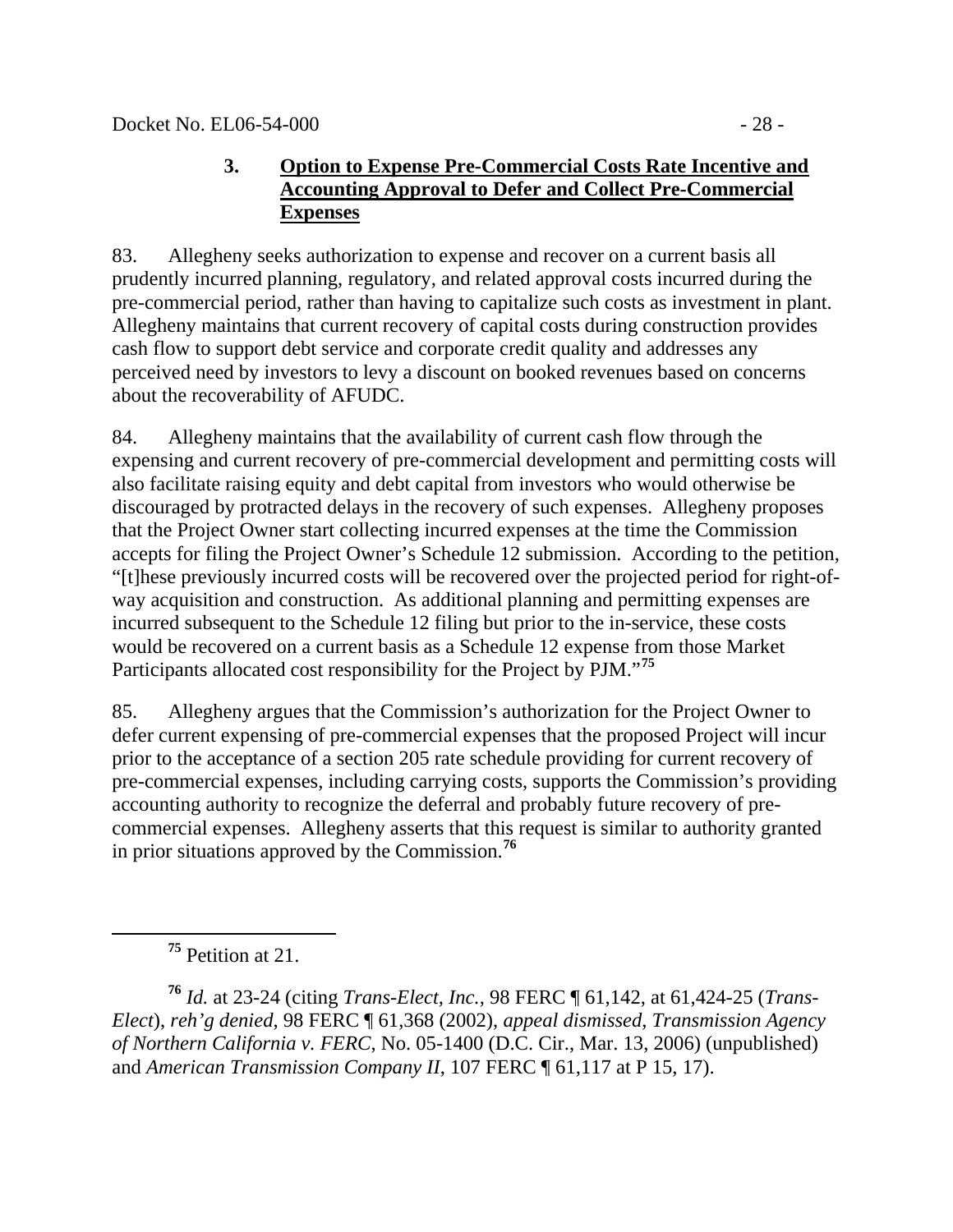Docket No. EL06-54-000 - 29 -

86. Allegheny also requests authorization for certain accounting and ratemaking authority in order to account for and collect development expenses prior to commercial operation of the proposed Project. Specifically, Allegheny requests that the Commission provide authority to the Project Owner to book amounts that would otherwise be recorded in Uniform System of Accounts (USofA) Account 183, Preliminary Survey and Investigation Charges, to USofA Account 182.3, Other Regulatory Assets. They also request specific authorization to allow the Project Owner to amortize the booked amounts for collection over a defined period, which will be the time between when the Schedule 12 rate is accepted and authorized for collection and the time when the proposed Project is projected to go in service. Allegheny further requests pre-authorization for the Project Owner to recover pre-commercial expenses through its Schedule 12 rate on a current basis, once the Schedule 12 rate is accepted and made effective, during the period until the proposed Project is placed in service, rather than capitalizing such expenses. Allegheny asserts that this request is similar to authority granted in prior situations approved by the Commission.

# **a. Comments and Protests**

87. Several protestors**[77](#page-28-0)** argue that the rate treatment for expensing pre-commercial costs has not been shown to be just and reasonable, and should be modified and/or denied.

88. The Joint Consumer Advocates argue that the extraordinary rate treatment sought for pre-commercial costs has no basis in existing Commission regulations and violates the used and useful doctrine. The Joint Consumer Advocates maintain that asking ratepayers to start paying now for a project that will not be in service for at least seven years, and whose cost and completion is uncertain unfairly shifts all project risks to ratepayers.

89. AMP-Ohio asserts that Allegheny's request for the contemporaneous recovery of the capital cost of construction and the expensing of pre-commercial costs should be rejected because Petitioners have failed to present the basis for its alleged risk. AMP-Ohio maintains that, given that "ratepayers will fund the project until it is operational, after which [Allegheny's] owners will be permitted to recoup their costs and profits from users of the line, the proposed Project is less risky than other transmission investment.

<span id="page-28-0"></span> $\overline{a}$ **<sup>77</sup>** Such protestors include: AMP-Ohio, Blue Ridge, Chambersburg, FirstEnergy, the Joint Consumer Advocates, Old Dominion, and PJMICC.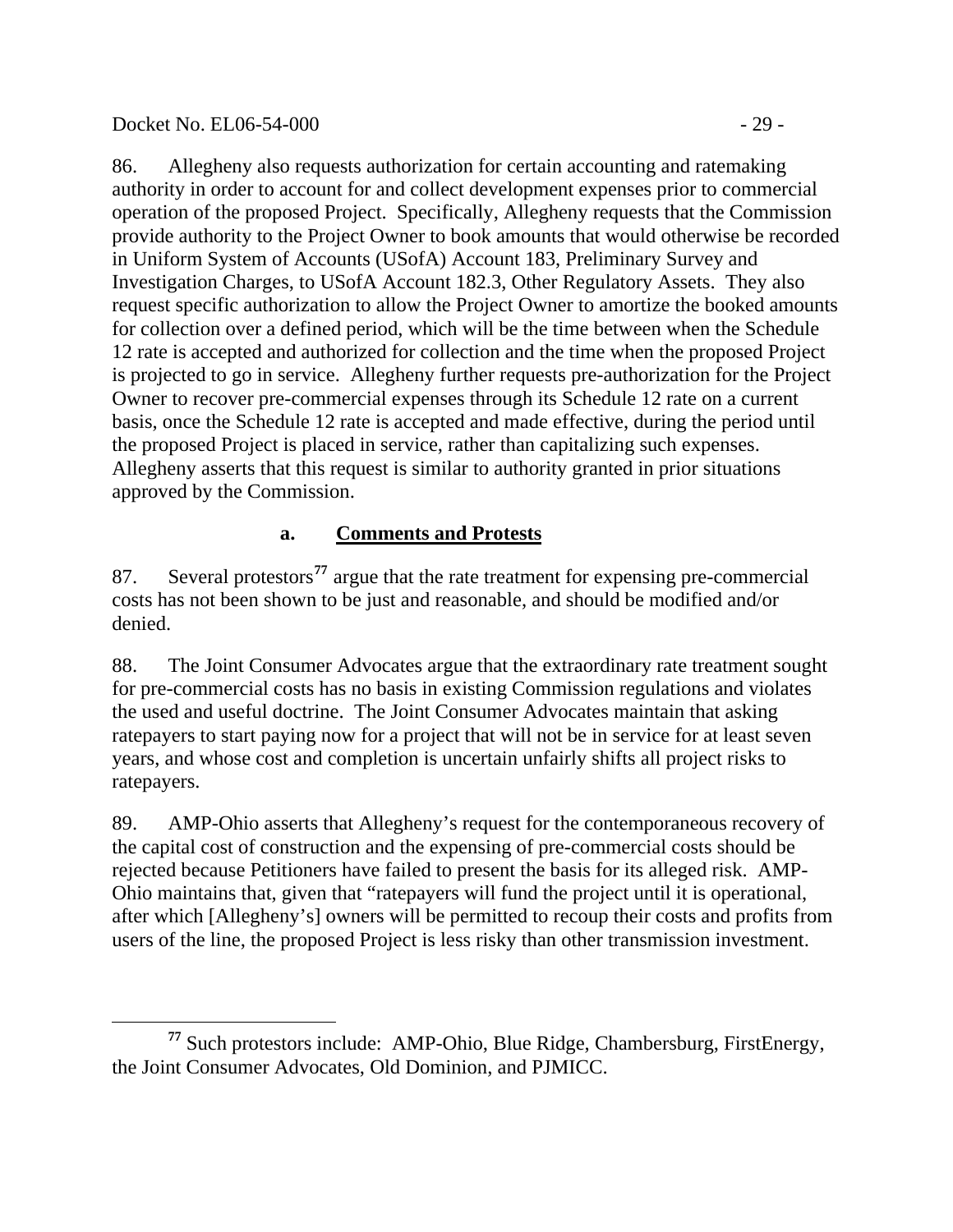## Docket No. EL06-54-000 - 30 -

90. FirstEnergy also argues that the petition fails to propose a mechanism by which project development costs would be refunded to PJM customers in the event the proposed Project is not constructed or significant benefits are received by entities outside of PJM.

91. PJMICC maintains that if the Commission does not summarily reject Allegheny's request, the Commission should, at a minimum, direct that Petitioners may only recover prudently incurred pre-commercial costs and that approval of the Petitioners' request does not constitute a determination on whether the costs have been prudently incurred. PJMICC maintains that such determination should be made in the context of a separate contested proceeding. PJMICC also argues that the proposed rate incentive substantially reduces Allegheny's immediate risk exposure, and in light of that lower risk, a lower rate of return may be warranted.

92. Chambersburg believes that as a condition precedent to this incentive rate treatment, Allegheny should demonstrate that the costs were prudently incurred as part of a plan approved by the RTEP process. Chambersburg argues that there are "intergenerational equity issues inherent" in this proposed rate incentive, noting that "[e]xpensing long-lived assets allows future consumers to escape cost responsibility for the facilities they use to the detriment of current ratepayers."**[78](#page-29-0)** Chambersburg argues that only prudently incurred investment costs should be allowed to be expensed. Chambersburg argues that if formula rates are in effect, the Commission "must be careful to avoid a one-year amortization of substantial transmission investment costs" arguing that "any expensed capital costs should be appropriately amortized over a reasonable period of years to minimize the rate impact on transmission customers and to dilute the inequity of requiring today's customers to fully fund costs associated with assets that will provide service for decades to come."**[79](#page-29-1)**

93. Chambersburg also argues that if the Commission approves the Petitioners' expensing proposal, it should require the Project Owner "to develop a method to track cost recovery of those capital assets that are being expensed to ensure that these costs are not later capitalized in subsequent rate filing. The Commission should limit the precommercial costs to be expensed to planning, siting and environmental costs. In no event should the Commission allow Allegheny Energy to expense costs associated with transmission facilities such as land, towers, transformers, lines, substations, etc. Expensing such costs would raise serious inter-generational equity concerns since these

**<sup>79</sup>** *Id.* at 13.

<span id="page-29-1"></span><span id="page-29-0"></span>

**<sup>78</sup>** Chambersburg Protest at 12.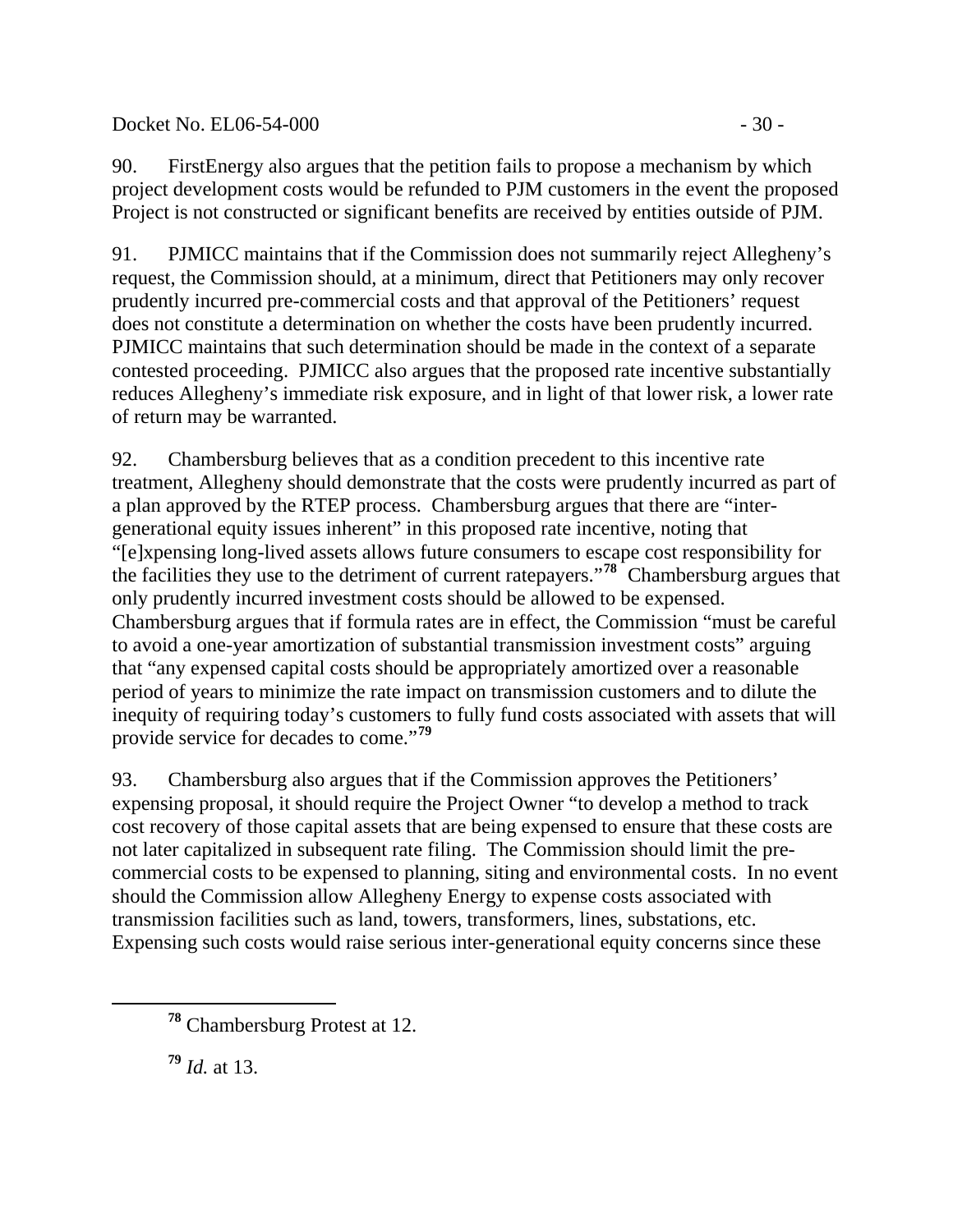Docket No. EL06-54-000 - 31 -

types of facilities have extremely long service lives as compared to the shorter term amortization period for expensed items."**[80](#page-30-0)**

94. Similarly, Old Dominion argues that while it may be appropriate to expense certain pre-commercial costs, Allegheny fails to explain, let alone justify, the breadth of the types of costs it proposes to include as pre-commercial expenses. Old Dominion maintains that expensed capital costs should be appropriately amortized over a reasonable period of years to minimize rate impact on customers and address inter-generational inequities. Old Dominion asks the Commission to impose reasonable reporting requirements as a condition of allowing pre-commercial expenses so that the Commission and other parties are able to monitor the progress of the proposed Project and require Allegheny to propose a method to track cost recovery of those capital assets that are being expensed and to provide additional information as to how it would propose to calculate any carrying charge on cost items it is presently expensing but has not yet recovered.

95. Blue Ridge argues that, consistent with Schedule 12 of the PJM OATT and the Commission's "harmonization" rulings in Docket Nos. ER04-156 and EL05-513,**[81](#page-30-1)** the Commission should make clear that allowing for current recovery does not amount to a ruling that existing rates are not already taking into consideration such current recovery, and that any current recovery associated with new expenses or investment will be credited against existing stated unit rates.

96. In regard to Allegheny's request for authorization for certain accounting and ratemaking authority in order to account for and collect development expenses prior to commercial operation of the proposed Project, Chambersburg and PJMICC argue that, Allegheny fails to meet the Commission's standard for such treatment. Chambersburg argues that to qualify as a regulatory asset, there must be a showing "that the costs at issue are both unrecoverable in existing rates and that it is probable that such costs will be recoverable in future rates."**[82](#page-30-2)** Chambersburg asserts that because Allegheny fails to make this showing (and fail to discuss the issue with any specificity in the petition) the Commission should deny the request, without prejudice, until Allegheny provides

**<sup>80</sup>** *Id.*

<span id="page-30-0"></span> $\overline{a}$ 

<span id="page-30-1"></span>**<sup>81</sup>** *See Allegheny Power System Operating Companies*, 111 FERC ¶ 61,308 (2005), *order on reh'g*, 115 FERC ¶ 61,156 (2006).

<span id="page-30-2"></span>**<sup>82</sup>** Chambersburg Protest at 14-15 (citing *Midwest Independent Transmission System Operator, Inc.*, 103 FERC ¶ 61,205, at P 22 (2003)).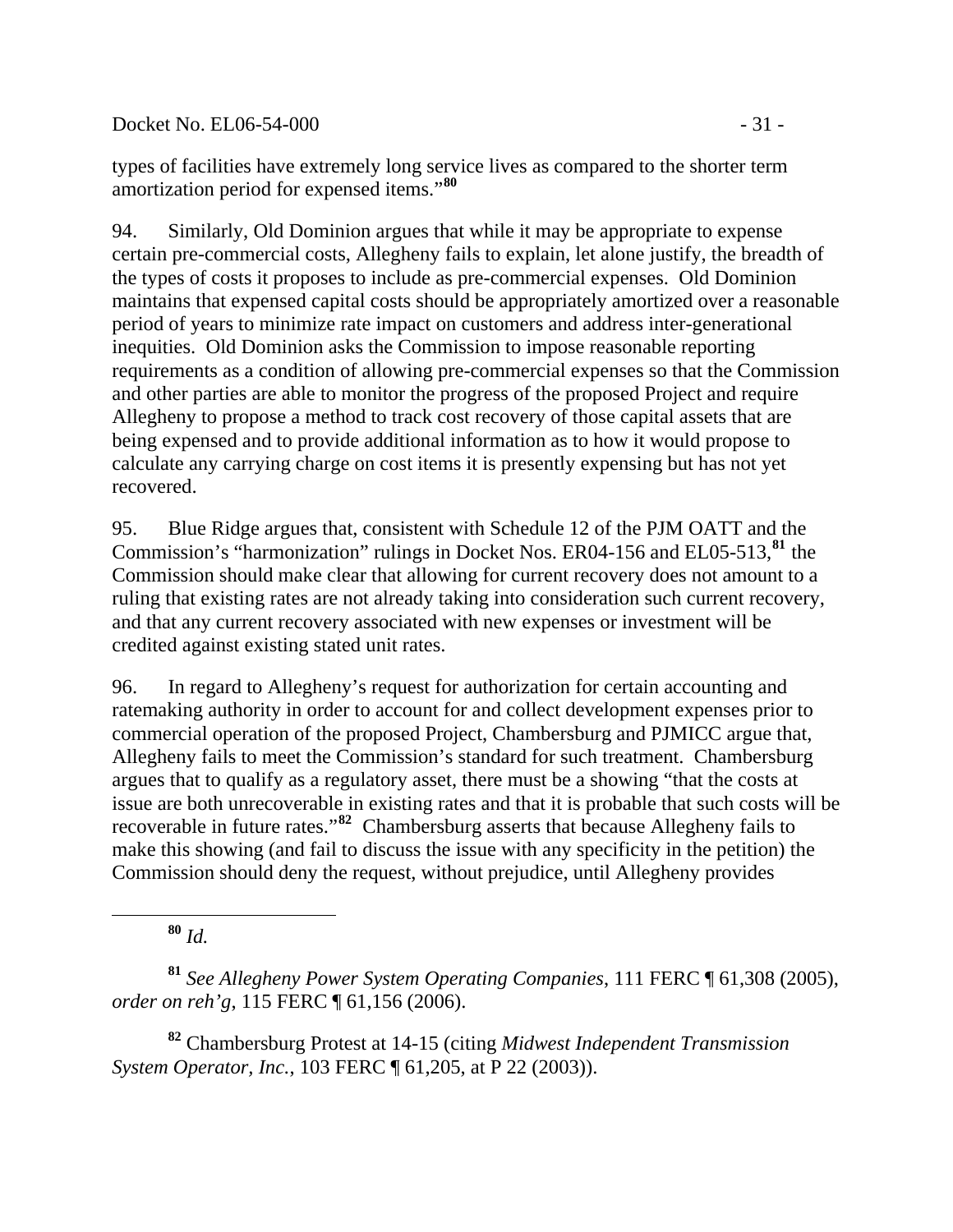#### Docket No. EL06-54-000 - 32 -

sufficient information upon which the Commission can make a determination. PJMICC asserts that the Petitioners fail to demonstrate that recovery of such costs in future rates is probable. PJMICC also argues that a Commission determination with respect to the probability of recovery infringes upon the retail ratemaking authority of State Commissions. PJMICC also argues that *Trans-Elect* does not support Petitioners' request for deferral and future collection of pre-commercial expenses because: (i) that case involved the transfer of jurisdictional facilities to facilitate the creation of an independent stand-alone transmission company (while the instant petition does not); (ii) the instant petition seeks operational costs whereas *Trans-Elect* involved depreciation and return on investment expense, (iii) the proposal in *Trans-Elect* was filed pursuant to section 205 and based on Commission regulations for RTOs unlike the instant petition, (iv) regulatory assets were not an issue in *Trans-Elect* as they are here; and (v) *Trans-Elect* was approved based on the specific facts in that case, and the instant petition is easily distinguishable on its facts.

# **b. Allegheny Answer**

97. In its answer, Allegheny argues that it has submitted information to support the requested accounting treatment. Allegheny maintains that Chambersburg's position that future recovery is not probable is illogical because "[a]ll the relief requested relates to construction work in progress, which under standard Commission accounting must be capitalized and recovered after the in-service date of the facility. … If the Commission grants the requested relief, the basis for the future recovery will have been established."**[83](#page-31-0)**

98. Allegheny maintains that "the relevant Commission precedent requires that the entity incurring the expense must make the determination that recovery is probable" and that it "will base that determination on any relief granted pursuant to Commission approval of the [p]etition." Allegheny states that "[a]ll the [p]etition seeks is authorization to use the accounting entries as requested, which will be used *only with respect to what the Commission has approved for rate recovery*."**[84](#page-31-1)**

<span id="page-31-1"></span><span id="page-31-0"></span>

**<sup>83</sup>** Allegheny Answer at 12.

**<sup>84</sup>** *Id.* at 13 (emphasis in the original).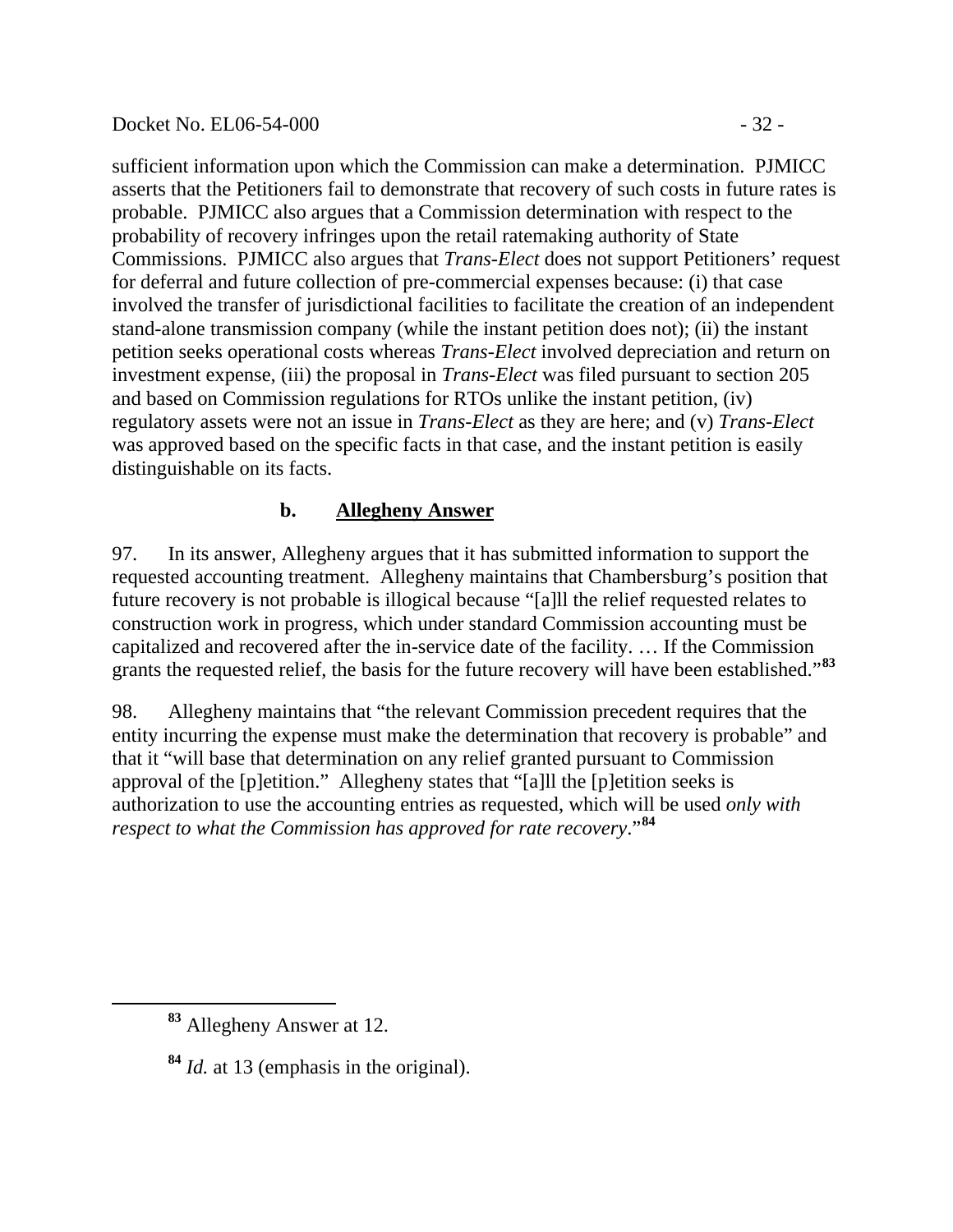# **c. Commission Determination**

99. We will approve Allegheny's request to expense pre-commercial costs, conditioned upon Allegheny sufficiently fulfilling the Commission requirements as discussed below, consistent with the Final Rule.**[85](#page-32-0)**

100. We base our approval on our authority pursuant to section 205 and our obligation under section 219 to approve rate incentives that encourage investment in transmission, as well as existing precedent. We note that the Commission has previously permitted companies to expense prudently-incurred pre-commercial costs.**[86](#page-32-1)** In addition, we find that this incentive will further the goals of section 219 by providing up-front regulatory certainty, rate stability, and improved cash flow for applicants, thereby easing the pressures on their finances caused by transmission development programs.

101. Moreover, our finding is consistent with the Final Rule, which continues our precedent, permitting companies to expense prudently-incurred pre-commercial costs, contingent upon the company proposing project milestones and metrics, achievement of benchmarks for those proposals, and filing of annual informational reports.**[87](#page-32-2)** In the Final Rule, we find that permitting companies to expense, rather than capitalize, precommercial costs associated with new transmission investment, relieves the pressures on utility cash flow associated with transmission investment programs.**[88](#page-32-3)**

102. Allegheny's requested treatment of pre-commercial costs results in a deferred carrying charge during the deferral period, which will be capitalized to expense through a formula rate and fully collected before the proposed Project becomes operational (recovery at the time the Project is approved for construction).**[89](#page-32-4)** Allegheny proposes to reflect this deferral of costs in Account 182.3, Other Regulatory Assets.

**<sup>85</sup>** Final Rule at P 115-19 (CWIP and pre-commercial costs).

<span id="page-32-2"></span><span id="page-32-1"></span>**<sup>86</sup>** *See, e.g.*, *Trans-Elect*, 98 FERC ¶ 61,142 at 61,424-25; *American Transmission Company II*, 107 FERC ¶ 61,117 at P 15, 17.

**<sup>87</sup>** Final Rule at P 367-75.

**<sup>88</sup>** *Id.* P 115, 117.

<span id="page-32-0"></span>

<span id="page-32-4"></span><span id="page-32-3"></span>**<sup>89</sup>** Petition at 21.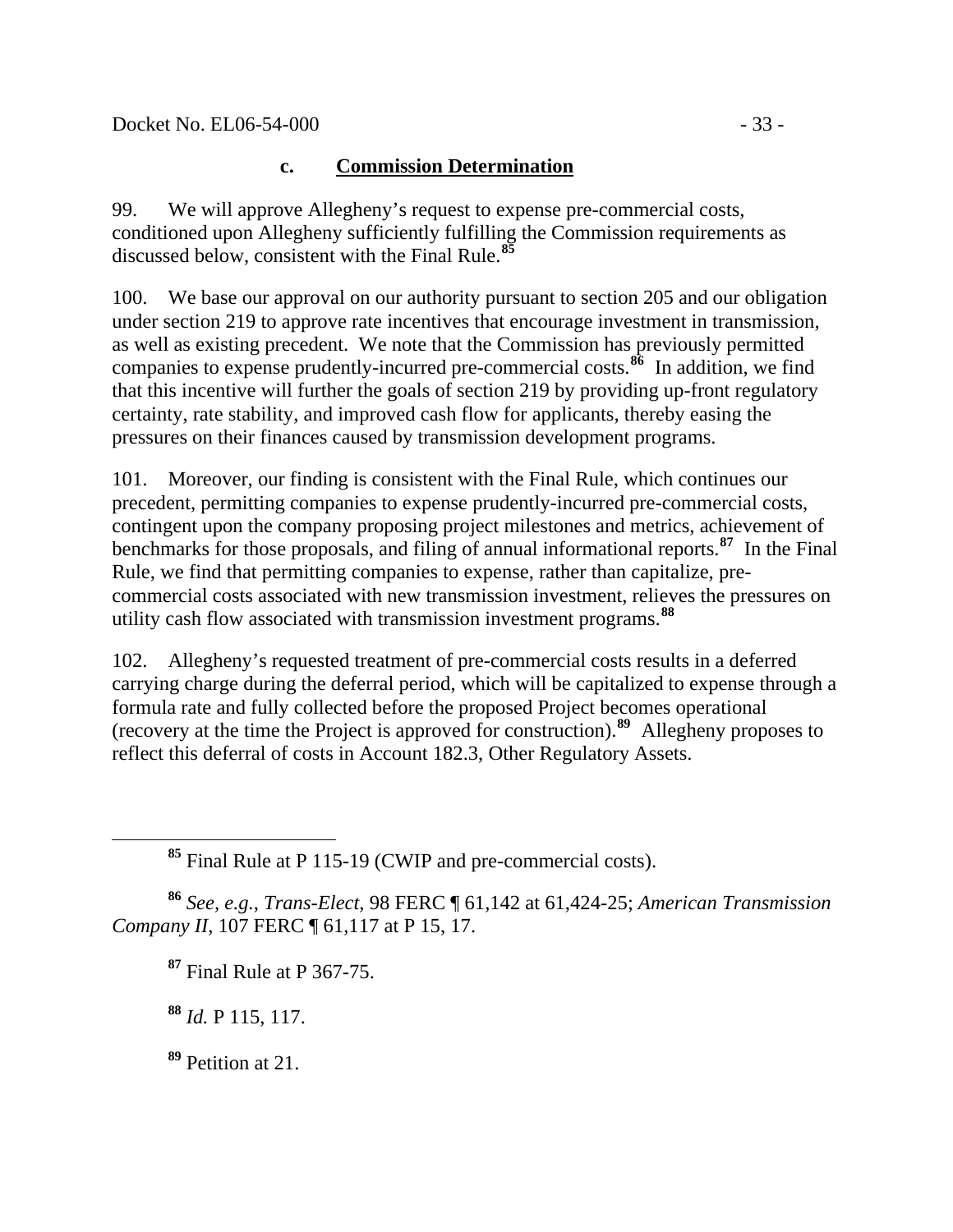Docket No. EL06-54-000 - 34 -

 $\overline{a}$ 

103. Allegheny's proposal seeks recovery of pre-commercial costs prior to facilities being put into service. This proposal differs from the traditional approach of not allowing recovery until after facilities have been put into service. This proposal results in a recovery in Allegheny's rates in a time period different than the costs are ordinarily charged to expense under the general requirements of the Commission's USofA.

104. Traditionally, under the general requirements of the USofA, the return on these costs is capitalized as a cost of the construction of the proposed Project and depreciated over the service life of the asset. The return on these costs is often accumulated in FERC Account 183, Preliminary Survey and Investigation Charges, before being transferred to FERC Account 107, Construction Work in Progress.

105. However, Allegheny proposes to deviate from these general requirements of the USofA through its proposal to defer, and then charge to expense during the construction period, all pre-commercial costs incurred on this project, rather than capitalizing these costs as a component of construction and depreciating them over the service life of the asset.

106. Where companies have proposed to recover 100 percent of prudently incurred transmission-related CWIP prior to the in-service date and pre-commercial costs prior to the operations date, we have required specific accounting treatment to recognize the economic effects of this type of rate plan, and to maintain the comparability of financial information between entities. We will require Allegheny to conform to this accounting direction.<sup>[90](#page-33-0)</sup> Specifically, Allegheny is directed to debit through FERC Account 407.3, Regulatory Debits, and credit through FERC Account 254, Other Regulatory Liabilities, in accordance with the objectives of those accounts. Amounts recorded in FERC Account 254 related to return on the proposed Project must be deducted from the rate base by Allegheny.

107. Old Dominion and Chambersburg are concerned that there is a potential that Allegheny may expense capital costs associated with long-lived assets such as land, towers, and transformers. They, along with PJMICC, request that the Commission require Allegheny to propose a method of tracking cost recovery of these prudentlyincurred capital assets to ensure that these costs are not capitalized in later section 205 filings, as well as provide a line item description of the costs that will be included under these accounts.

<span id="page-33-0"></span>**<sup>90</sup>** As outlined in *American Transmission Company II*, 107 FERC ¶ 61,117 at P 39; *see also Boston Edison*, 109 FERC ¶ 61,300 at P 33.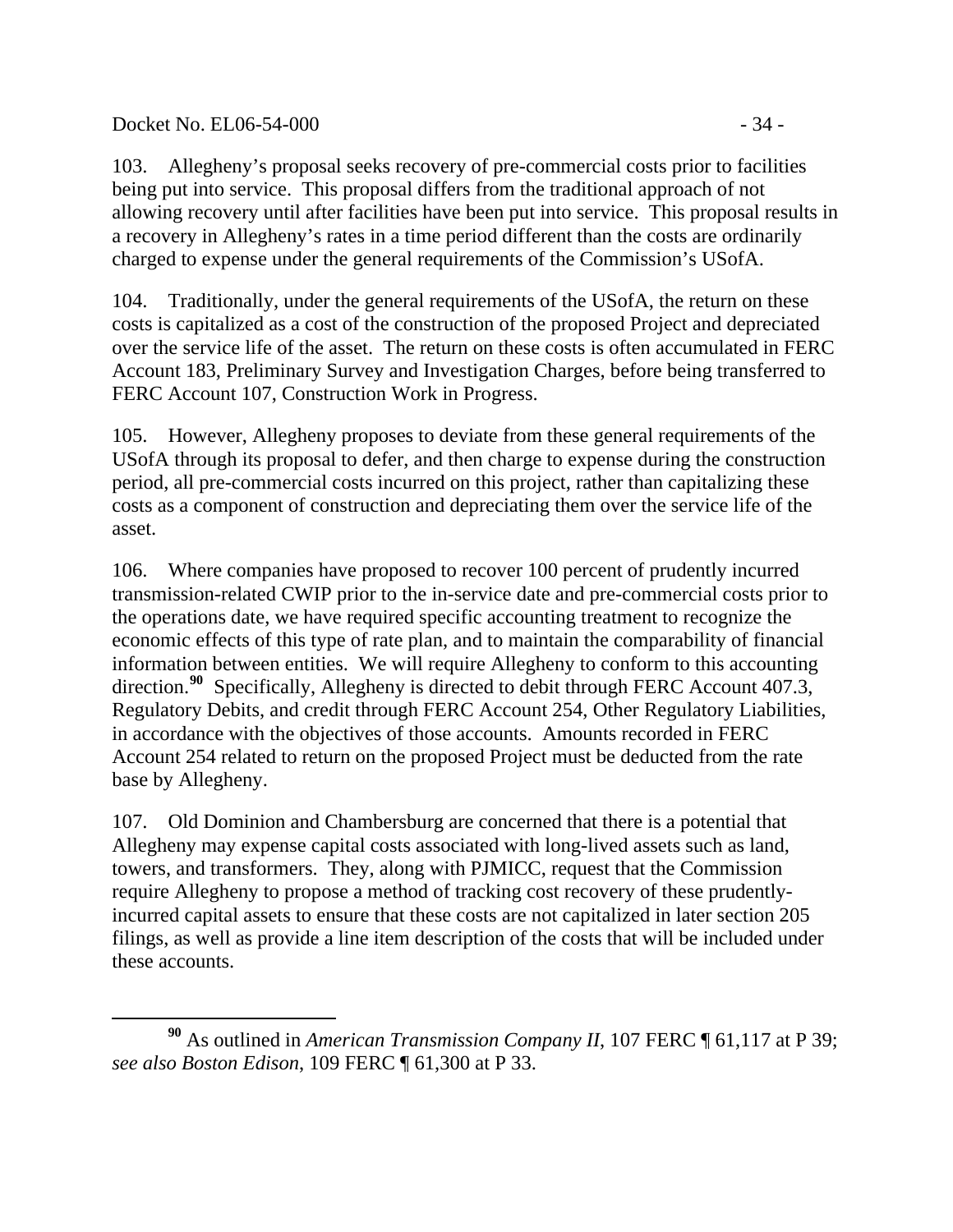#### Docket No. EL06-54-000 - 35 -

108. We have previously imposed a reporting requirement or sought a detailed explanation to satisfy accounting concerns,**[91](#page-34-0)** and we shall do so here. In Allegheny's section 205 filing, Allegheny is directed to provide a comprehensive list of the precommercial costs to be included in these accounts, in order to determine whether the costs are legitimate pre-commercial costs. Allegheny must also propose a method of tracking all of the prudently-incurred pre-commercial costs that are expensed, to ensure that these items are not capitalized in subsequent section 205 filings. In addition, Allegheny will be required to comply with the Final Rule reporting requirements on precommercial costs, where we stated that "we will allow, on a generic basis, the same types of costs that we approved in [*American Transmission Company II*]."**[92](#page-34-1)**

109. AMP-Ohio's argument to reject Allegheny's request for the contemporaneous recovery of the capital cost of construction and the expensing of pre-commercial costs is an argument that was addressed in the Final Rule. There we noted that an applicant may request any combination of the incentives listed in the Final Rule demonstrating that its request for such incentives satisfies section 219 and the requirements of the Final Rule.**[93](#page-34-2)** Further, we note that even though a modified version of Allegheny's proposal was approved through the RTEP process, Allegheny will still be required to make a 205 filing to justify its cost recovery.

110. FirstEnergy's argument that customers who are improperly charged rates prior to in-service dates have no refund protection, is more properly addressed when Allegheny files its future section 205 rate case in which it will provide more detail, and the rates and cost allocation will be determined.

111. PJMICC and Chambersburg's assertion that Allegheny has not made sufficient demonstration that these pre-certification costs should be accrued as a regulatory asset under the USofA ignores the Commission's explicit direction in Order No. 552.**[94](#page-34-3)** The

<span id="page-34-0"></span> $\overline{a}$ **<sup>91</sup>** *See Boston Edison*, 109 FERC ¶ 61,300 at P 33, 36; *Northeast Utilities*, 114 FERC ¶ 61,089 at P 19, 23.

**<sup>92</sup>** Final Rule at P 122.

**<sup>93</sup>** *Id*. P 55.

<span id="page-34-3"></span><span id="page-34-2"></span><span id="page-34-1"></span>**<sup>94</sup>** *Revisions to Uniform System of Accounts to Account for Allowances under the Clean Air Act Amendments of 1990 and Regulatory-Created Assets and Liabilities and to Form Nos. 1, 1-F, 2, and 2-A*, Order No. 552, 58 Fed. Reg. 17,982 (Apr. 7, 1993), FERC Stats. and Regs. Regulations Preambles 1991-1996 ¶ 30,967 (1993).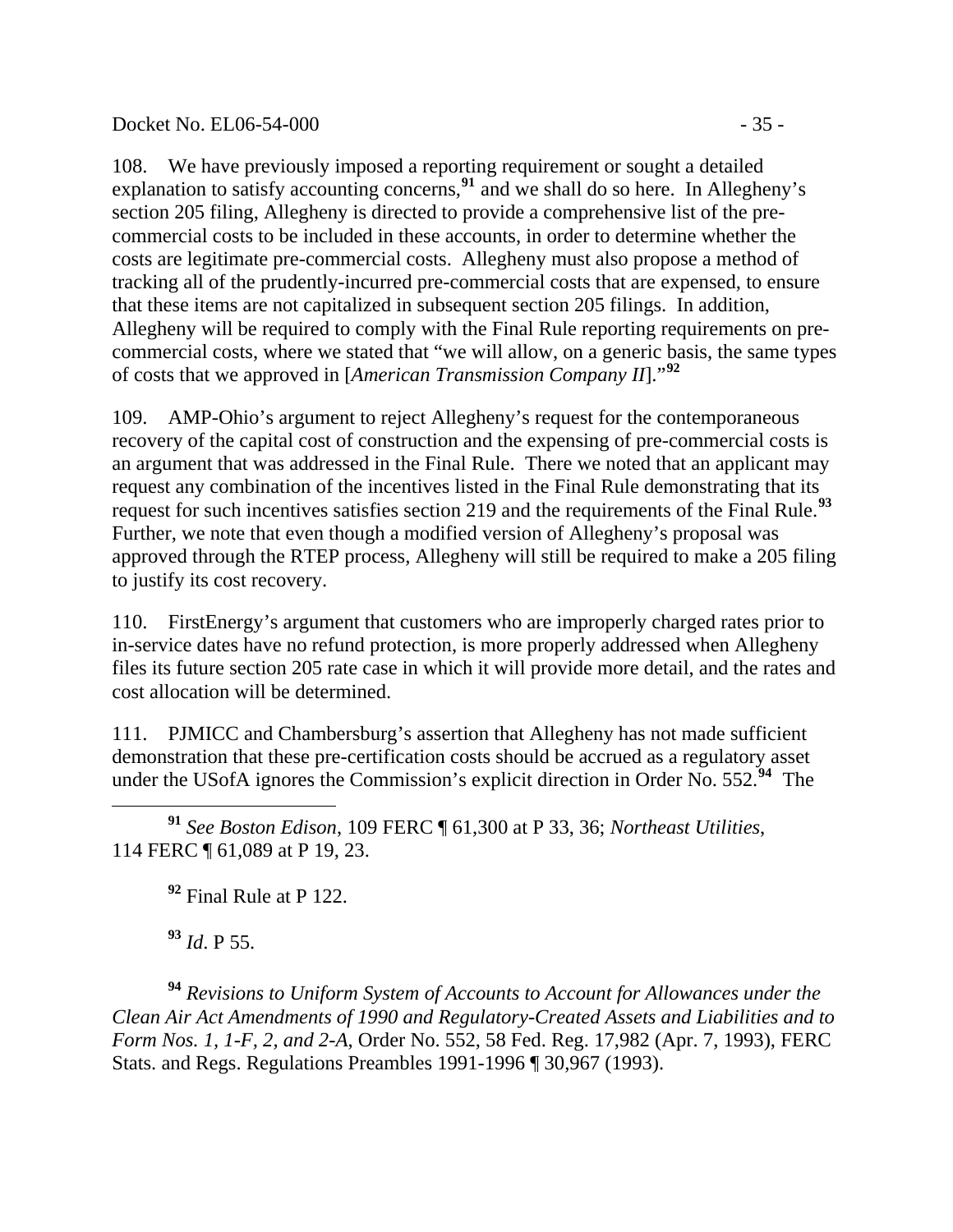### Docket No. EL06-54-000 - 36 -

Commission defined the term "probable" as "that which can reasonably be expected or believed on the basis of available evidence or logic but is *neither certain nor proved*."**[95](#page-35-0)** On the basis of the evidence before us, including our action in this instant proceeding and the Final Rule, it can be reasonably expected that recovery is probable in future rates. In contrast to Blue Ridge's position, it is also apparent that costs established are not recoverable in existing rates, because there are no existing rates for Allegheny. Therefore, we find that Allegheny's accrual of pre-commercial expenses incurred is appropriate.

112. We also find that Allegheny has shown, consistent with the Final Rule, a nexus between the proposal to recover prudently-incurred pre-commercial costs prior to inservice date and Allegheny's planned investment. In light of the substantial planning and permitting expenses (and corresponding long lead-times) that Allegheny will incur prior to construction, the normal process for capitalizing these expenses for inclusion as part of utility plant, to be recovered upon service commencement, imposes a serious obstacle to financing its project. Allegheny states that the expensing and current recovery of precommercial costs will also facilitate raising equity and debt capital from investors who would otherwise be discouraged by protracted delays in the recovery of expenses. It states that "[c]urrent recovery of capital costs during construction provides the available cash flow to support the credit quality of debt."**[96](#page-35-1)** Under these circumstances, we believe that authorization to expense and recover on a current basis all prudently-incurred precommercial expenses is appropriate to encourage this new investment and is fully consistent with the Final Rule, as well as the Congressional intent in enacting section 219.

113. Allegheny may seek waiver of the prior notice requirement pursuant to section 35.11 of the Commission's regulations**[97](#page-35-2)** when Allegheny submits its section 205 filing, consistent with this order's approval of the Allegheny's proposal to expense precommercial costs.

<span id="page-35-1"></span>**<sup>96</sup>** Petition at 16.

 $\overline{a}$ 

<span id="page-35-2"></span>**<sup>97</sup>** 18 C.F.R. § 35.11 (2005).

<span id="page-35-0"></span>**<sup>95</sup>** Order No. 552 at ¶ 30,826 and n.87 (citing Webster's New World Dictionary of the American Language, 2d college ed. (New York: Simon and Schuster, 1982) at 1132) (emphasis added). Order No. 552 provides that this is the meaning referred to in FASB Concepts Statement No. 6, *Elements of Financial Statements*, ¶ 25 n.18 and ¶ 35 n.21 (1985) (superseding FASB Concepts Statement No. 3), *in Accounting Statements-- Original Pronouncements* (1991).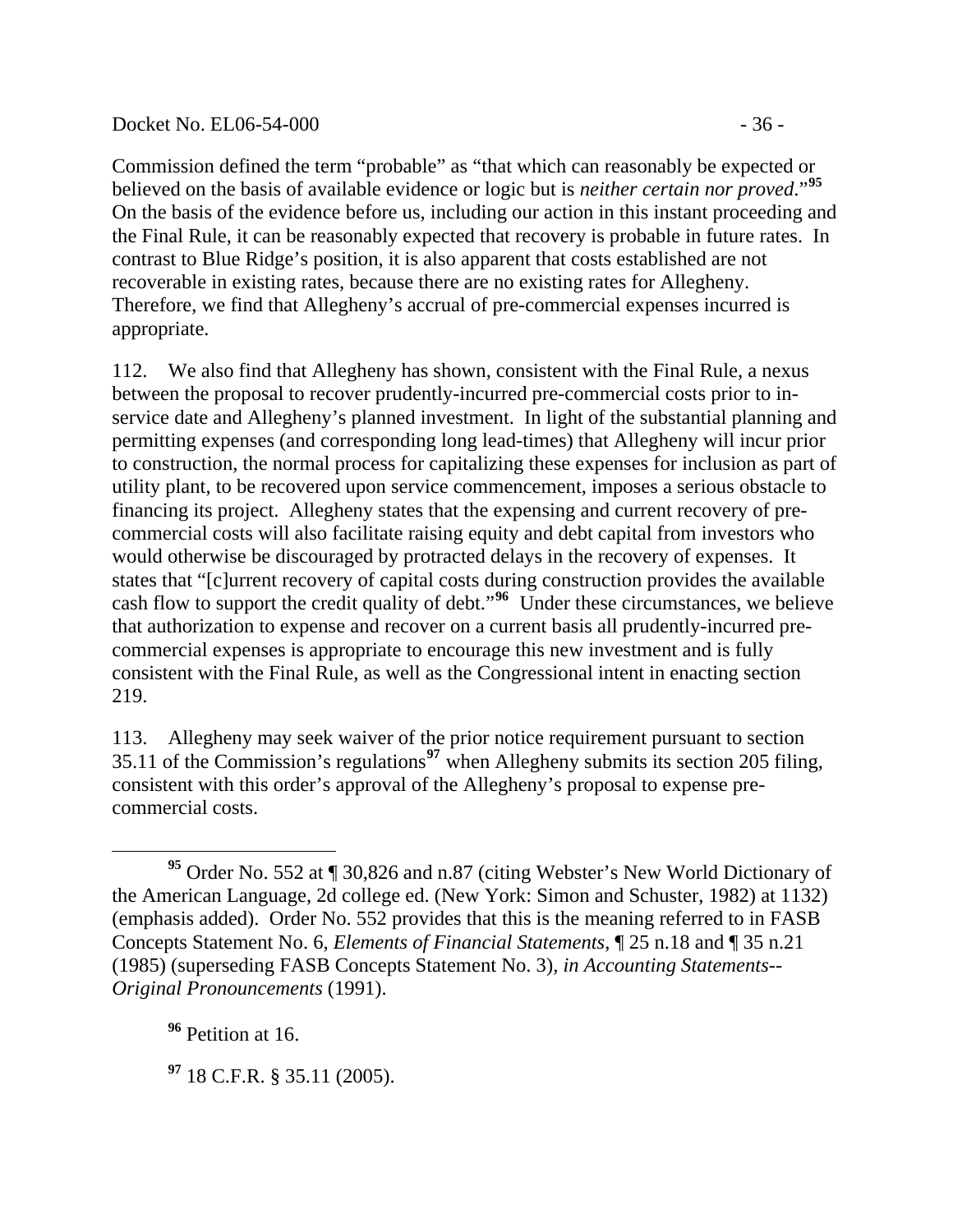# **4. Proposed Recovery of Expenses in the Event of Abandonment Rate Incentive**

114. Allegheny seeks authorization to recover all prudently incurred development and construction costs if the proposed Project is abandoned as a result of factors beyond the control of Allegheny or the Project Owner. Allegheny maintains that "[i]t is not rational for a regulated entity to commit substantial pre-permitting and pre-commercial funds in what will be a regulated enterprise if, for reasons beyond the sponsor's control, the project cannot be completed."**[98](#page-36-0)** Allegheny asserts that this request is similar to authority granted in prior situations approved by the Commission.**[99](#page-36-1)**

# **a. Comments and Protests**

115. Several protestors**[100](#page-36-2)** argue that the rate treatment for the recovery in the case of abandonment has not been shown to be just and reasonable, and should be modified and/or denied. For example, the Joint Consumer Advocates argue that the extraordinary rate treatment sought for authorization to recover all costs if the proposed Project is abandoned has no basis in existing Commission regulations and violates the used and useful doctrine. The Joint Consumer Advocates note that Allegheny relies primarily on the NOPR as justification for this requested incentive.

116. The Joint Consumer Advocates and PJMICC also note that Allegheny's reliance on *Southern California Edison* is misplaced. The Joint Consumer Advocates argue that *Southern California Edison* establishes the general rule that shareholders and ratepayers equally share the costs of abandoned projects. The two exceptions to this general rule— (1) when utility management has no choice as to its involvement in a particular project, and (2) the utility's shareholders do not receive any share of the profits of such a project—are not applicable here. PJMICC maintains that in *Southern California Edison*, the state regulatory commissions ordered the utility to build the transmission facilities at issue. PJMICC also asserts that in *Southern California Edison* the utility proposing the construction of facilities did not make the decision to develop or abandon the projects,

**<sup>98</sup>** Petition at 22.

<span id="page-36-0"></span> $\overline{a}$ 

<span id="page-36-1"></span>**<sup>99</sup>** *Id.* at 23 (citing *Southern California Edison Company*, 112 FERC ¶ 61,014, at P 58 (*Southern California Edison I*), *reh'g denied*, 113 FERC ¶ 61,143 (2005) (*Southern California Edison II*)).

<span id="page-36-2"></span>**<sup>100</sup>** Such protestors include: Chambersburg, the Joint Consumer Advocates, the Maryland Municipalities, Old Dominion, PJMICC, and the PSEG Companies.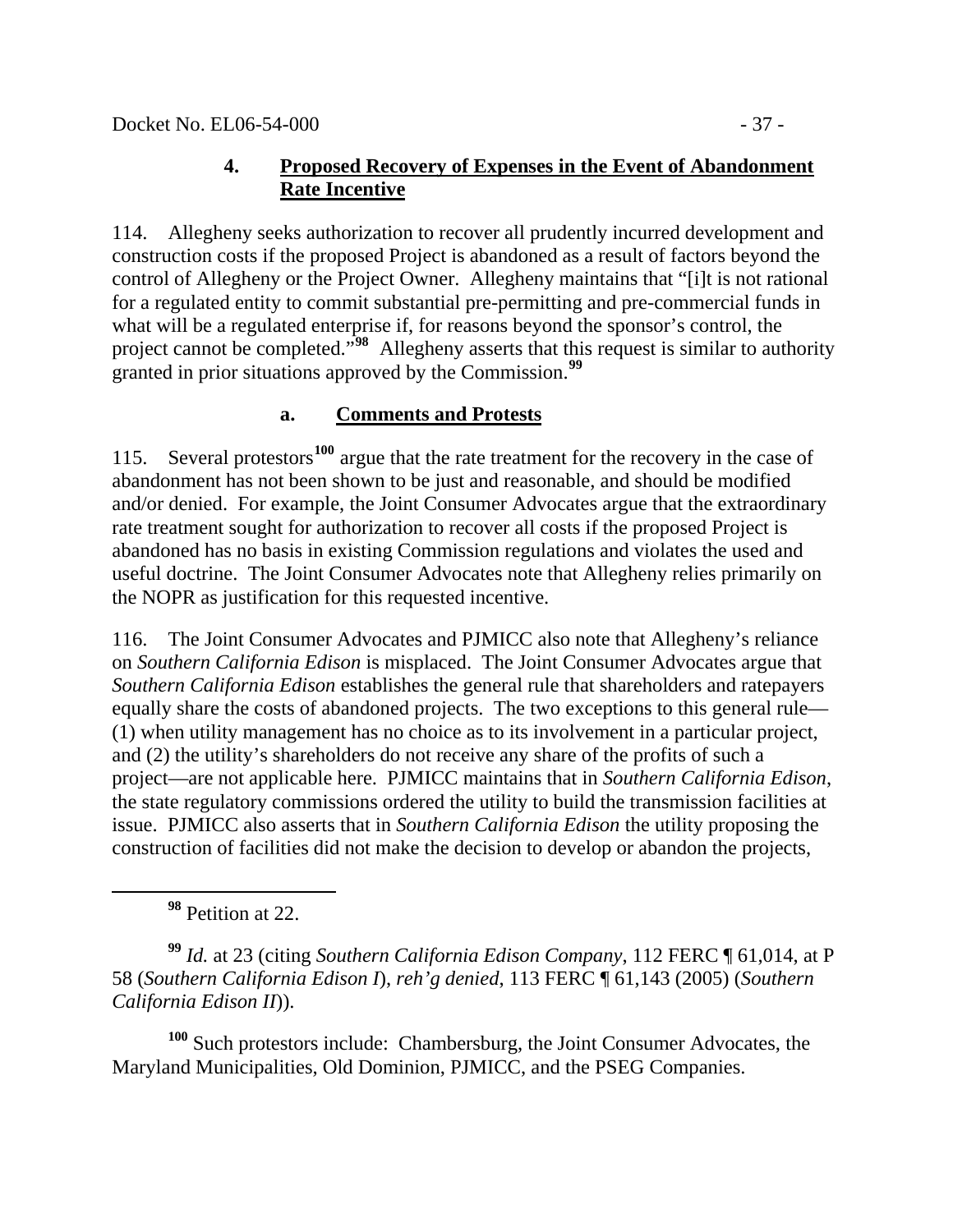Docket No. EL06-54-000 - 38 -

unlike in this case. Moreover, PJMICC notes, in *Southern California Edison*, the constructing utility's shareholders did not share earnings associated with the generation resources to be connected with the proposed transmission facilities, which is unlikely here.

117. The Maryland Municipalities and Chambersburg argue that Allegheny has not demonstrated that they should be permitted to depart from the 50/50 sharing of abandoned plant costs between ratepayers and investors. The Maryland Municipalities argue this is an unjust shift in risk and negates the Commission's intent in Order 295-A, which ensured that investors and shareholders made "efficient production and consumption decisions" in the development of plant.**[101](#page-37-0)** Chambersburg notes that "[p]ublic utilities have traditionally borne the risk of abandoned project costs because their investors are compensated for such risks through equity returns."**[102](#page-37-1)** Chambersburg argues that allowing full recovery of a plant that is not used and useful shifts the risk of abandonment entirely to transmission customers who have no control over construction decisions, and unlike investors in public utilities, not compensated for such risks.

118. Old Dominion finds this requested incentive acceptable, subject to conditions. Old Dominion argues that recovery of abandoned plant costs should only be permitted if Allegheny demonstrates that it will otherwise suffer cash flow problems. Old Dominion also argues that such abandoned plant cost recovery should be accompanied by a reduction in the utility's allowed ROE to reflect the lower risk to investors. Old Dominion asks the Commission to clarify that Allegheny is not entitled to recover, as abandoned plant costs, the pre-commercial expenses unless the proposed Project is accepted into the RTEP. Old Dominion also asks the Commission to condition this incentive to establish that if the proposed Project is cancelled or abandoned due to factors within the control of Allegheny, it will have to refund CWIP and expensed amounts to customers.

119. The PSEG Companies agree with Petitioners that, to the extent the proposed Project is approved through the RTEP process and then cancelled or abandoned as a result of factors outside of the control of Allegheny, the companies should be entitled to such recovery, however, the PSEG Companies maintain that such a declaration is not necessary or appropriate prior to the review through the RTEP process.

<span id="page-37-1"></span><span id="page-37-0"></span> $\overline{a}$ **<sup>101</sup>** Maryland Municipalities Protest at 12 (citing *New England Power Company*, Opinion No. 295-A, 43 FERC ¶ 61,285, at 61,780 (1988)).

**<sup>102</sup>** Chambersburg Protest at 14.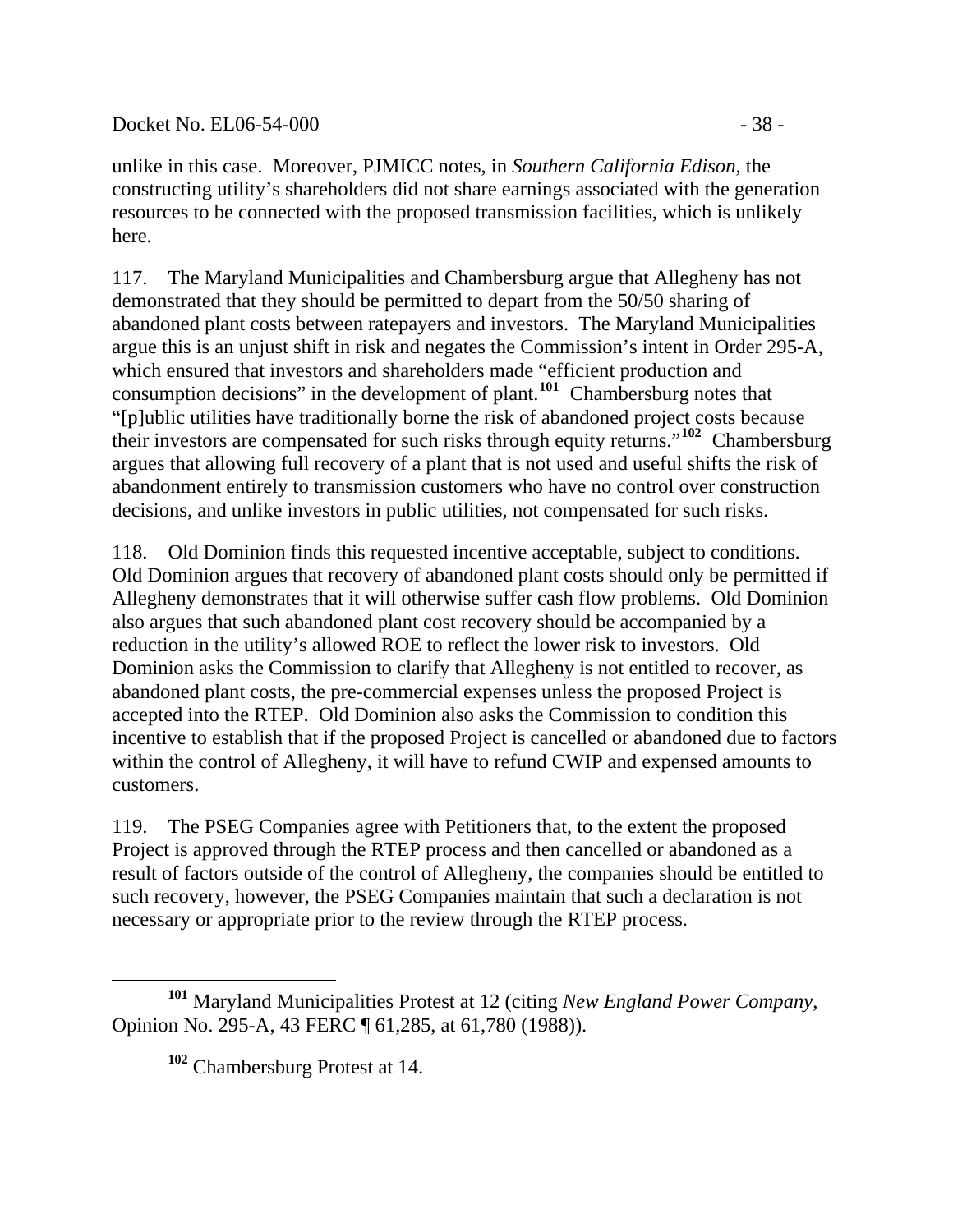## **b. Allegheny Answer**

120. In its answer, Allegheny argues that it has adequately demonstrated the need for 100 percent recovery of prudently incurred costs should abandonment be required for reasons beyond their control. Allegheny notes that PJM controls any decision regarding the possible cancellation of the proposed Project.

121. Allegheny contends that, contrary to the arguments of protestors, it meets the conditions set forth in *Southern California Edison*. Allegheny maintains that the Commission should consider that the proposed Project represents a far greater commitment of utility resources than did the project in *Southern California Edison* and that they "reasonably need the rate incentive of abandonment protection to engage in such a major project."<sup>[103](#page-38-0)</sup> Allegheny also contends that the proposed Project is comparable to the situation in *Southern California Edison*. Allegheny states that while there the California project was ordered by the state public service commission, here, the proposed Project "responds to the entity responsible for transmission planning, *i.e.*, PJM, and is subject to approval, adjustment, or rejection by that same body."**[104](#page-38-1)**

## **c. Commission Determination**

122. As noted in the Final Rule, the Commission will allow for recovery through transmission rates of 100 percent of prudently-incurred costs associated with abandoned transmission projects, if such abandonment is outside the control of management.**[105](#page-38-2)** We find that this incentive will be an effective means to encourage transmission development by reducing the risk of non-recovery and will satisfy the requirements of EPAct 2005. Thus, in the instant filing we will grant Allegheny's request for recovery of 100 percent of prudently-incurred costs associated with abandoned transmission projects, provided that the abandonment is a result of factors beyond the control of Allegheny or the Project Owner, which must be demonstrated in a subsequent section 205 filing.

123. In arguing against an abandoned rate incentive, protesters highlight that Opinion No. 295 sought to balance the interests of ratepayers and investors (acknowledging both the "used and useful" standard for ratepayers and "recovery of prudent investment" for investors) by allowing for 50 percent of the prudently incurred costs of a cancelled generating plant to be amortized over the likely life of the plant and 50 percent of the

**<sup>104</sup>** *Id.* at 12.

<span id="page-38-2"></span><span id="page-38-1"></span><span id="page-38-0"></span> $\overline{a}$ 

**<sup>105</sup>** Final Rule at P 163.

**<sup>103</sup>** Allegheny Answer at 11-12.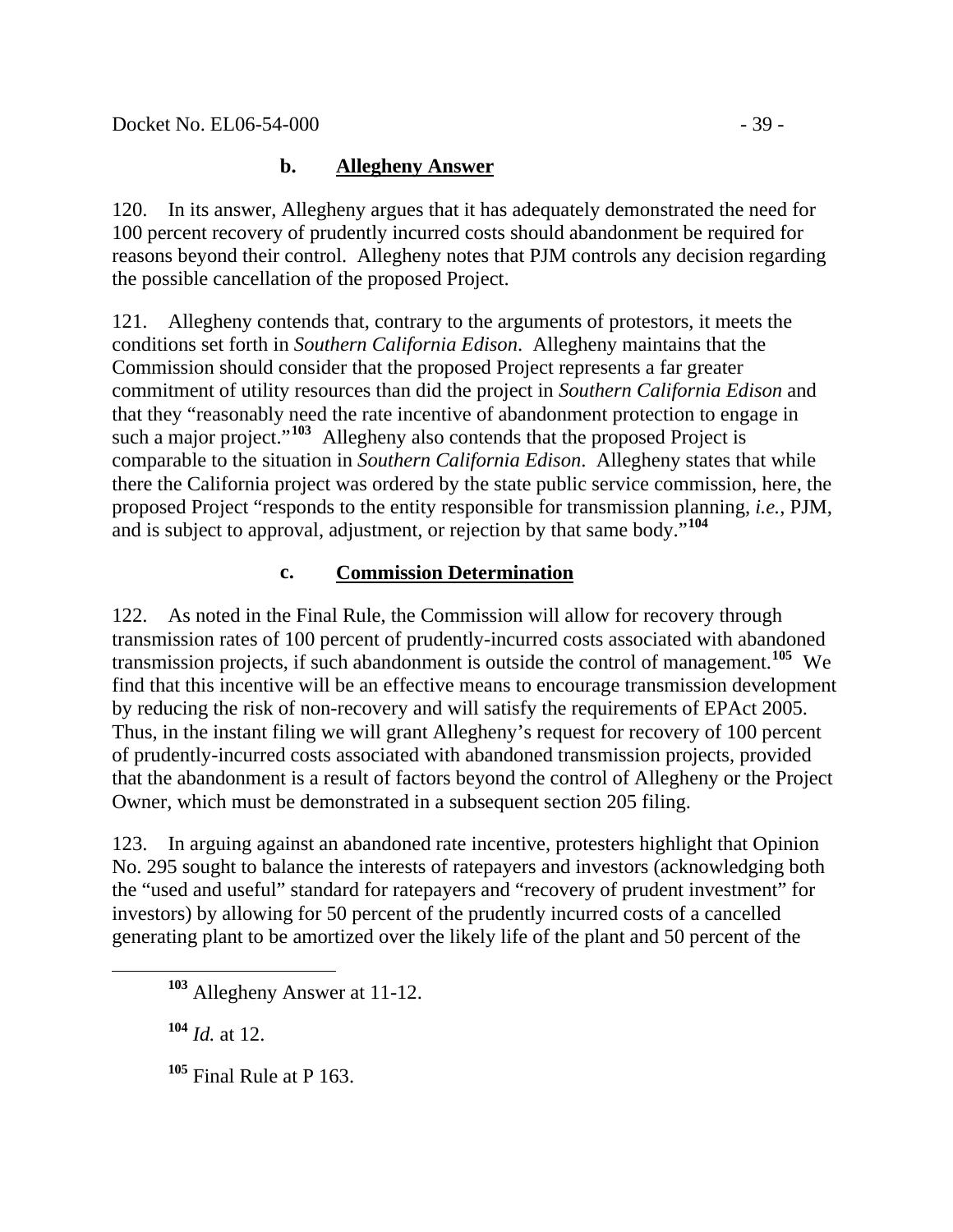Docket No. EL06-54-000 - 40 -

prudently incurred costs to be written off as a loss.**[106](#page-39-0)** This abandoned plant policy was later extended to include transmission projects.**[107](#page-39-1)**

124. However, we disagree with protesters who state that this request has no basis in existing Commission regulations, as the Commission has acknowledged that Opinion No. 295 may not have anticipated all applicable circumstances concerning abandonment.**[108](#page-39-2)** Subsequent to the issuance of Opinion No. 295, the Commission found that full recovery of the costs associated with an abandoned transmission project may be appropriate, and will be addressed on a case-specific basis.<sup>[109](#page-39-3)</sup> Further, as noted in the Final Rule, the Commission recently allowed Southern California Edison Company to recover all prudently-incurred costs related to certain proposed transmission facilities if those facilities were later cancelled or abandoned, noting that management did not control the decision to develop or cancel the wind farm generation project and that the company's shareholders did not share in the earnings associated with the generation project.**[110](#page-39-4)** While the circumstances of *Southern California Edison* are not identical to those of the instant request, our decision here is consistent with the Final Rule's intent (as mandated by Congress in EPAct 2005) to encourage transmission investment by reducing the risk associated with non-recovery.

125. The PSEG Companies and Old Dominion argue that the recovery of 100 percent of prudently-incurred costs associated with abandoned transmission projects is not necessary or appropriate prior to review under the RTEP process. As noted above, this issue is moot because the PJM has already approved a modified version of Allegheny's proposed Project through the RTEP process.

126. As noted in the Final Rule, providing for recovery of prudently-incurred costs associated with abandoned transmission projects reduces overall investor risk, creating concerns of "over-recovery" when also paired with a high return on equity. As such, the Commission cautioned in the Final Rule that any public utility seeking this incentive may

<span id="page-39-0"></span>**<sup>106</sup>** *New England Power Company*, Opinion No. 295, 42 FERC ¶ 61,016, at 61,068 at 61,081-83, *order on reh'g*, Opinion No. 295-A, 43 FERC ¶ 61,285 (1988).

<span id="page-39-1"></span>**<sup>107</sup>** *Public Service Company of New Mexico*, 75 FERC ¶ 61,266, at 61,859 (1996), *order approving settlement*, 87 FERC ¶ 61,040 (1999).

<span id="page-39-2"></span>**<sup>108</sup>** *San Diego Gas & Electric Company*, 98 FERC ¶ 61,332, at 62,048, *reh'g denied*, 100 FERC ¶ 61,073 (2002).

 $109$  *Id.* 

 $\overline{a}$ 

<span id="page-39-4"></span><span id="page-39-3"></span>**<sup>110</sup>** *Southern California Edison I*, 112 FERC ¶ 61,014 at P 58-61; *Southern California Edison II*, 113 FERC ¶ 61,143 at P 9-15.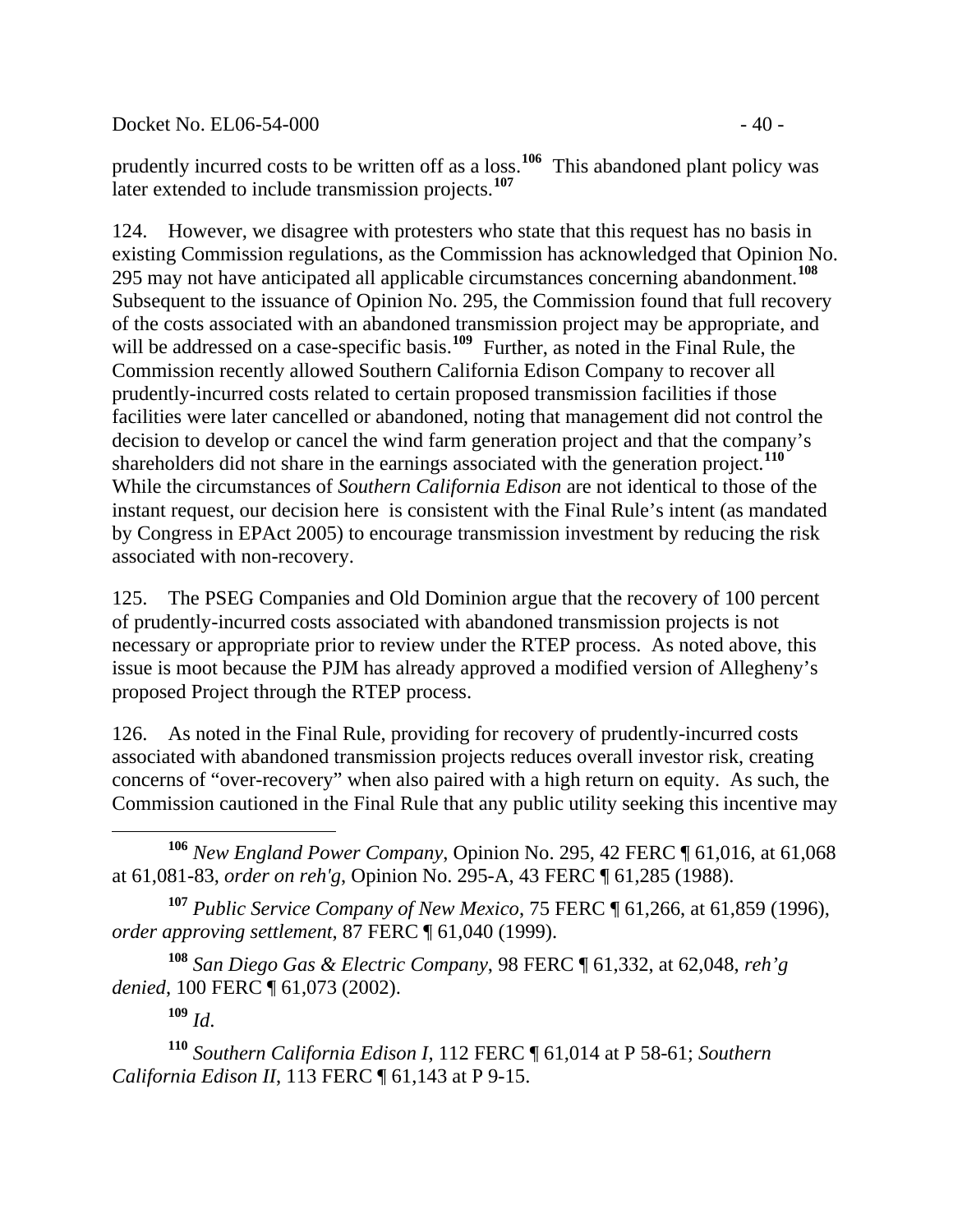# Docket No. EL06-54-000 - 41 -

need to re-evaluate its ROE to reflect the lower risk associated with guaranteed recovery of abandoned facilities.**[111](#page-40-0)** The Commission noted that any such reduction in ROE will be determined on a case-by-case basis. We find that Allegheny has demonstrated that, notwithstanding the lower risk from allowing abandoned plant recovery, the Commission should allow both abandoned plant recovery and a higher ROE in this circumstance.

127. We also find that Allegheny has shown, consistent with the Final Rule, a nexus between the recovery of prudently-incurred costs associated with abandoned transmission projects and its planned investment. For example, Allegheny notes that the RTEP process allows PJM to cancel a project that has been accepted in the RTEP should PJM conclude that the conditions that originally supported the construction of the expansion have changed (*i.e*., the RTEP is revised); this introduces an element of risk that is not faced by a utility proposing to build transmission outside of an RTO planning context. Under these circumstances, we believe that authorization to expense and recover all prudently-incurred development and construction costs in the case of abandonment is appropriate to encourage this new investment and is fully consistent with the Final Rule, as well as Congressional intent in enacting section 219.

# **E. RTEP**

128. As described in the petition, Allegheny has requested that PJM incorporate the proposed Project into the RTEP. The RTEP process is the planning and cost allocation process by which PJM evaluates proposed expansions to the PJM-controlled transmission network that will have regional benefits. The RTEP process was established by Schedule 6 of the PJM Operating Agreement and Schedule 12 of the PJM Tariff. Petitioners maintain that, pursuant to the RTEP process, PJM will determine the need for a transmission enhancement or expansions, and if so, how costs of a transmission enhancement expansion should be allocated among Market Participants within PJM. Accordingly, Allegheny maintains that the petition is limited to the question of, if the proposed Project is approved under the RTEP process, whether the Project Owner will be pre-authorized to include within its costs, to be recovered under Schedule 12 of the PJM Tariff, the requested specific rate incentives.

129. Allegheny notes that a declaratory order by the Commission providing the requested relief sought by this petition will not affect AEP's proposed project, and that the RTEP process will sort out if either or both proposals should be included in the RTEP.

<span id="page-40-0"></span> $\overline{a}$ 

**<sup>111</sup>** Final Rule at P 167.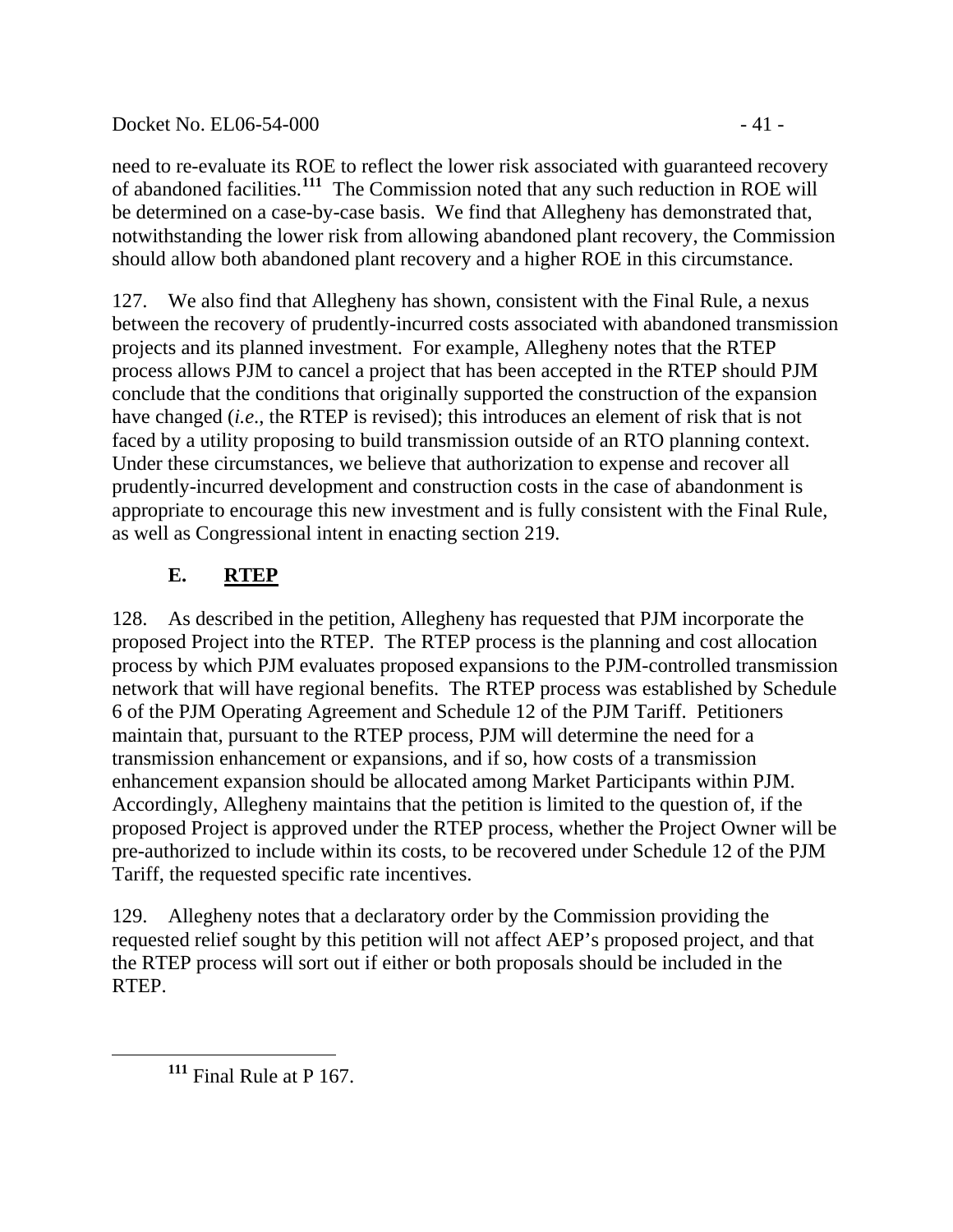### **1. Comments and Protests, and Allegheny Answer**

130. Some commenters filed comments supporting the timing of the petition in relation to the RTEP process. For example, AEP argues that although PJM will make an independent determination under the RTEP process, the Commission should promptly determine that the requested rate incentives are appropriate to signal that the Commission intends to promote transmission expansion.

131. However, many protesters**[112](#page-41-0)** maintain that petition is premature because it is subject to the outcome of PJM's RTEP process. Accordingly, these protestors maintain that the petition should be rejected, or at least withdrawn, until these issues can be identified and analyzed under the RTEP process. The protestors argue that Allegheny has not yet established, *inter alia*: that the proposed Project is needed in the PJM or regulatory arena; that the proposed Project is needed for reliability; that the proposed Project is needed to support competition; that it is the most reliable option; that the proposed Project is the least-cost option for meeting stated objectives; that there is a plan in place for responsible cost management; who will benefit from the proposed Project; who will be charged for the requested incentives; the proposed Project's impact on the reliability of more local transmission systems including whether any upgrades to those local systems are necessary; what are the benefits to other transmission customers (versus benefits to Allegheny's own generating facilities); who pays for the proposed Project; and what transmission rights they receive in return. Protestors also express concern that the allocation of costs will not be determined until after the conclusion of the RTEP process. Protestors note that the cost burden of the proposed Project could fall exclusively on transmission customers in the APS Zone, and therefore, the Commission should not assume that the costs of the line will be spread throughout the region. Protestors such as the Dominion Companies, FirstEnergy, and the PPL Parties also argue that Allegheny has failed to demonstrate why the proposed incentives are needed at this time, that is, prior to the conclusion of the RTEP process. These protestors maintain that the RTEP process will add clarity to the proposal.

132. Protestors such as AECI argue that because the petition requests that the proposed rate incentives are "'intended to apply both to the proposal as submitted to the PJM *and to any modification* thereof that may result from the RTEP process' . . . the Commission is being asked to award massive incentives for a Project which cannot now be described

<span id="page-41-0"></span> $\overline{a}$ **<sup>112</sup>** Such protestors include: AECI, AMP-Ohio, the CEG Companies, Chambersburg, the Dominion Companies, FirstEnergy, the Joint Consumer Advocates, the Maryland Municipalities, the PHI Companies, PJMICC, the PPL Parties, and the PSEG Companies.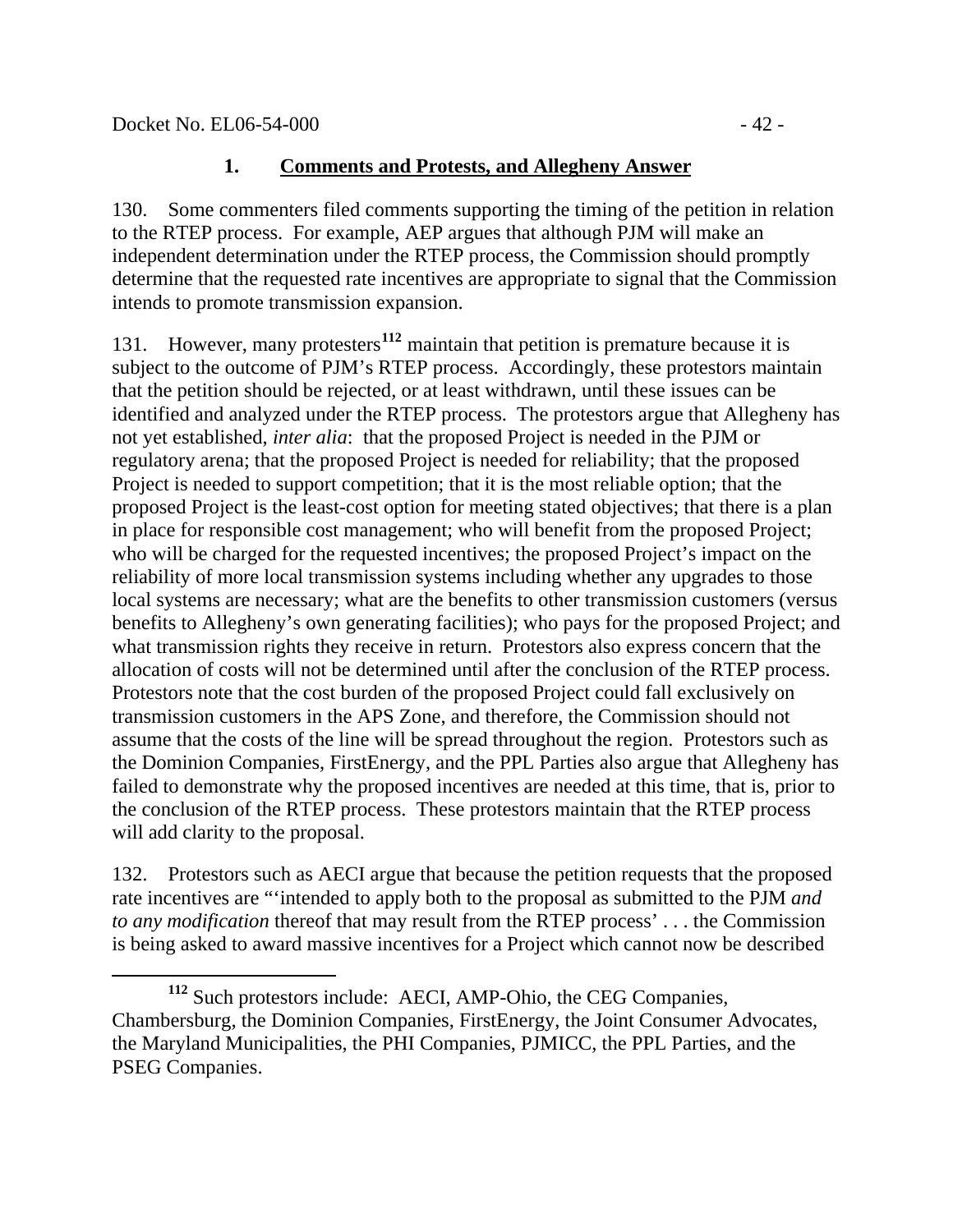Docket No. EL06-54-000 - 43 -

with any degree of accuracy and which may never be approved under the existing PJM Procedures."**[113](#page-42-0)** Similarly, the CEG Companies also argue that the PJM will be able to identify any costs to local transmission owners relating to the construction of necessary enhancements to support the system and will be able to provide information regarding how best to allocate costs among customers.

133. Allegheny did not respond to these arguments in its Answer because of its motion to defer.

134. Protestors, including the CEG Companies, PJMICC, the PSEG Companies, and the PPL Parties, argue that the Commission, with PJM's guidance, must ensure that the RTEP process will fully consider the relative costs and benefits of multiple proposed projects, and confirm that the RTEP process will be the forum for determining the leastcost solution among these proposed transmission projects as well as competing generation and demand response proposals.

135. The PPL Parties and the PSEG Companies maintain that pre-authorization of incentive rates for a particular project may have a chilling effect on other alternatives, because of the perception that the Commission has made certain determinations regarding the proposed Project. The PSEG Companies argue that granting relief in this and the AEP petitions would sanction the process by which transmission owners would seek Commission pre-approval for rate incentives prior to the RTEP process, a trend that would result in wasted time and resources.

136. Old Dominion argues that the petition highlights the need for a new logical and reasonable regional rate design that would allow the Commission "to resolve promptly and satisfactorily the contentious issues of rate design and cost allocation within PJM and the broader region."**[114](#page-42-1)** Old Dominion also argues that "PJM's traditional approach of unilaterally evaluating individual TO-proposed solutions to identified reliability-based violations clearly is not adequate to fully vet and evaluate a project of this scope"**[115](#page-42-2)** and maintains a coordinated, open and collaborative planning process is needed.

137. Exelon maintains while Allegheny needs the certainty regarding its rate incentives in order to undertake this huge capital investment, all stakeholders need the issues of cost allocation established upfront. Specifically, Exelon argues that before any cost recovery

**<sup>115</sup>** *Id.* at 18-19.

<span id="page-42-2"></span><span id="page-42-1"></span><span id="page-42-0"></span> $\overline{a}$ 

**<sup>113</sup>** AECI Comments at 5 (emphasis in the original).

**<sup>114</sup>** Old Dominion Protest at 17.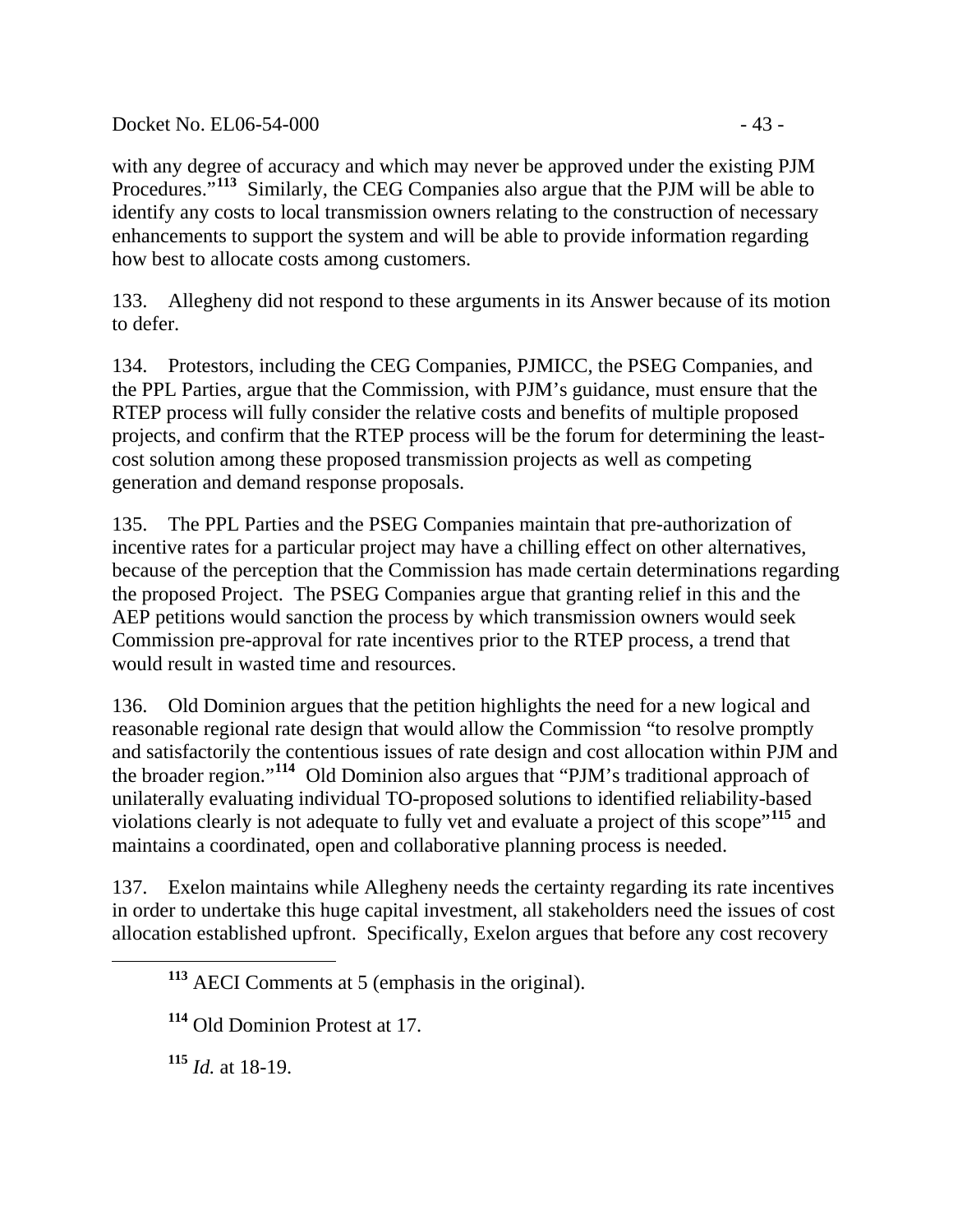### Docket No. EL06-54-000 - 44 -

mechanism goes into effect, either the Commission or PJM should perform a comprehensive cost-benefit analysis of the proposed Project with the involvement of stakeholders, including state commissions. Exelon states that the analysis should include an economic analysis of benefits that incorporates key sensitivities. Exelon asserts that such analysis should form the economic basis for determining what zones will benefit from the proposed Project and thus who would be responsible for paying for it.

138. Blue Ridge argues that the cost of the instant proceeding, and of any other proceeding to the extent they are specifically directed to recovering extra profits, should be the responsibility of the shareholders of Allegheny.

139. PJMICC also argues that PJM's current market design and approach to transmission planning are not functioning, or at least not functioning as efficiently, as originally anticipated.

140. Protestors also argue that no studies have been performed to determine the proposed Project's impact on the reliability of more local transmission systems. For example, FirstEnergy and the PHI Companies maintain that it is not possible to know how the proposed Project will impact other transmission systems until studies are performed as part of the RTEP evaluation process. FirstEnergy argues that studies addressing the need for the proposed Project, its impact on reliability, its compatibility with the PJM backbone system, its effect on congestion cost, and its impact on the continued operation of generation in the PJM East and neighboring systems have not been performed. FirstEnergy notes that other proposed transmission projects might be in competition with the proposed Project. The PHI Companies also argue that the petition must be "analyzed on its merits, together with all other necessary and related changes to the grid."**[116](#page-43-0)** The PHI Companies and PPL Parties argue that the proposed Project may cause additional system concerns that must be evaluated against any potential benefits the proposed Project may provide, and maintain that the RTEP process is best situated to provide this evaluation. The PSEG Companies also assert that an environmental impact analysis of the proposed Project is needed in addition to an analysis of the financial impacts.

141. In its answer, Allegheny maintains that the requested evaluations will be done as part of the RTEP process, under which PJM will have the opportunity to request such information as it requires.

<span id="page-43-0"></span> $\overline{a}$ 

**<sup>116</sup>** PHI Companies Protest at 6 (emphasis removed).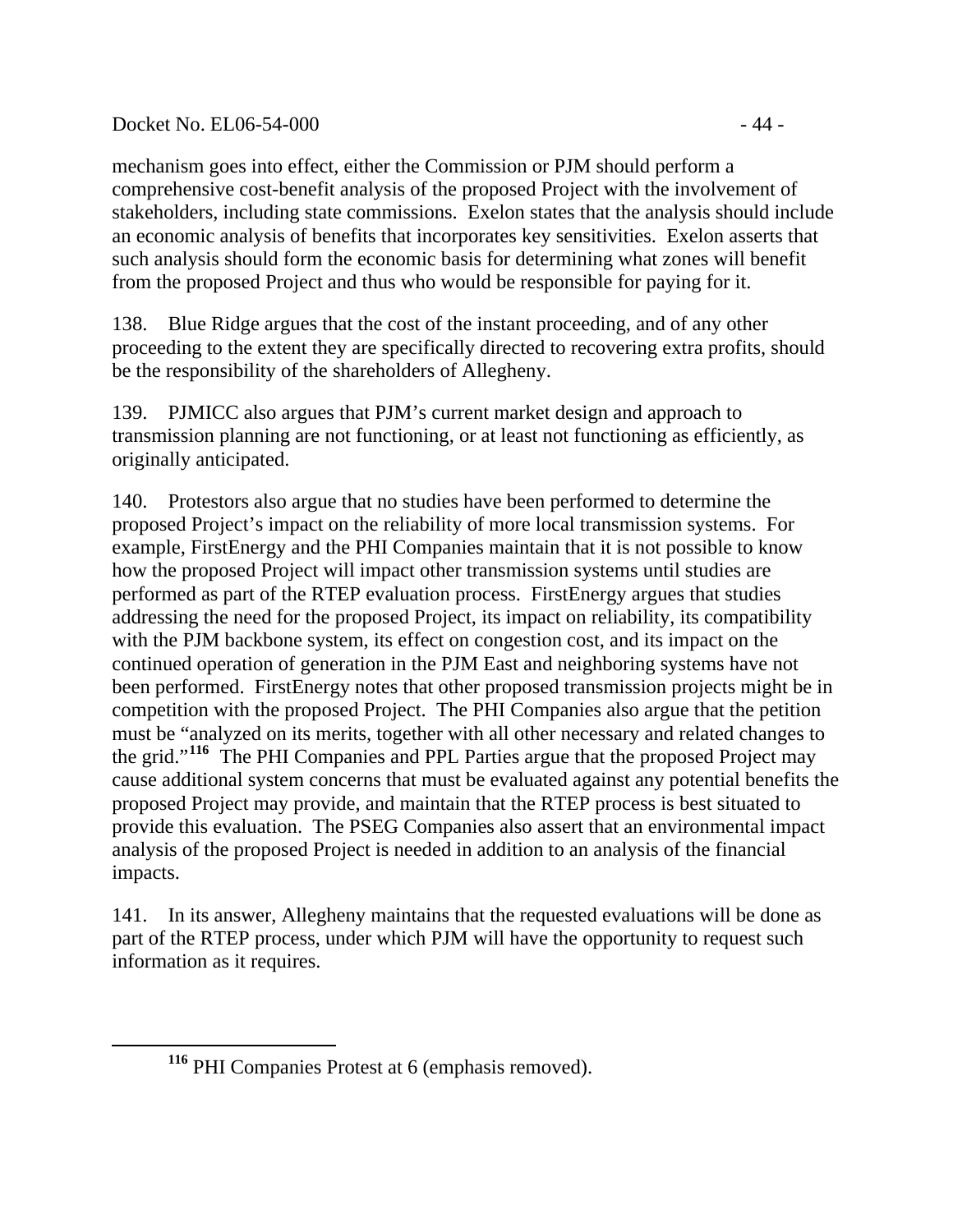142. While supportive of transmission construction that is economically justified, the CEG Companies argue that any construction should be part of a comprehensive plan for transmission expansion. The CEG Companies argue that deference to the RTEP process prior to Commission ruling on the petition will avoid a piecemeal approach to transmission planning.

143. AMP-Ohio notes that the petition includes a "catch-all" by which Allegheny has reserved the right to request any additional incentive rate treatments authorized by the Final Rule or that may be approved by future Commission orders, and this request allows the Petitioners to receive the best of both worlds.

144. Several protestors**[117](#page-44-0)** criticize the petition for its failure to mention the possible joint ownership of the proposed Project by public power entities. These protestors maintain that no rate incentives should be approved to reflect risk in the absence of a commitment by the transmission owner to share, and thereby reduce, that risk by permitting joint ownership of the facilities by public power entities. These protestors cite various benefits of increased public power involvement in transmission investment and ownership including, *inter alia*: the provision of capital to fund its portion of an enhancement with tax-exempt debt; having public power and rural electric cooperative participants would underscore support for the project and would have the additional benefit of accessing their generally higher credit ratings; direct involvement of public power with investor-owner utilities in the decision-making process for network expansion; and minimization of disputes and expand the base of support where the siting of new transmission facilities is contested. These protestors note that the financial risk associated with the Project could be alleviated by joint ownership.

145. Several protestors, including AMP-Ohio, APPA, and Blue Ridge, argue that proposed Project ownership should be open to not only public power, but to existing transmission owners and other investors as well. These protestors maintain that having a larger group of LSEs supporting the proposed Project would minimize each participant's associated financial risk as well as assist in siting and permitting. These protestors ask the Commission to recommend and/or require that Allegheny seeks participation by additional load-serving entities if they intend to seek rate incentives, as well as designation as a NIETC under new FPA section 216(a). For example, Blue Ridge maintains that the Commission should make clear that the potentially inclusive ownership provisions of Schedule 6 of the PJM Operating Agreement should continue to apply, and any financially and legally qualified entity that wishes to invest in the line should have

<span id="page-44-0"></span> $\overline{a}$ **<sup>117</sup>** Such protestors include: AECI, AMP-Ohio, APPA, Blue Ridge, Chambersburg, and the Maryland Municipalities.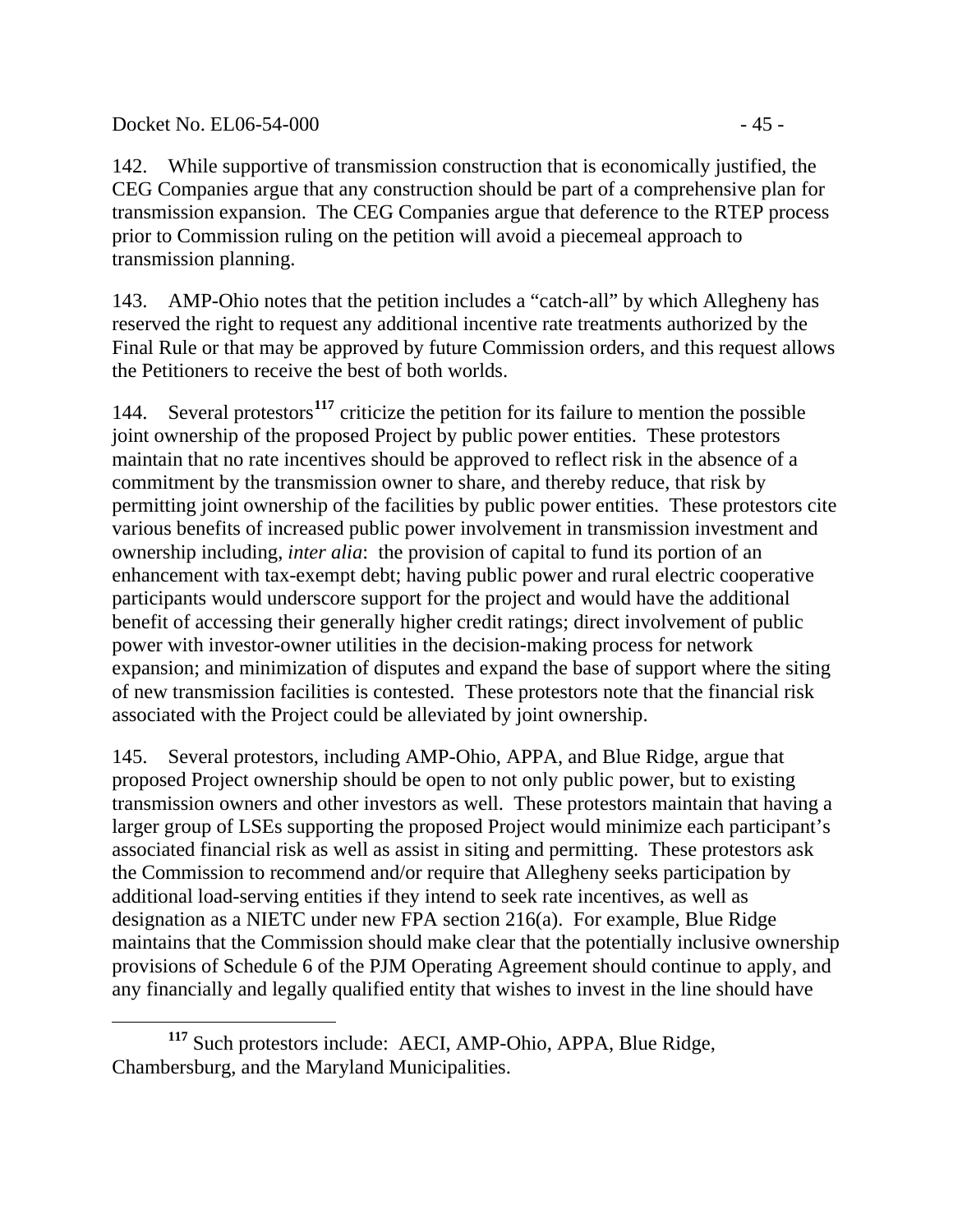## Docket No. EL06-54-000 - 46 -

the opportunity to do so. Moreover, Blue Ridge asserts that alternative owners and financiers must be allowed to bid to supply the 500 kV line capital for less than the indeterminate but high price that Allegheny is seeking. Blue Ridge further argues that awarding Allegheny financing exclusivity for the proposed Project would also forfeit the important opportunity to bring new industry sectors into the PJM transmission ownership mix, particularly consumer-owned power which may have access to lower-cost capital than Allegheny. Blue Ridge asserts this is consistent with the consortium approach suggested by PJM as to AEP's proposed transmission line and new FPA section 219(b)(1) encouraging public power ownership. Blue Ridge maintains that the same opportunity should be afforded to private investors, including non-generating firms.

146. In its answer, Allegheny argues that conditioning rate incentives on a solicitation of interest by public power entities is neither necessary nor advisable. Allegheny argues that the requirement is unnecessary because public power entities are afforded this opportunity through the RTEP process, asserting that the RTEP process is open to consideration of alternative proposals. Allegheny also argues that requiring a formal solicitation of public power participants would create an additional procedural hurdle that would likely delay construction.

# **2. Commission Determination**

147. We note at the outset that the PJM Board of Directors has approved a modified version of Allegheny's proposed project as part of the RTEP process, so many of the concerns of protestors are moot. Moreover, as indicated above, we deny the motion to defer consideration of this petition and therefore, find it is not premature to grant Allegheny' petition.

148. We see no reason to delay action in this proceeding. Accordingly, our decision to grant the petition for declaratory order, allowing Allegheny to proceed with the development of the proposed Project, is consistent with the Final Rule.

149. However, our approval of the proposed incentives will not stand if Allegheny's proposal materially changes from the facts on which we are granting its declaratory order. Allegheny may seek another declaratory order or wait to seek approval of the change in the subsequent section 205 proceeding. At that time, interested parties may challenge the changes in the section 205 proceeding.**[118](#page-45-0)**

<span id="page-45-0"></span> $\overline{a}$ 

**<sup>118</sup>** Final Rule at P 78.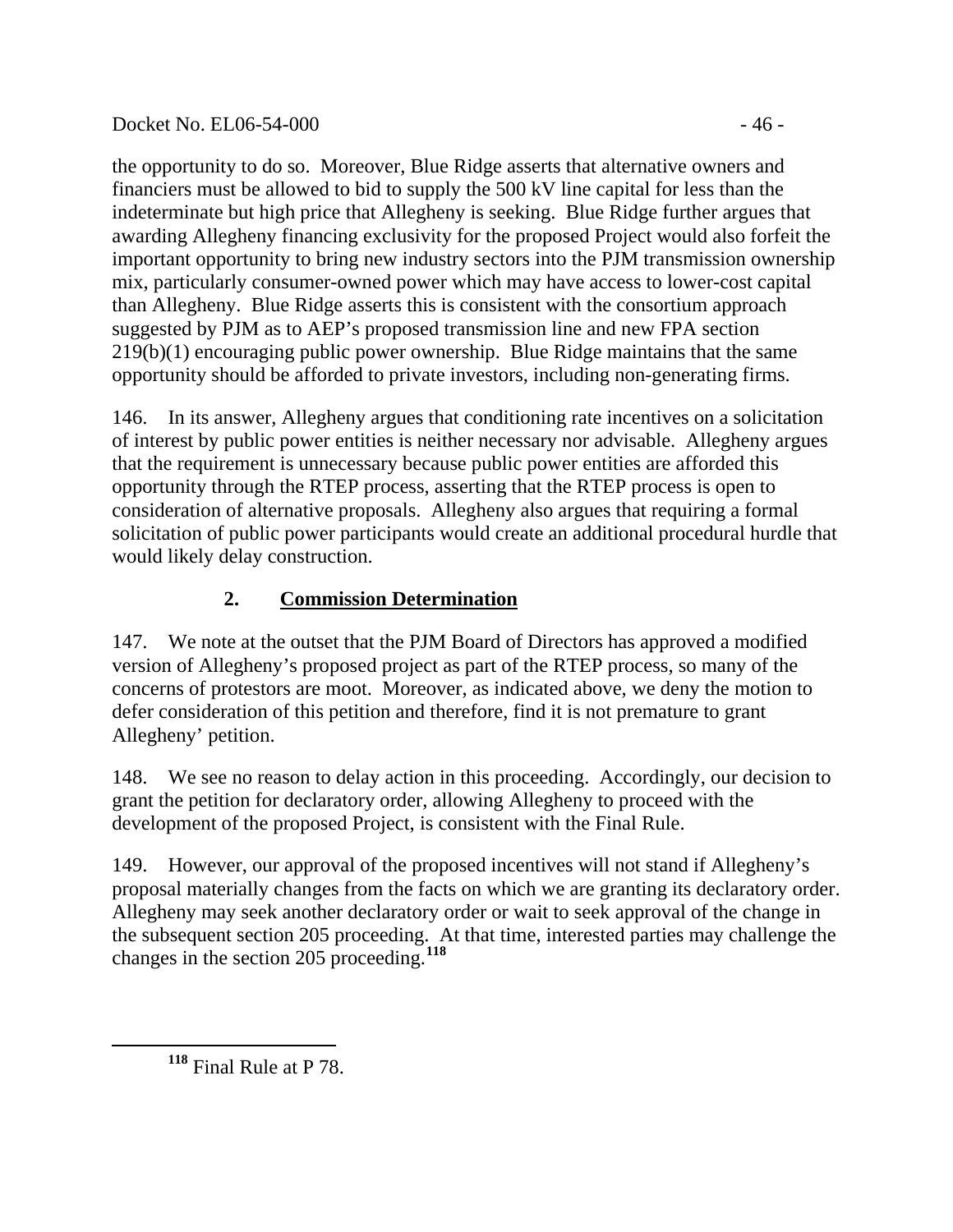#### Docket No. EL06-54-000 - 47 -

 $\overline{a}$ 

150. As a regional planning effort, RTEP determines the best way to integrate projects to provide for the operational, economic and reliability requirements of the grid, and does so according to Schedule 6 of the PJM Operating Agreement.<sup>[119](#page-46-0)</sup> RTEP integrates many bulk power system factors including, but not limited to: transmission owner-identified project proposals, long-term firm transmission service requests, generation interconnection requests, generation retirements, load-serving entity capacity plans, distributed generation, demand response, as well as transmission enhancements to alleviate persistent congestion and proposed merchant transmission projects. Although historically RTEP looked only five years ahead, PJM has extended this planning horizon for up to fifteen years, which, we believe, will allow PJM to more accurately assess the value of new bulk power transmission lines, such as Allegheny's proposed 500 kV line discussed here. Therefore, it is the RTEP process, and not the current proceeding, that is the proper venue for addressing the reliability and congestion-related effects of the proposed Project, any potential alternative/complementary projects, such as new generation and other transmission investments, the proper voltage, potential impact on third-party systems, rights of incumbent transmission owners, other infrastructure improvements or additions that may be needed to support the proposed Project. Once PJM files its RTEP and the applicable cost allocations with the Commission, we will make a determination regarding their justness and reasonableness.**[120](#page-46-1)**

151. Further, we find that many of the arguments raised by intervenors, including encouraging greater participation by public power entities and LSEs, the rights of incumbent PJM transmission owners to construct projects located in their zones, the request for hold harmless protection, and the petition for a separate process outside of

<span id="page-46-0"></span>**<sup>119</sup>** *See* Amended and Restated Operating Agreement of PJM Interconnection, L.L.C., Third Revised Rate Schedule No. 24, Schedule 6 at Fifth Revised Sheet No. 182, *et seq.*

<span id="page-46-1"></span>**<sup>120</sup>** We have previously accepted the currently-effective transmission expansion planning process as just and reasonable in other proceedings, through our acceptance of PJM's regional planning responsibilities as an RTO, filed with the Commission through various sections of PJM's OATT and Schedule 6 of PJM's Operating Agreement. *PJM Interconnection, L.L.C.*, 104 FERC ¶ 61,124, *order on reh'g*, 105 FERC ¶ 61,123 (2003), *order on reh'g*, 109 FERC ¶ 61,067 (2004), *order on reh'g*, 110 FERC ¶ 61,377 (2005). We note that the Commission recently proposed that existing regional planning processes will be expected to meet or exceed the transmission planning principles. *Preventing Undue Discrimination and Preference in Transmission Service*, Notice of Proposed Rulemaking, 71 Fed. Reg. 32,636 (June 6, 2006), FERC Stats. & Regs. ¶ 32,603 at P 210-14 (2006).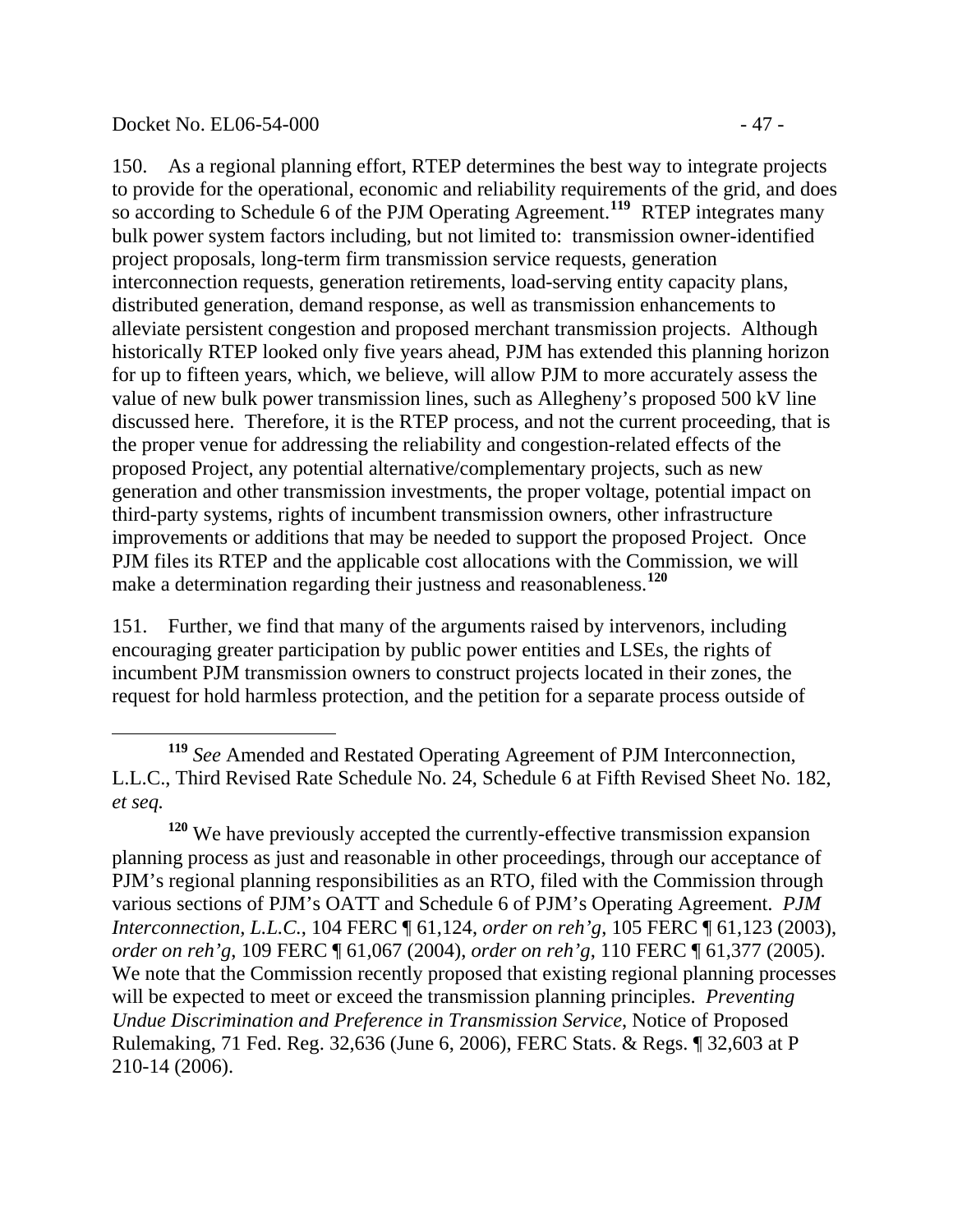Docket No. EL06-54-000 - 48 -

RTEP to consider projects of this size, are outside of the scope of this proceeding. The issue before the Commission in the instant proceeding only goes to whether to approve Allegheny's petition for declaratory order on proposed rate incentives for a proposed Project transmission investment. Matters pertaining to cost allocation, rate design, and PJM's RTEP process are not appropriately before the Commission in this petition. Further, we note that the Final Rule encourages public power participation in the planning and building of new transmission infrastructure.**[121](#page-47-0)** Consistent with the Final Rule, we look favorably upon applications by joint public and investor-owned consortia.

152. Finally, protestors' concerns regarding the "piecemeal" acceptance of incentives are outside the scope of this proceeding and will be better addressed at the time that Allegheny submits a filing seeking additional incentives. In any such future proceeding, parties will have an opportunity to intervene and raise their concerns at that time. Consistent with the Final Rule, the Commission will determine whether the overall incentive package is just and reasonable prior to granting additional incentives.

153. In response to protestors' concerns that the affected parties, which will be required to modify their facilities in order to support this new extra-high voltage transmission line, are entitled to comparable non-discriminatory rate treatment, we find that affected parties are free to file requests for incentive rates and provide their justification at the time of filing. The Commission will make its determination on a case-by-case basis.

The Commission orders:

 (A) Allegheny's petition for a declaratory order is hereby granted as discussed in the body of this order.

 (B) The Indicated Owners' motion to defer consideration of Allegheny's petition is denied, as discussed in the body of this order.

By the Commission.

 $(S E A L)$ 

 Magalie R. Salas, Secretary.

<span id="page-47-0"></span>**<sup>121</sup>** Final Rule at P 357.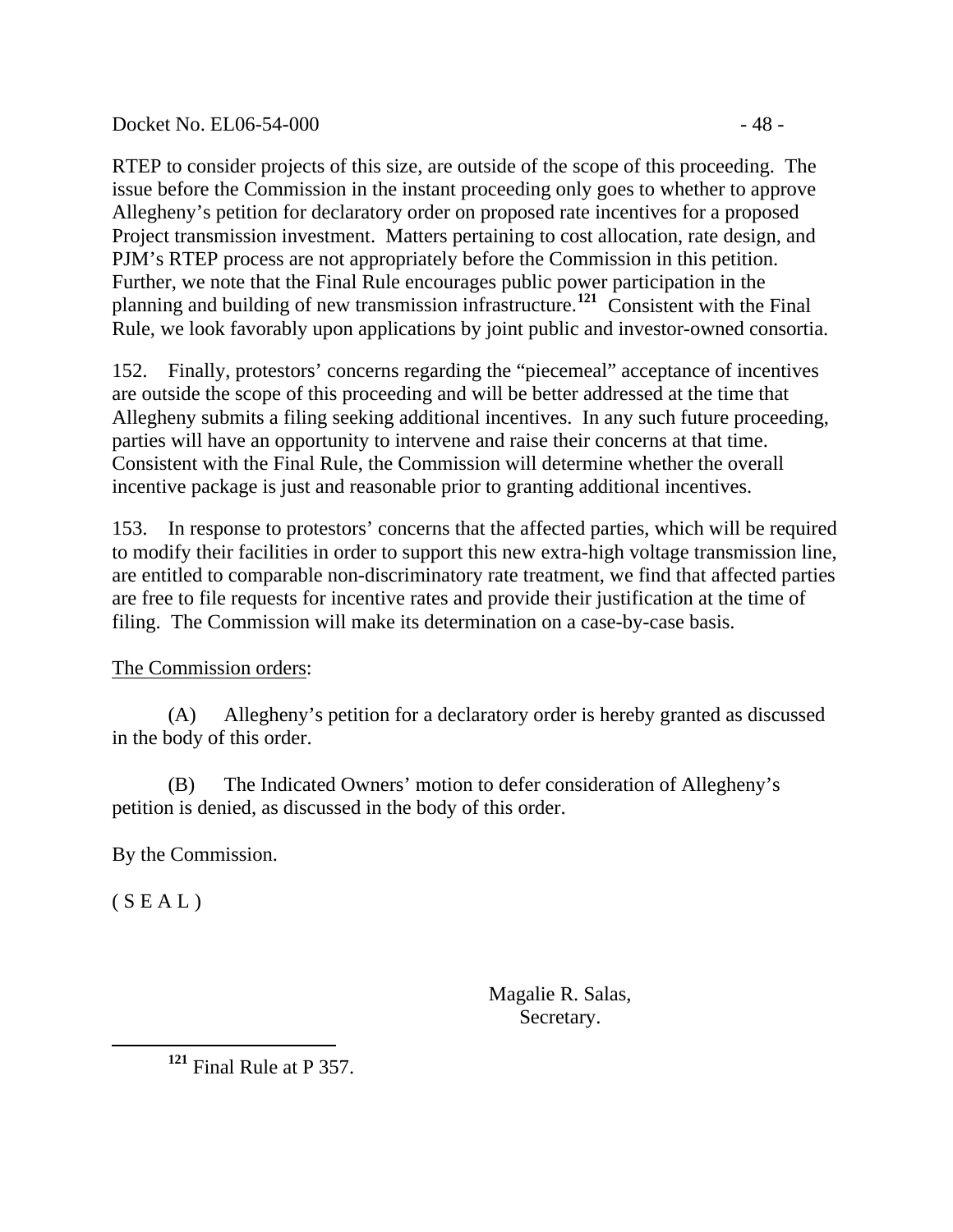## **Attachment A**

## **Interventions**

American Transmission Company LLC, International Transmission Company d/b/a ITC*Transmission*, and Michigan Electric Transmission Company, LLC (collectively, the Midwest Stand-Alone Transmission Companies) Cinergy Services, Inc., on behalf of its franchised utility affiliates, The Cincinnati Gas & Electric Company, PSI Energy, Inc., and The Union Light, Heat and Power Company Coral Power, L.L.C. The Dayton Power and Light Company The Indiana and Michigan Municipal Distributors Association and its members: the Town of Avilla, Indiana, the City of Bluffton, Indiana, the City of Garrett, Indiana, the City of Gas City, Indiana, the City of Mishawka, Indiana, the Town of New Carlisle, Indiana, the City of Niles, Michigan, the Village of Paw Paw, Michigan, the City of South Haven, Michigan, the City of Sturgis, Michigan, and the Town of Warren, Indiana Pennsylvania Public Utility Commission PJM Interconnection, L.L.C. (PJM) National Grid USA (National Grid) Williams Power Company, Inc. (Williams)

### **Comments and Protests**

Allegheny Electric Cooperative, Inc. (AECI)

American Electric Power Service Corporation (AEP)

American Municipal Power-Ohio, Inc. on behalf of itself and its members (AMP-Ohio)

American Public Power Association (APPA)

Blue Ridge Power Agency (Blue Ridge)

The Borough of Chambersburg, Pennsylvania (Chambersburg)

The City and Towns of Hagerstown, Thurmont, and Williamsport, Maryland (Maryland Municipalities)

Constellation Energy Commodities Group, Inc., Constellation Generation Group, LLC, Baltimore Gas and Electric Company, and Constellation NewEnergy, Inc. (collectively, the CEG Companies)

Delaware Municipal Electric Corporation, Inc. (DEMEC)

Dominion Resources Services, Inc. on behalf of certain of its jurisdictional affiliates located or operating within PJM: Armstrong Energy Limited Partnership, LLLP, Dominion Energy Marketing, Inc., Dominion Retail, Inc., Dresden Energy, LLC, Elwood Energy LLC, Fairless Energy, LLC, Kincaid Generation, L.L.C., Pleasants Energy, LLC, State Line Energy, L.L.C, and Virginia Electric and Power Company